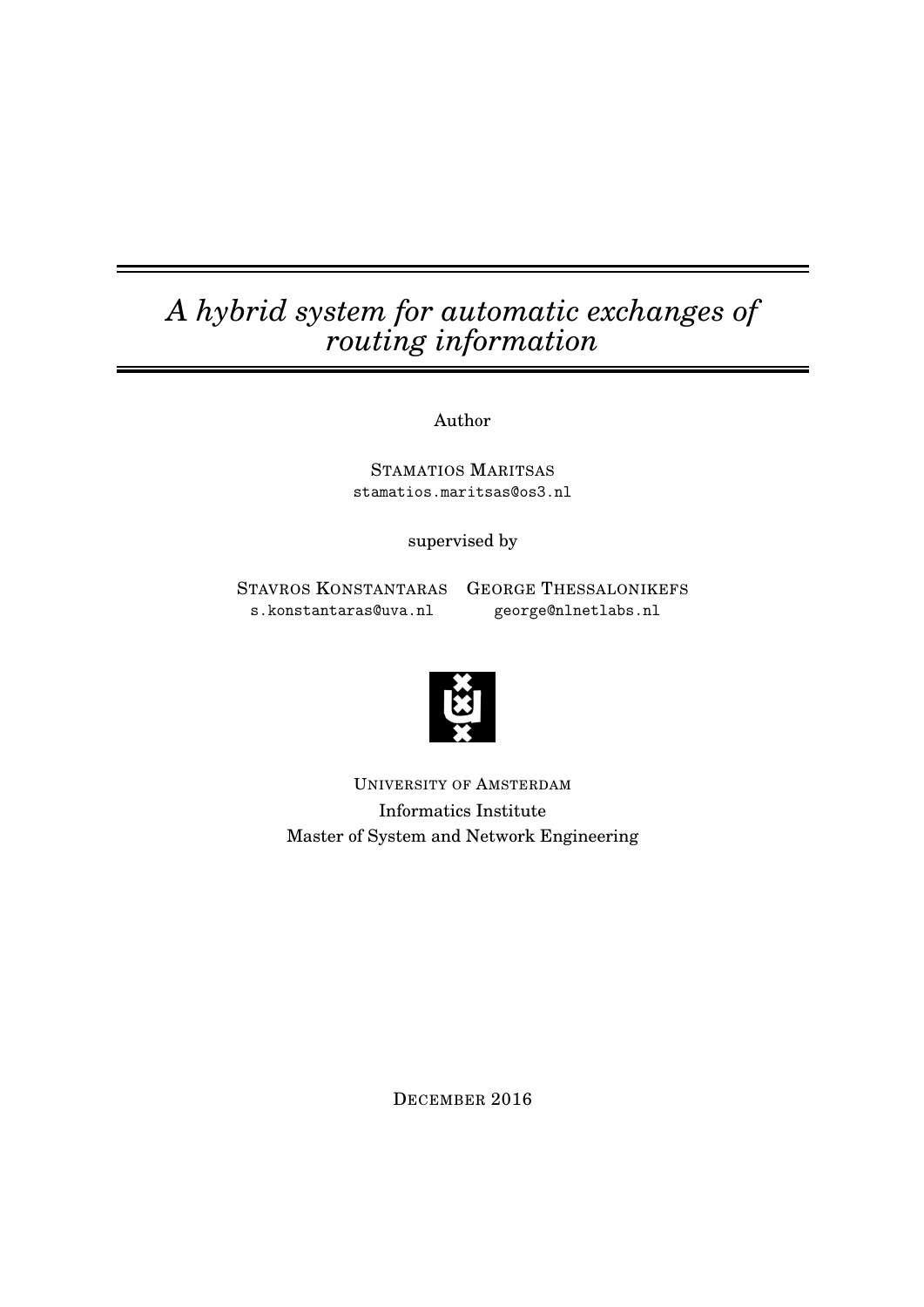**ABSTRACT**

The exchange of routing information for BGP configurations is a critical functionality that help autonomous systems communicate with each other in an efficient and robust way. The help autonomous systems communicate with each other in an efficient and robust way. The initial effort for this exchange to be applied was through centralization, a concept that survived throughout the years and remains as legacy.

In this work, we propose a hybrid system for automatic exchange of routing information. Our approach proves that decentralization of policies can take place. It addresses security and benefits from using a hybrid model for achieving policy routing information exchange in an efficient way. Each administrative domain, in this system, is in charge of sharing, storing and updating its own policy information. We offer a new perspective and direction for discussions on routing information exchange. We focus on two aspects that are of paramount importance; decentralization of routing policies and security.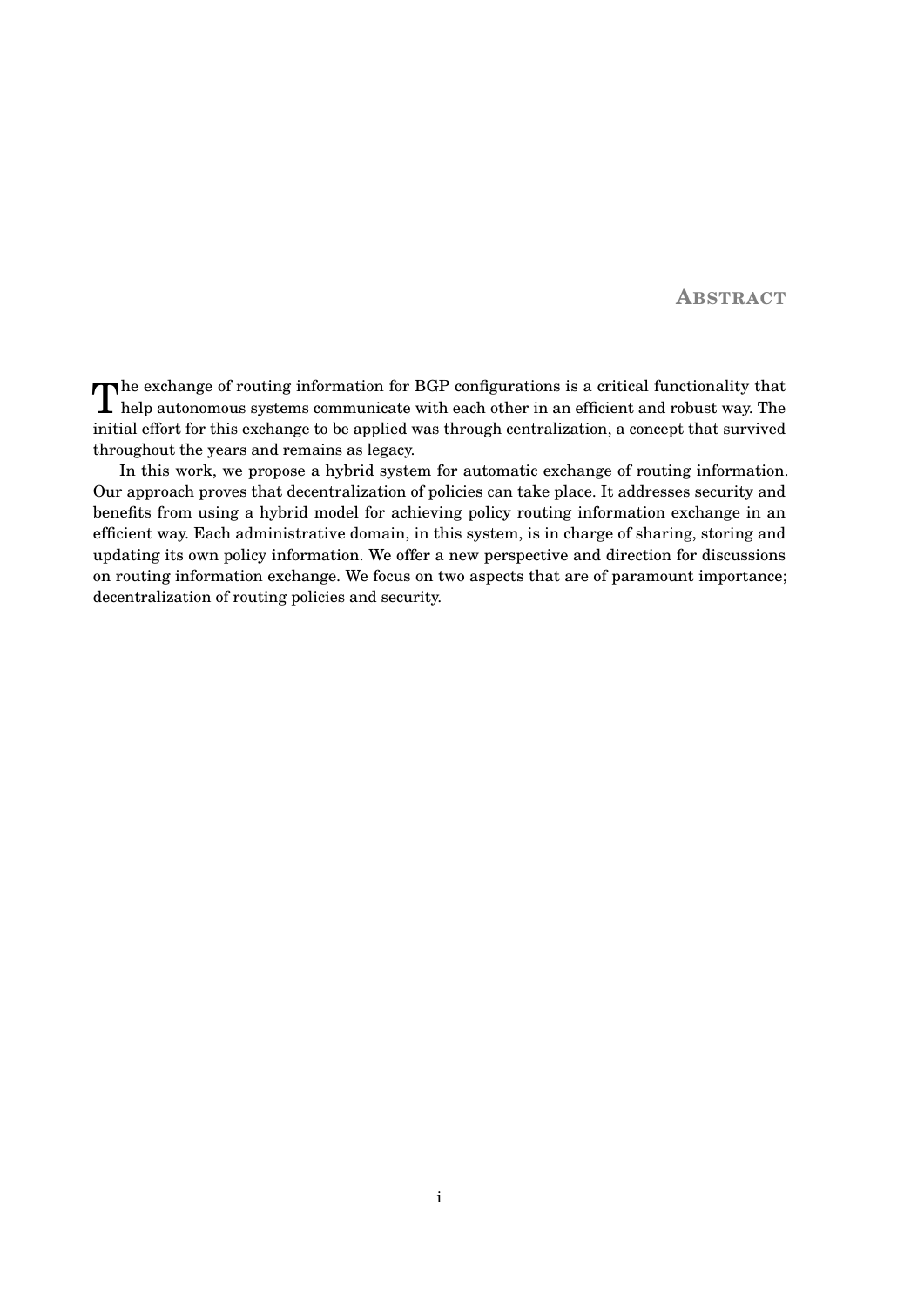# **TABLE OF CONTENTS**

|                                 |                     | Page                                                                                                     |                  |  |  |  |
|---------------------------------|---------------------|----------------------------------------------------------------------------------------------------------|------------------|--|--|--|
|                                 |                     | <b>List of Tables</b>                                                                                    | iv               |  |  |  |
|                                 |                     | <b>List of Figures</b>                                                                                   | iv               |  |  |  |
| 1.                              |                     | Introduction                                                                                             | $\bf{2}$         |  |  |  |
|                                 | 1.1                 |                                                                                                          | 3                |  |  |  |
|                                 | 1.2                 |                                                                                                          | $\boldsymbol{3}$ |  |  |  |
|                                 | 1.3                 |                                                                                                          | 4                |  |  |  |
| $\bf{2}$                        |                     | <b>Background</b>                                                                                        | $\boldsymbol{6}$ |  |  |  |
|                                 | 2.1                 |                                                                                                          | $6\phantom{1}6$  |  |  |  |
|                                 |                     | 2.1.1                                                                                                    | $\overline{7}$   |  |  |  |
|                                 |                     | 2.1.2                                                                                                    | 9                |  |  |  |
|                                 | 2.2                 |                                                                                                          | 11               |  |  |  |
|                                 |                     | 2.2.1                                                                                                    | 12               |  |  |  |
|                                 | 2.3                 |                                                                                                          | 12               |  |  |  |
|                                 |                     | $2.3.1\,$                                                                                                | 13               |  |  |  |
|                                 | 2.4                 |                                                                                                          | 13               |  |  |  |
| 3                               |                     | Methodology<br>15                                                                                        |                  |  |  |  |
|                                 | 3.1                 |                                                                                                          | 15               |  |  |  |
|                                 | 3.2                 |                                                                                                          | 15               |  |  |  |
| 4                               | System design<br>18 |                                                                                                          |                  |  |  |  |
|                                 | 4.1                 |                                                                                                          | 18               |  |  |  |
|                                 | 4.2                 |                                                                                                          | 20               |  |  |  |
|                                 |                     | 4.2.1                                                                                                    | 20               |  |  |  |
|                                 |                     | Security aspects $\ldots \ldots \ldots \ldots \ldots \ldots \ldots \ldots \ldots \ldots \ldots$<br>4.2.2 | 20               |  |  |  |
| <b>System architecture</b><br>5 |                     |                                                                                                          | 22               |  |  |  |
|                                 | 5.1                 |                                                                                                          | 22               |  |  |  |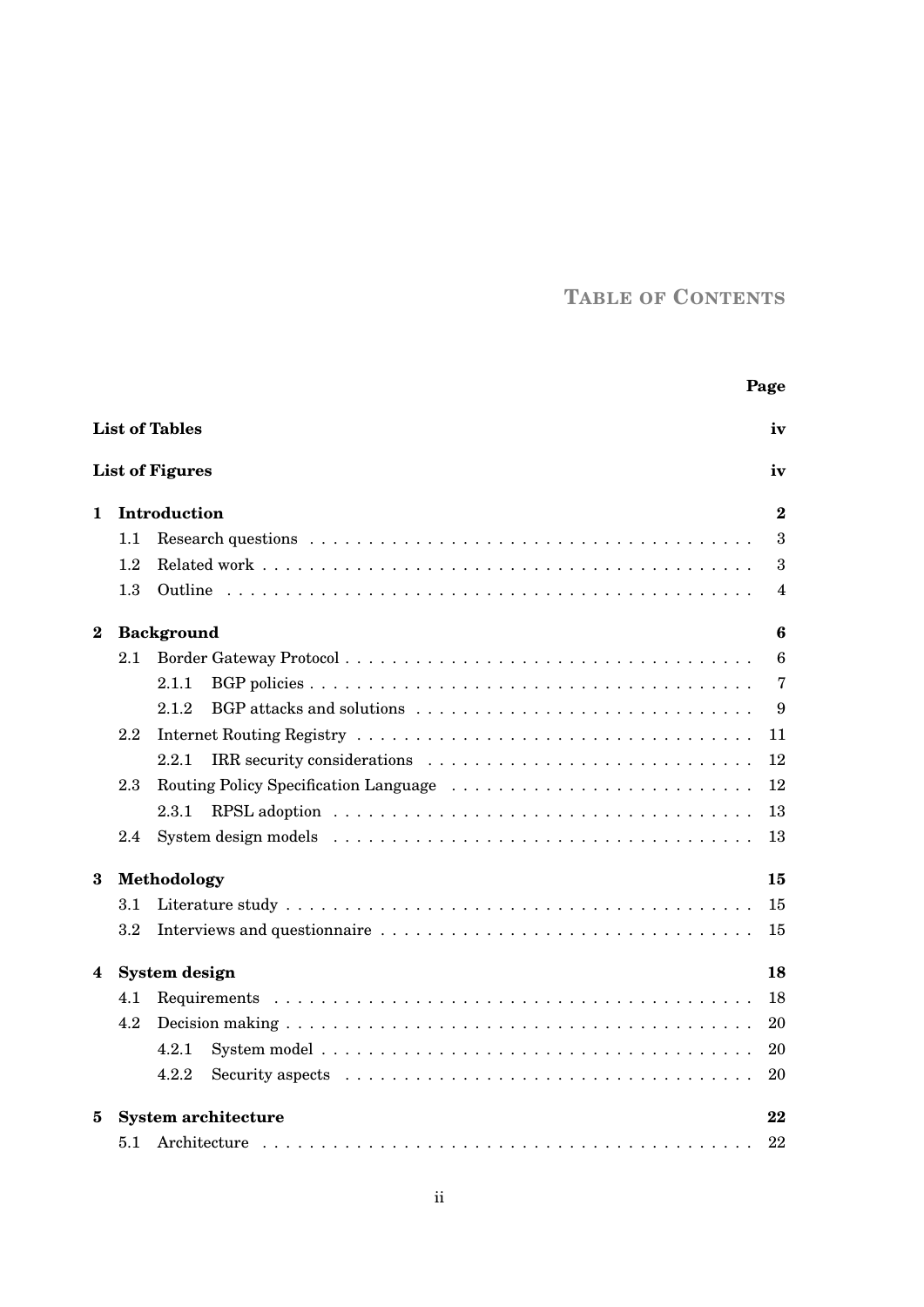### TABLE OF CONTENTS

|   |                     | 5.1.1              |                                                         |    |  |
|---|---------------------|--------------------|---------------------------------------------------------|----|--|
|   |                     | 5.1.2              |                                                         | 23 |  |
|   |                     | 5.1.3              |                                                         | 24 |  |
|   | 5.2                 |                    |                                                         | 25 |  |
|   |                     | 5.2.1              | Registration of a domain to the Policy Mapper           | 25 |  |
|   |                     | 5.2.2              |                                                         | 27 |  |
|   |                     | 5.2.3              | Registration of a Policy Requester to a Policy Provider | 28 |  |
|   |                     | 5.2.4              |                                                         | 29 |  |
|   |                     | 5.2.5              |                                                         | 30 |  |
| 6 |                     | <b>Discussion</b>  |                                                         | 31 |  |
|   | 6.1                 |                    |                                                         | 31 |  |
|   | 6.2                 |                    |                                                         | 31 |  |
|   |                     | 6.2.1              |                                                         | 32 |  |
|   |                     | 6.2.2              |                                                         | 33 |  |
| 7 |                     | Conclusion         |                                                         | 35 |  |
| 8 |                     | <b>Future work</b> | 36<br>38<br>39                                          |    |  |
|   | A Mailing lists     |                    |                                                         |    |  |
|   | <b>Bibliography</b> |                    |                                                         |    |  |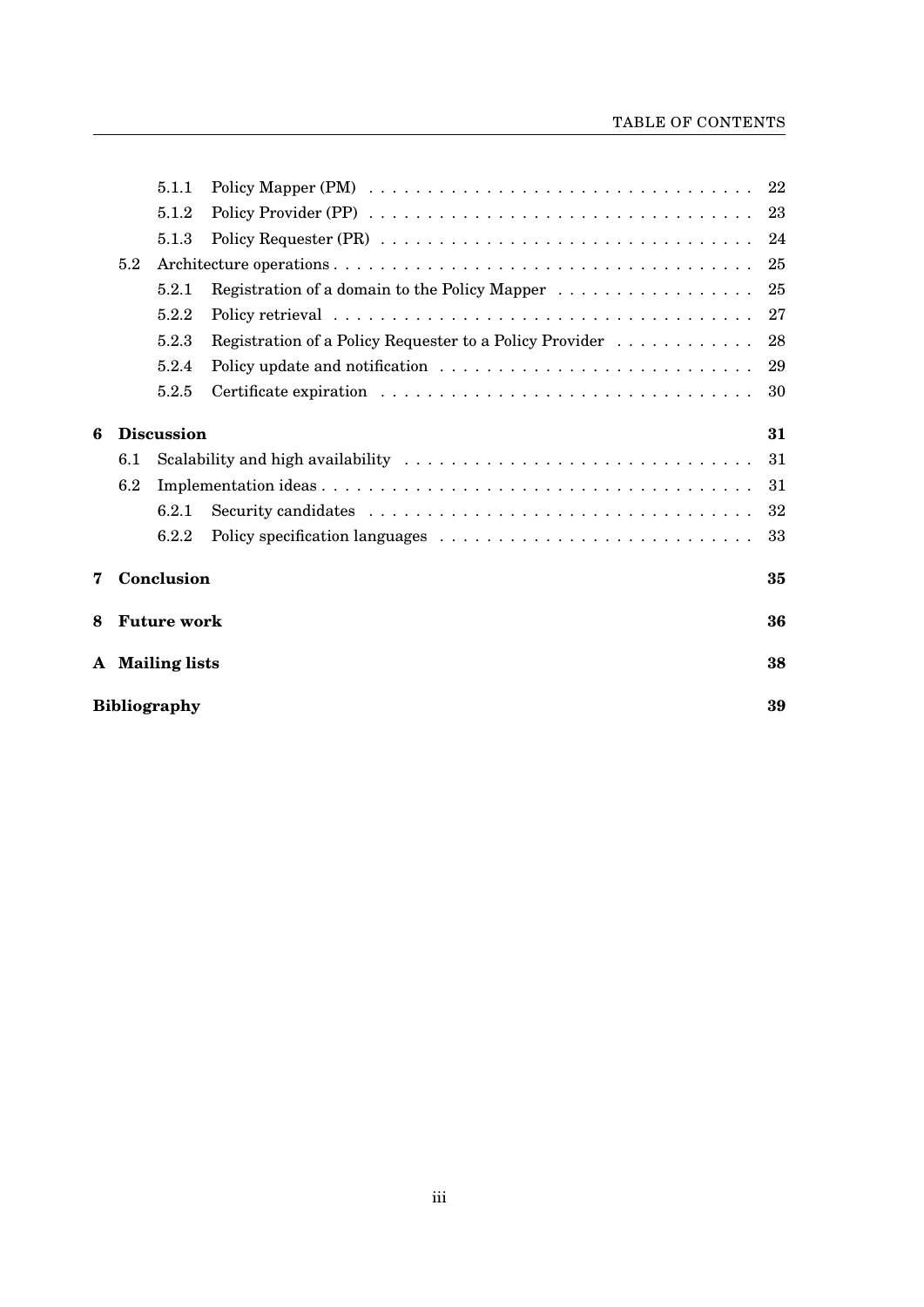# **LIST OF TABLES**

<span id="page-4-0"></span>

| <b>TABLE</b> | Page |
|--------------|------|
|              |      |
|              |      |

**LIST OF FIGURES**

# <span id="page-4-1"></span>**FIGURE Page** [2.1 Overview of iBGP and eBGP sessions among BGP peers](#page-11-1) . . . . . . . . . . . . . . . . . . 7 [3.1 Question #1](#page-20-0) . . . . . . . . . . . . . . . . . . . . . . . . . . . . . . . . . . . . . . . . . . . . . 16 [3.2 Question #2](#page-21-0) . . . . . . . . . . . . . . . . . . . . . . . . . . . . . . . . . . . . . . . . . . . . . 17 [5.1 Policy Mapper registry entry](#page-27-1) . . . . . . . . . . . . . . . . . . . . . . . . . . . . . . . . . . . 23 [5.2 Policy view handling](#page-28-1) . . . . . . . . . . . . . . . . . . . . . . . . . . . . . . . . . . . . . . . 24 [5.3 Registration phase of ASN2 domain's policy information details](#page-30-0) . . . . . . . . . . . . . 26 [5.4 Policy retrieval of ASN1 and ASN3 Policy Requesters from ASN2 Policy Provider](#page-31-1) . . . 27 [5.5 Registration of ASN1 Policy Requester to ASN2 Policy Provider](#page-32-1) . . . . . . . . . . . . 28 5.6 [Update policy of ASN2 Policy Provider and update notification to registered to it ASN1](#page-33-1) [Policy Requester](#page-33-1) . . . . . . . . . . . . . . . . . . . . . . . . . . . . . . . . . . . . . . . . . . 29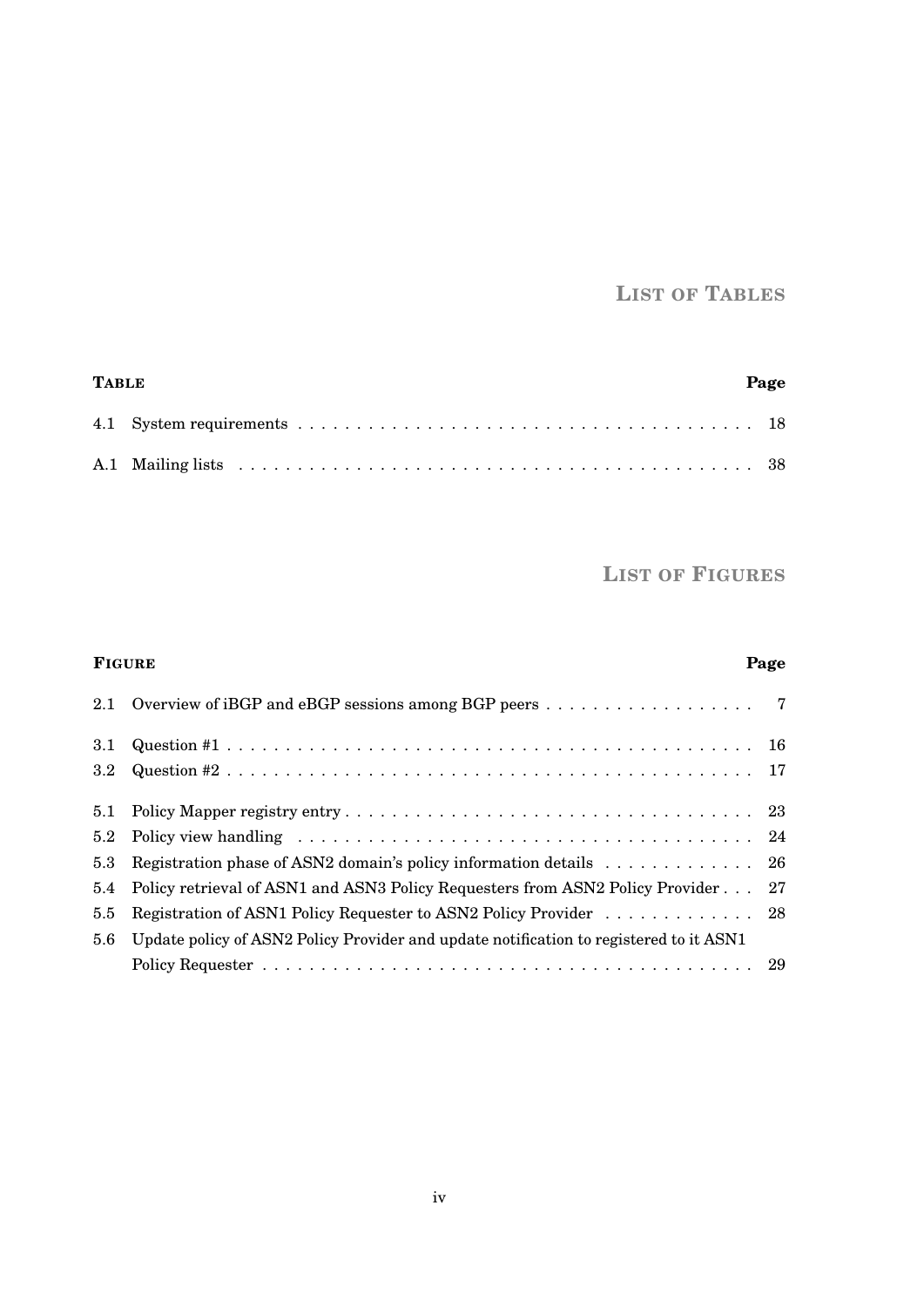### **ACKNOWLEDGMENTS**

 $\prod_{}^{\text{would like to express my deepest appreciation to the whole team of SNE for helping me select this research project. A special gratitude I give to my supervisors, Stavros Konstantaras and$ this research project. A special gratitude I give to my supervisors, Stavros Konstantaras and George Thessalonikefs (NLnet Labs), for guiding me through the whole procedure of my research project and answering all my questions and concerns. I would also like to thank Marijke Kaat (SURFnet) for her invaluable advice whenever it was needed.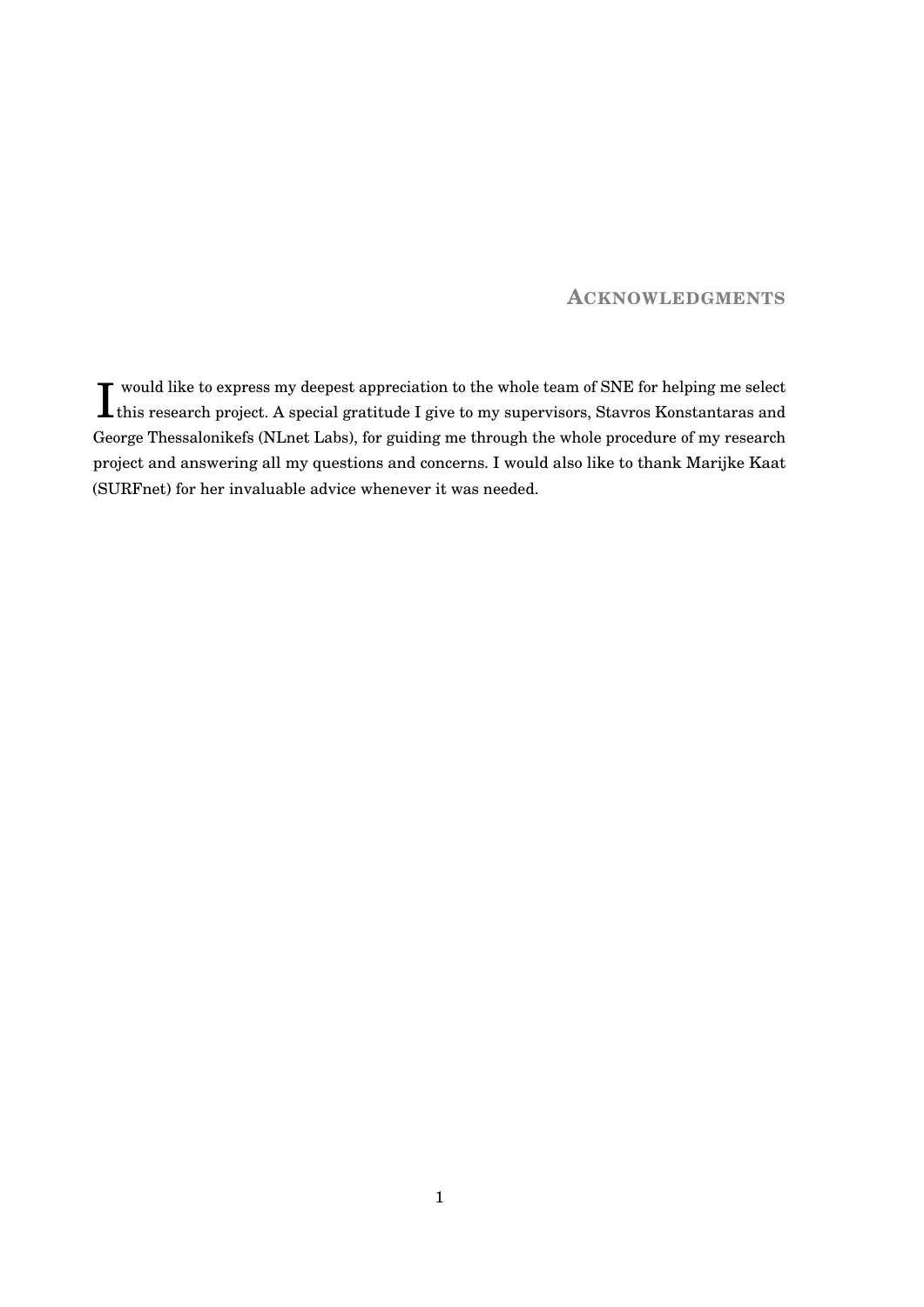

### **INTRODUCTION**

<span id="page-6-0"></span>The Internet, as a universal system, is a network-of-networks working in a collaborative way.<br>Although, there are networks that may have no formal relationship, the traffic originated  $\blacksquare$  Although, there are networks that may have no formal relationship, the traffic originated from one will be transmitted to another due to this collaboration. These networks end up in long prefix-lists and are getting announced via the Border Gateway Protocol (BGP). BGP is the only routing protocol in use for interconnection of networks or autonomous systems (ASes). It is the glue that holds all networks around the world together and robustness of the Internet is directly related to the robustness of BGP routing.

On the operational level it is getting the support of another technology, the Internet Routing Registry (IRR). IRR is a distributed set of databases, and part of its role is the storage of ASes' routing policies. The most important part of the IRR system are the so-called Regional Internet Registries (RIRs). RIRs are five in total and each of them is responsible for the allocation of the IP address space and AS numbers for a certain geographical region [\[1\]](#page-43-0).

Network operators rely on a centralized concept for the exchanging of their policy information. They use many tools (e.g. IRRToolset, BGPq3, etc.) to retrieve the policy information from the IRR database system and use it for BGP configurations. However, this approach comes with some considerations.

According to McPherson et al. [\[2\]](#page-43-1), one of the biggest weaknesses of the IRR system is that policy information is often out of date and inaccurate. The routing policy of many network operators may contain private peering agreements concerning, for example, private networks that they do not want to share with everybody. This may lead to inaccurate and outdated information, because network operators have privacy concerns and are not motivated enough to embrace and support this approach. Moreover, the policy exchange system, as it is now, lacks a proper authentication/authorization mechanism. The lack of authoritative IRR for resources does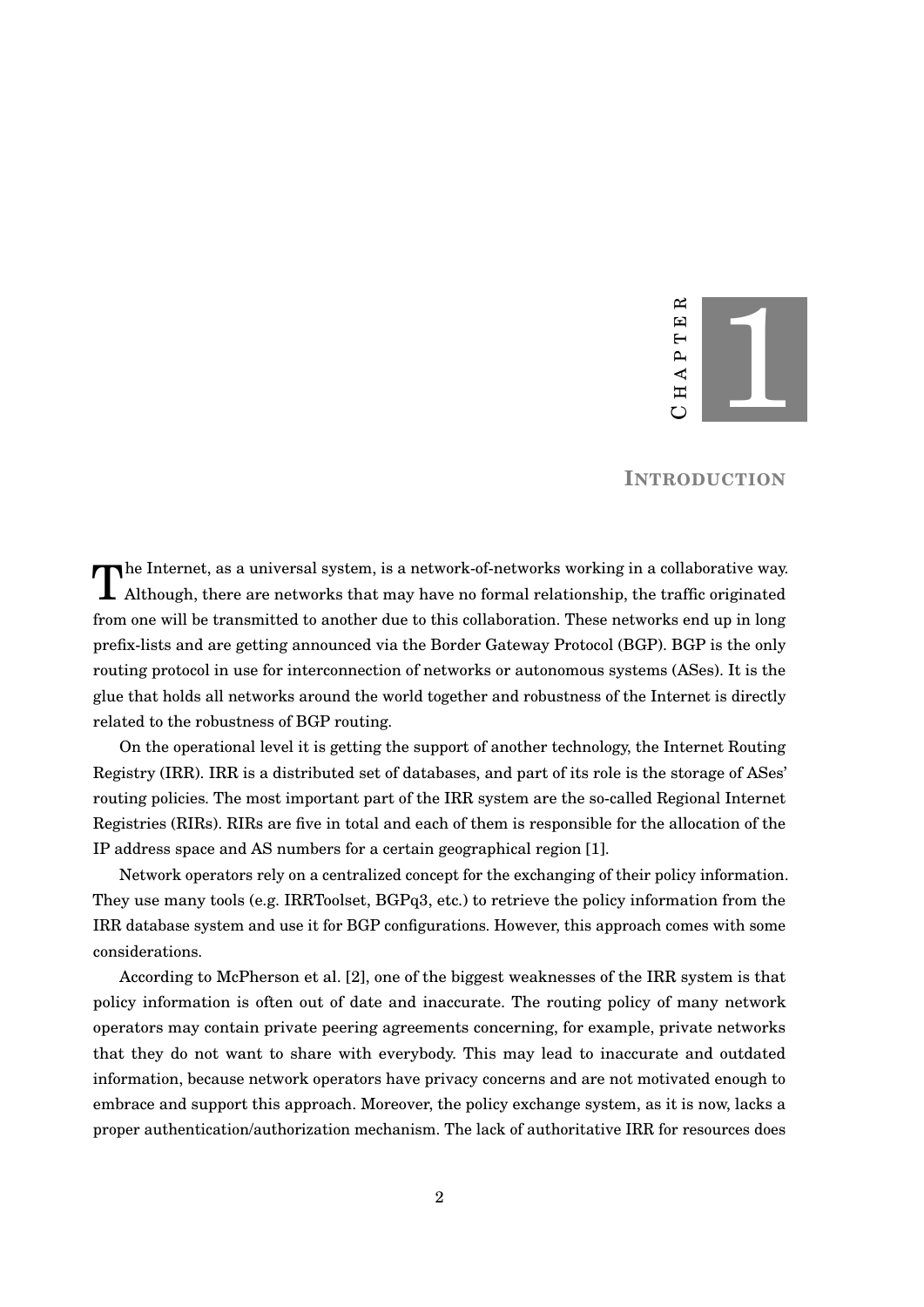not allow network operators to automatically know the authoritative IRR of a resource holder, which will contain their most up-to-date set of resources.

The goal of this project is to examine if it is possible to design a hybrid system that will automatically exchange routing policies between autonomous systems, in order to mitigate the above concerns. By designing a hybrid approach, control of policy information is transferred to authorities themselves. Every authority will be in charge of what policy information it shares with whom. In this way, network operators will have more incentives to keep their policy information properly updated and their privacy concerns will be alleviated.

Privacy concerns of network operators will be mitigated by providing a proper authentication/authorization model to this hybrid approach as well. We will focus on how we can authenticate/authorize both an originator and a requester of a routing policy.

# <span id="page-7-0"></span>**1.1 Research questions**

The main research question that arises is:

*Is it possible to design a hybrid system to automatically exchange routing policies for BGP configurations?*

To answer the main research question, the following sub-questions have been formed:

- Which would be the benefits of designing a hybrid approach? Would it be possible to alleviate the privacy concerns of the network operators?
- What is the potential of this hybrid system in terms of scalability and efficiency?
- What security aspects should this hybrid system employ?

### <span id="page-7-1"></span>**1.2 Related work**

In August 2015, Stella Vouteva and Tarcan Turgut, both alumni System and Network Engineering master students at University of Amsterdam, conducted a research on how we could automate the BGP configuration on edge routers using RPSL data files as input. First, they studied all existing BGP tools in order to find out which of these offered this required automation. Results of this research showed that current solutions are either too complex or outdated and most importantly not security-oriented. Subsequently, a comparison was performed and then they designed and implemented the so-called *BGPWizard* tool. A proof-of-concept that overcame the drawbacks of all the already existing tools. Their research covered the infrastructure part of a domain (from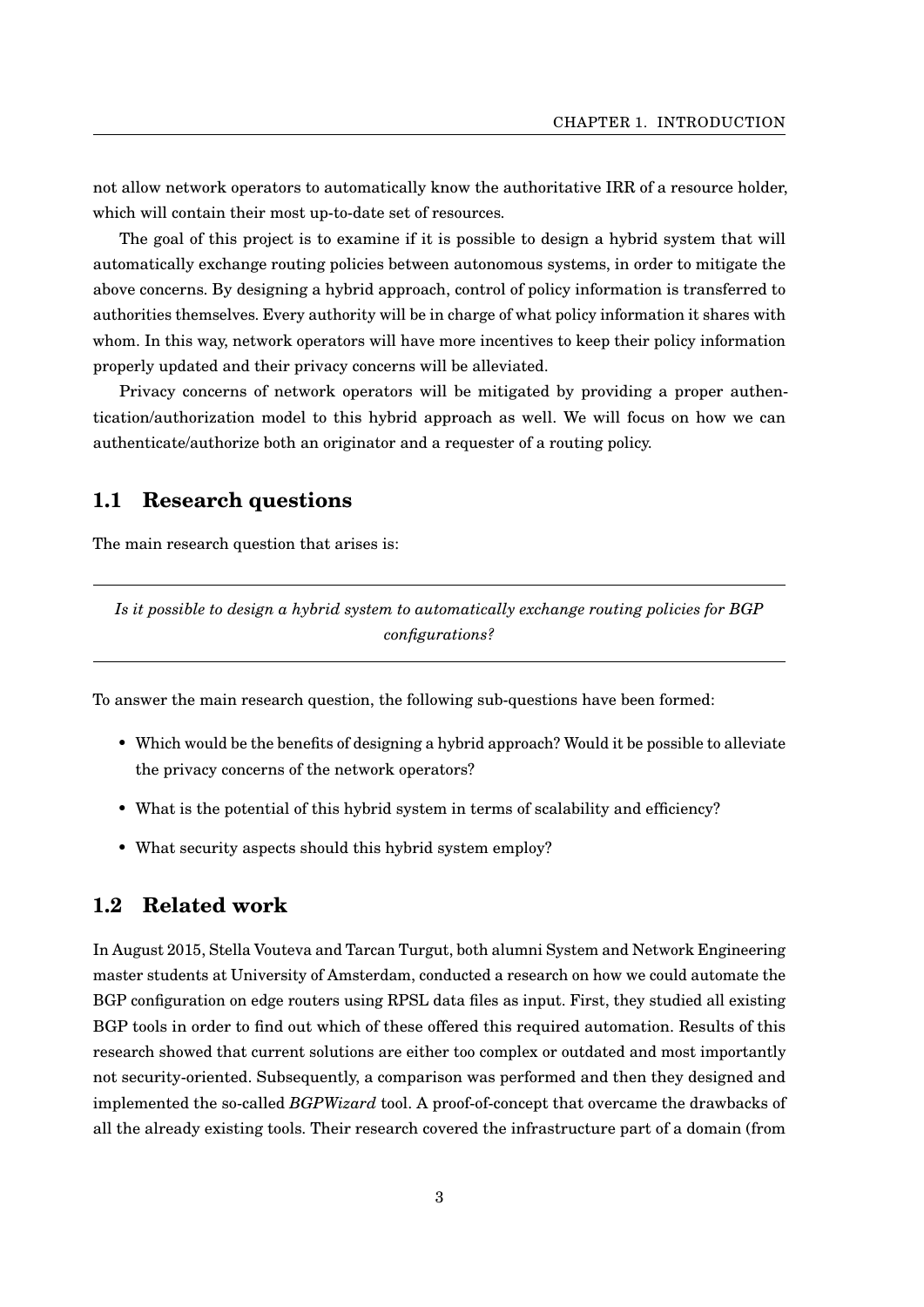the router to the IRR). The way to feed the tool with correct information in an alternative way is not yet covered (unexplored area)[\[3\]](#page-43-2).

In addition, in 2014, Ralph Koning, Miroslav Živkovic, Stavros Konstantaras, Paola Grosso ´ and Cees de Laat from University of Amsterdam (from SNE Research Group) in association with Farabi Iqbal from Delft University of Technology conducted a research on how we could automatically exchange XML files which include topology information in multi-domain environments. They proposed a hybrid system that consists of three entities. An index who holds pointers to topology providers, a topology provider who distributes the topology information, and a topology consumer who consumes data from both the index and the provider. In order to support their approach, they designed and implemented a proof-of-concept within the Automated GOLE (GLIF Open Lambda Exchange) environment. GOLE is part of the Global Lambda Integrated Facility (GLIF), which constitutes a worldwide programmable infrastructure. All network topologies were presented as a single XML document and the Automated GOLE used the standardized Network Markup Language (NML) format to describe these topologies [\[4\]](#page-43-3).

Distributed Hash Tables (DHTs), such as Chord and Pastry, are another interesting part of related work. A DHT is a distributed approach that enables efficient key-based lookup of data in a peer-to-peer (P2P) overlay network. In other words, DHTs provide a mechanism to find a host responsible for a certain piece of data. Specifically, *(key, value)* pairs are stored in a DHT and any participant can efficiently look for the value associated with a given key. This scheme allows DHTs to scale to big numbers of nodes [\[5\]](#page-43-4).

Freenet is also worth mentioning as it is a P2P platform via users can experience the freedom of speech on the Internet. It has a decentralized database that holds the information and a set of free software that gives the capability to users to publish and communicate on the Internet without fear of censorship. All nodes communicate with each other directly [\[6\]](#page-43-5). It uses a method called key-based routing (KBR) which is similar to DHTs. In DHTs we search for a host responsible for a specific piece of data, while in KBR we try to find the closest host for that data [\[7\]](#page-43-6).

# <span id="page-8-0"></span>**1.3 Outline**

The rest of the report is organized as follows. We provide an overview of BGP along with an investigation concerning its security in Chapter [2.](#page-10-0) Additionally, IRR and RPSL technologies are presented along with some considerations. In Chapter [3](#page-19-0) we present the methods that were used in order to obtain both theoretical and practical knowledge for the needs of this research.

We then present the design of our system in conjunction with the decisions that were made concerning its model and its security aspects in Chapter [4.](#page-22-0) Chapter [5](#page-26-0) is completely dedicated to the architecture of our system. We summarize the components that constitute the system and we also describe the architecture operations. The scalability potential and the high availability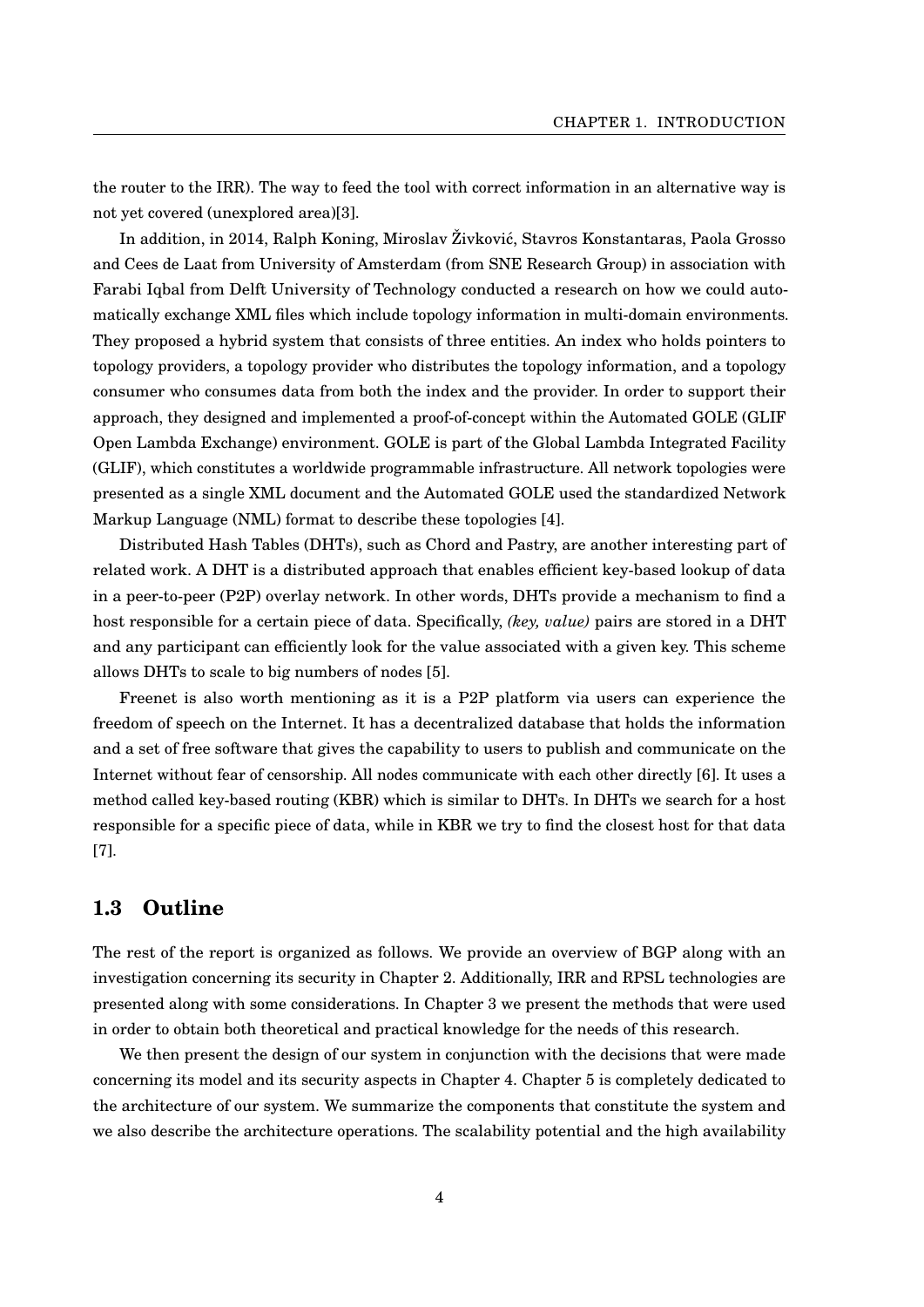perspective of our system is discussed in Chapter [6](#page-35-0) along with some implementation ideas.

Finally, we outline the conclusions of the conducted research In Chapter [7](#page-39-0) and the report ends with our recommendations for future work in Chapter [8.](#page-40-0)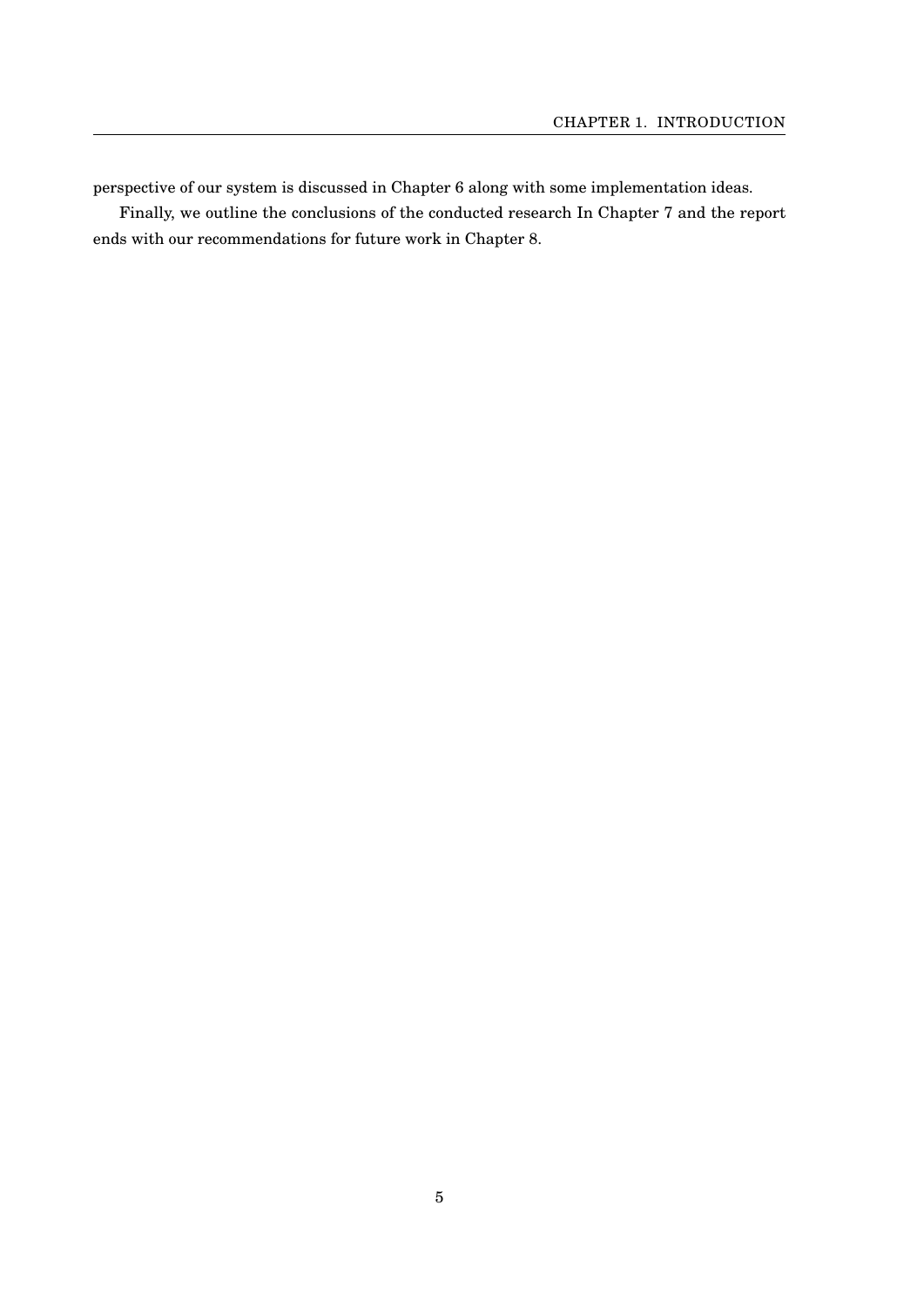

**BACKGROUND**

### <span id="page-10-1"></span><span id="page-10-0"></span>**2.1 Border Gateway Protocol**

Internet is a global, decentralized network that consists of a huge number of smaller interconnected networks. Each of these networks is comprised of a number of end systems, referred to as hosts and a number of intermediate systems, called routers that form a so-called Autonomous System (AS). An autonomous system is an administrative domain that runs under its own administration and routing policies.

Routing protocols are used for communication between routers within the same domain or different domains. They can be summarized in two categories, intra-domain protocols or Interior Gateway Protocols (IGPs) and inter-domain protocols or Exterior Gateway Protocols (EGPs). IGPs aim to exchange routing information between devices within the same domain, while the EGPs are used to exchange routing and reachability information between devices that belong to different domains.

In the scope of this project we are focusing on Border Gateway Protocol (BGP) which is the *de facto* EGP routing protocol used for inter-domain routing on the Internet. BGP is counting back its days from 1989 when it was first standardized in RFC 1105 [\[8\]](#page-43-7). After 11 years, and after a number of modifications, it reached its newest standardization in RFC 4271 [\[9\]](#page-43-8) (BGP4).

A neighbor or a so-called BGP session needs to be established first between two BGP speakers. Using *iBGP* (internal BGP), communication between BGP peers within the same AS can be achieved, while *eBGP* (external BGP) is being used for BGP peers that belong to different ASes. BGP is the only routing protocol that uses TCP for the establishment of its sessions (over port 179). In the following picture we illustrate an overview of the two BGP sessions: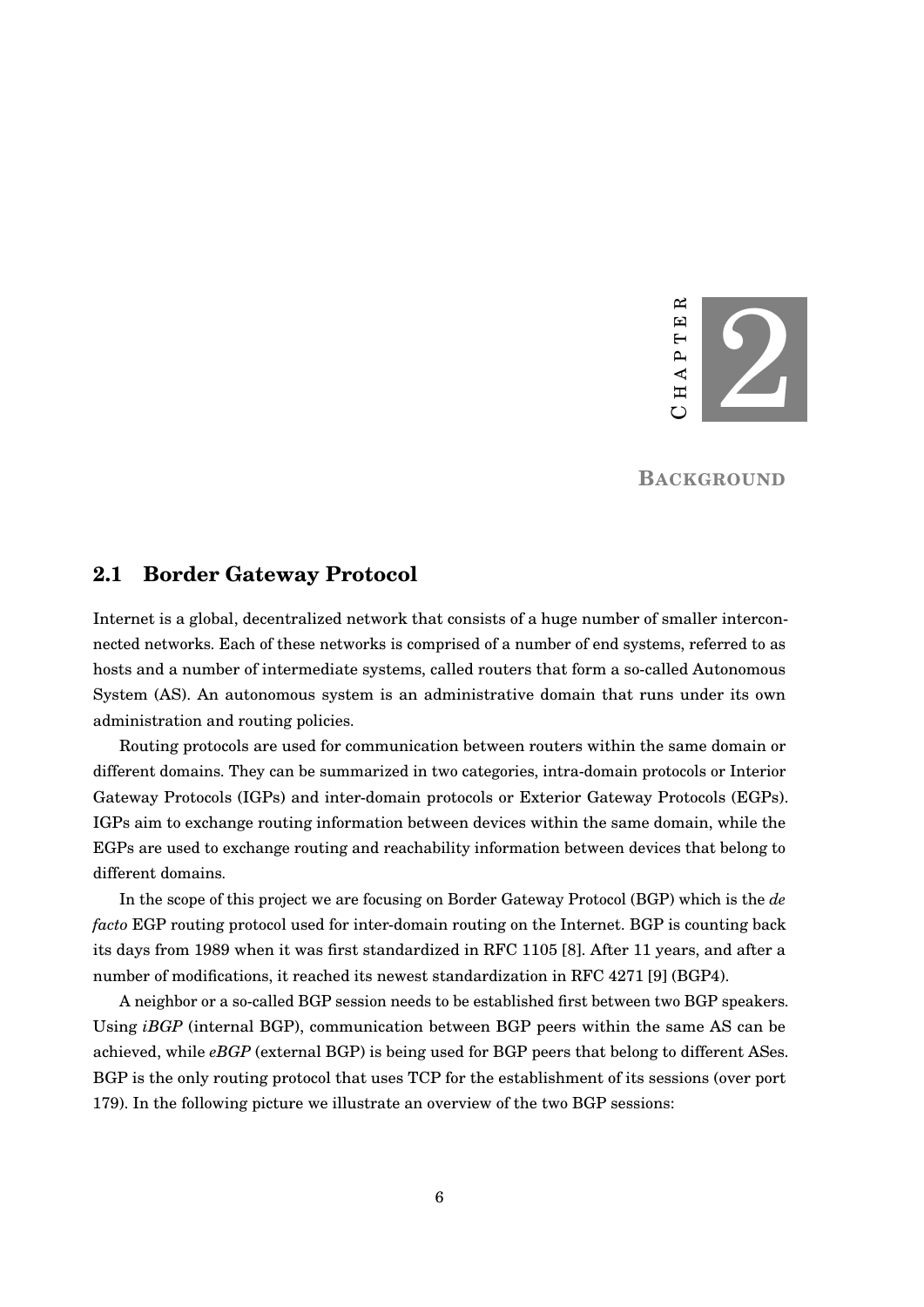<span id="page-11-1"></span>

Figure 2.1: Overview of iBGP and eBGP sessions among BGP peers

BGP speakers exchange routes via UPDATE messages. Specifically, a BGP route associates a set of destination systems with the attributes of the path to those systems. The IP addresses of the destination systems are contained in an IP address prefix which is carried in the Network Layer Reachability Information (NLRI) field of an UPDATE message. Attributes, on the other hand, are used by the best route selection algorithm to determine the best path to the destination systems. Based on this information inside the UPDATE messages, which are described in detail in Section 5 of RFC 4271 [\[8\]](#page-43-7), BGP-speaking routers can make policy decisions. Policies determine a set of rules on how routing and reachability information is exchanged and used between BGP routers.

#### <span id="page-11-0"></span>**2.1.1 BGP policies**

BGP's key feature is that it allows network operators to define routing policies. A routing policy describes how a network is operated, containing information such as:

- whom does an AS connect with
- which route prefixes are announced to others
- which route prefixes are accepted from others
- what are the desired preferences, etc.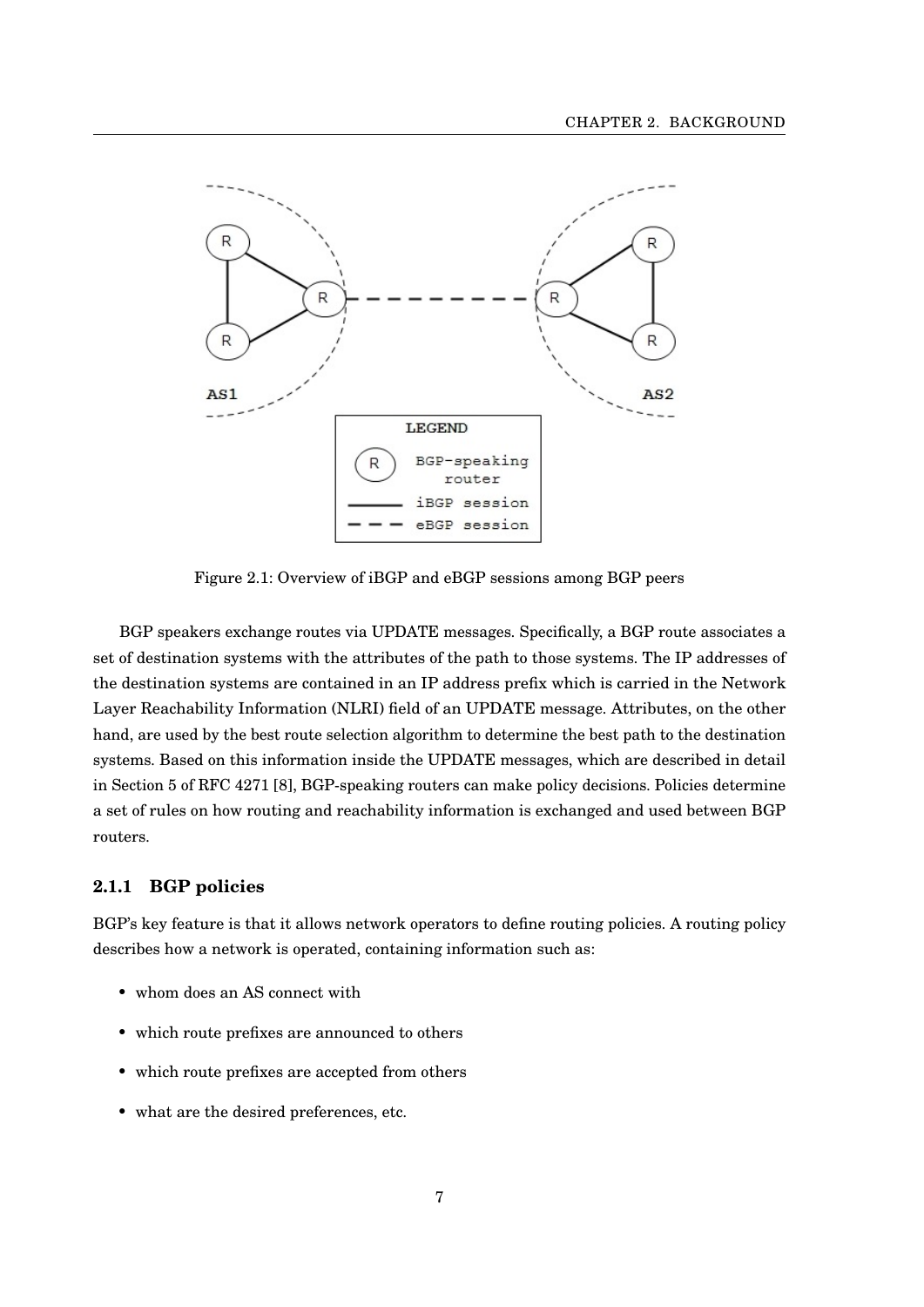These policies are based on either *paid peering* or *settlement-free peering*. Internet access can be granted in *paid peering* only when a fee is involved, while in *settlement-free peering* the exchange of traffic is done for mutual benefit [\[10\]](#page-43-9).

According to Vanbever et al. [\[11\]](#page-44-0) and Caesar et al. [\[12\]](#page-44-1), BGP policies can be classified into four main categories:

- 1. Transit policies
- 2. Traffic engineering policies
- 3. Scalability policies
- 4. Security-related policies

#### **Transit policies**

This kind of policies describe how routes are being propagated among ASes according to their established *business relationships*. The four common business relationships types that ASes establish are: *Provider-to-Customer*, *Customer-to-Provider*, *Peer-to-Peer* and *Sibling-to-Sibling* [\[13\]](#page-44-2).

In the first two types a customer AS pays a fee to a provider AS in order to get transit access to the Internet. In a *peer-to-peer* business relationship, two ASes exchange their local routes without any payment involvement, while in a *sibling-to-sibling* relationship two ASes owned by the same network operator (different AS numbers) may advertise to each other all routes that they learn from their neighbors.

The goal of transit policies is twofold. First, they are used to influence the decision process of a BGP router (e.g. by manipulating the LOCAL\_PREF attribute), which is the final phase where a router actually decides which path is going to be chosen. Second, they are used in controlling the route exporting (e.g. by using the COMMUNITY attribute) [\[12\]](#page-44-1).

#### **Traffic engineering policies**

These policies are tightly coupled with performance. BGP routers often reach a point where a number of available routes is equally preferred and the reason for that is that many ASes are usually connected to several locations in order to reduce their delay and improve availability. This is where traffic engineering policies come into play. The goal of these policies is to direct the traffic in such a way that certain maximum performance criteria are met. Often this is done by modifying the import policies applied to the BGP routers [\[11\]](#page-44-0) [\[12\]](#page-44-1).

#### **Scalability policies**

As their name states, these policies are used for scalability reasons. There are many times that misconfigurations and human errors in neighboring ASes can lead to a massive number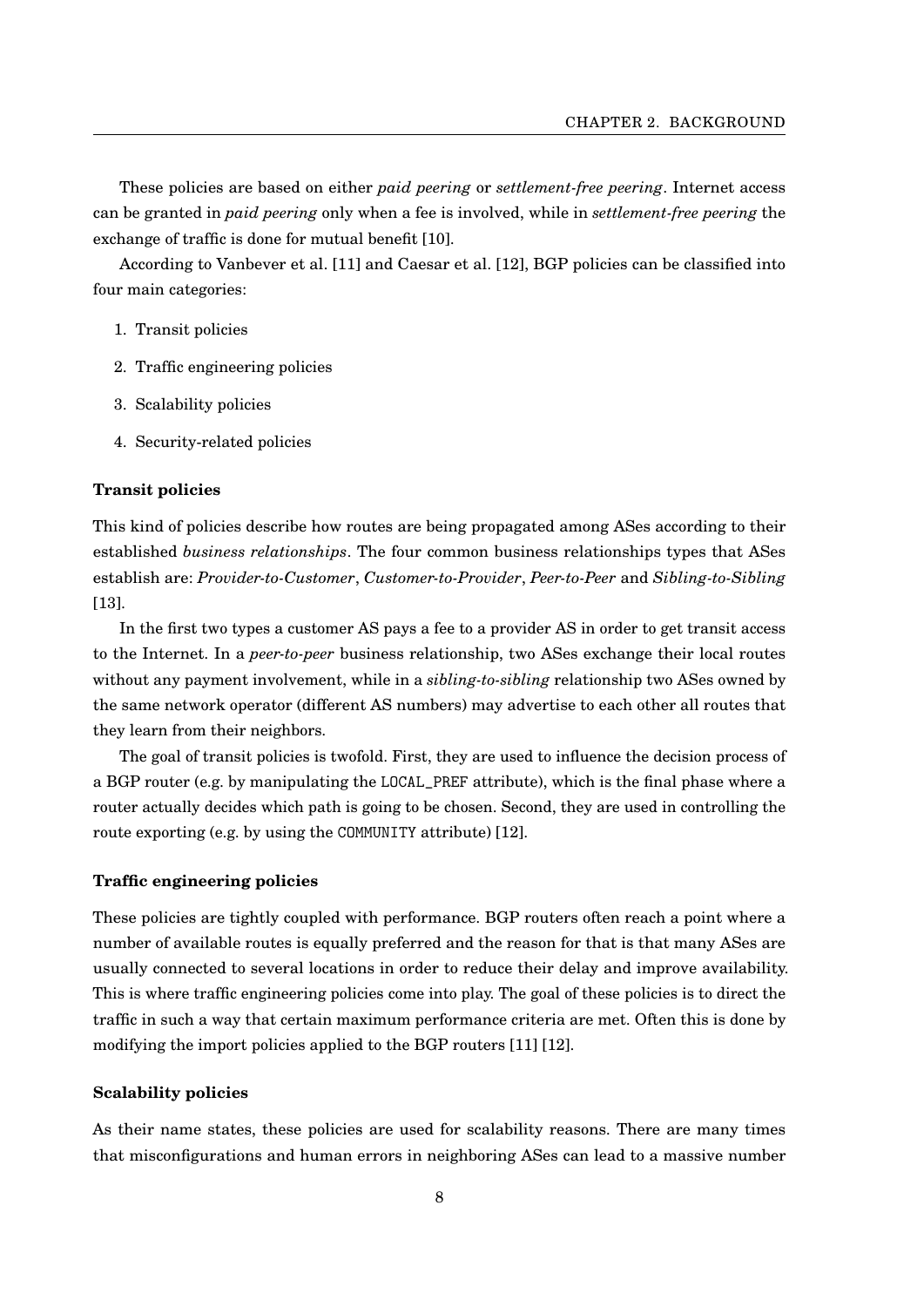of updates. This can overload the processing power or the memory of the routers, leading to malfunctioning and even failures. By establishing scalability policies, problems like the ones mentioned can be confronted and the flexibility of a network can be preserved.

Scalability policies usually aim at limiting the routing table size (by filtering and manipulating COMMUNITY attributes) and limiting the number of changes to the routes, which is usually done by suppressing flapping routes. Flap damping is a mechanism for BGP speaking routers that constrains routes that reach a large number of updates ("flapping") [\[12\]](#page-44-1) [\[14\]](#page-44-3).

#### **Security-related policies**

An AS is highly vulnerable to false BGP information announced by its neighbors. Misconfigurations may also lead to unstable or incorrect traffic forwarding as well. The security-related policies aim to limit and counterpart these problems. BGP security concerns and existing solutions will be discussed more in depth in Subsection [2.1.2.](#page-13-0) In this perspective, every self-respecting network operator has to defend its AS security as much as it can by establishing related policies. Some common goals of these policies are [\[12\]](#page-44-1) [\[15\]](#page-44-4):

- Removing invalid routes (by import filtering)
- Security of network infrastructure (by export filtering)
- Protection of routing policies' integrity (by rewriting attributes)
- Blocking of Denial-of-Service (DoS) attacks (by filtering and damping)

#### <span id="page-13-0"></span>**2.1.2 BGP attacks and solutions**

By the time of its creation and standardization in RFC 1105 [\[8\]](#page-43-7) in the late 80's, BGP was a fairly simple, not security-oriented, path-vector protocol used to interconnect different ASes on the Internet. The number of networks at that time was smaller comparing to the huge number that exists today and the trust between network operators was more consistent and robust.

As the number of networks was growing, trust between ASes was declining and things got more complicated. Many modifications and mechanisms were added to make BGP more suitable to the incremental, day by day needs of ISPs, but its latest version (BGP4) still remains not security-oriented. Although this was necessary, it increased the complexity of the routing process.

#### **Attacks**

According to [\[16\]](#page-44-5) we can classify BGP attacks in four categories: *modification attack*, *misconfiguration*, *exposing attack* and *contamination attack*. In *modification attack* a malicious AS modifies the AS\_PATH attribute that is included in the BGP UPDATE message. Specifically, a malicious user changes a valid value of AS\_PATH to an shorter and invalid one, enforcing in this way other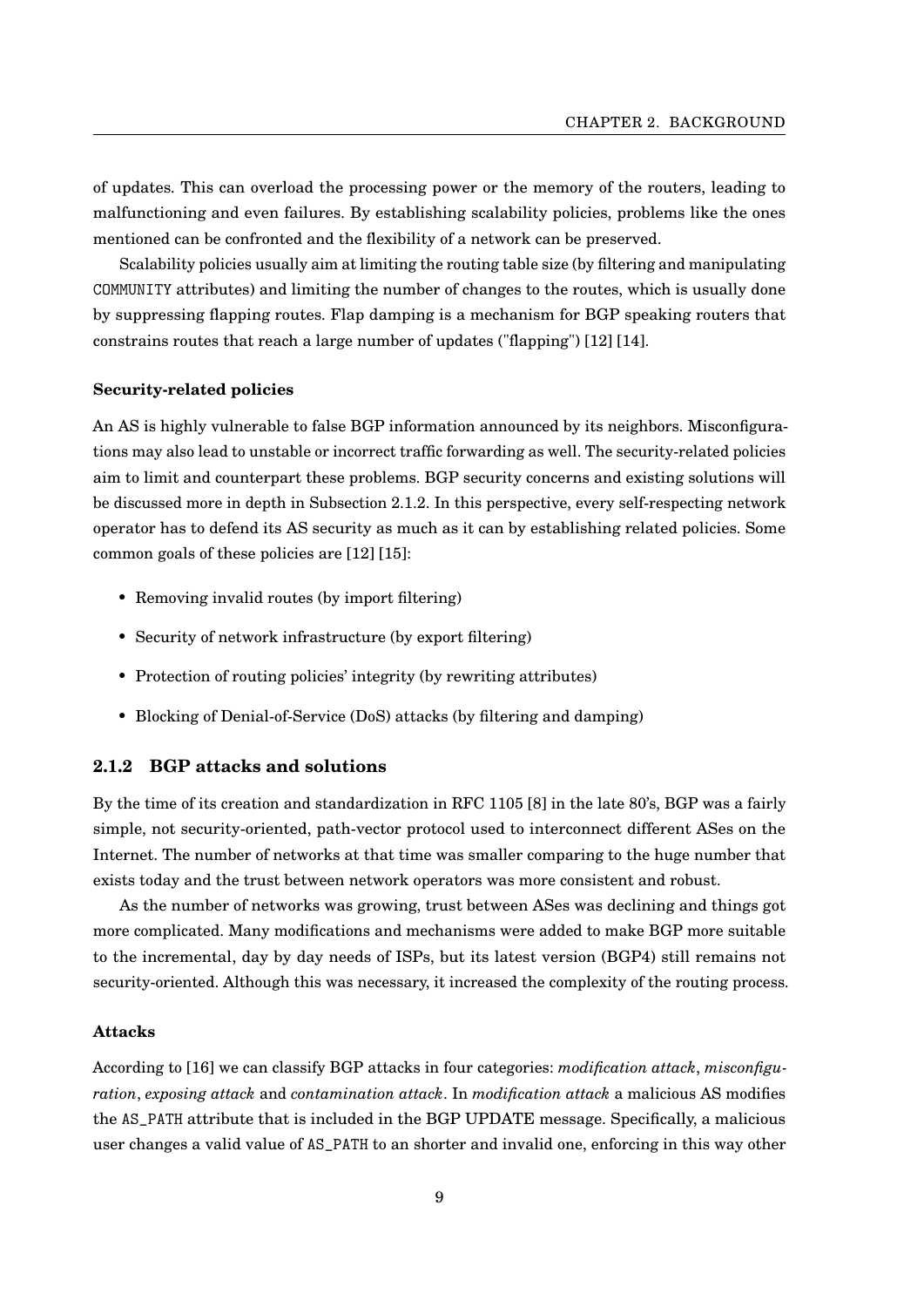neighboring ASes to choose this fake path while updating their routing tables via the exchange of BGP UPDATE messages [\[17\]](#page-44-6).

Mahajan et al. [\[15\]](#page-44-4) conducted an extensive research on the various kinds of BGP *misconfigurations*. We interpret as misconfigurations all the configuration errors that result in an unintentional announcement (in case of an attack), or non-announcement of BGP prefixes. There are two types: *origin misconfiguration* and *export misconfiguration*. The first one takes place when an AS injects specific prefixes (even private) into the global BGP tables or announces other ASes' prefixes (e.g. YouTube hijack incident by Pakistan Telekom on February 2008 [\[18\]](#page-44-7)). The *export misconfiguration* happens when a BGP speaking router exports a route that it should filter.

Additionally, an *exposing attack* refers to the fact that an attacker can retrieve sensitive, private information that ASes do not want to share such as peering relations of a private network. This attack becomes severe with the involvement of the publicly available IRR system that many ISPs use to store their policies and validate others. In a *contamination attack* an attacker can forge the data inside a database system like IRR that hosts valuable information about ASes.

It is important to note that, in recent years, prefix hijacking (misconfiguration) and AS path spoofing (modification attack) are the most severe and usually deployed attacks [\[19\]](#page-44-8).

#### <span id="page-14-0"></span>**Security solutions**

Many security systems were designed as an answer to the attacks mentioned above. In this subsection we are going to describe the most important ones. The security solutions can be categorized into [\[16\]](#page-44-5):

- Cryptographic methods
- Non-cryptographic methods

From the cryptographic methods, worth mentioning representatives are: *Secure-BGP (S-BGP)* [\[20\]](#page-44-9), *Secure origin BGP (soBGP)* [\[21\]](#page-44-10), *Pretty Secure BGP (psBGP)* [\[22\]](#page-44-11), *Secure Path Vector (SPV)* [\[23\]](#page-44-12) [\[24\]](#page-44-13), but the most important ones that we are going to describe as well, are *RPKI* and *BGPsec*. For non-cryptographic methods we have the *Inter-domain Route Validation (IRV)* system [\[25\]](#page-45-0), the *IRR* database system and, as the most important one, the *BGP route filtering*.

The **Resource Public Key Infrastructure (RPKI)** cryptographic technology is one out of two, newest projects suggested to fulfill the Secure Inter-Domain Routing (SIDR) infrastructure requirements [\[26\]](#page-45-1). RPKI was standardized in RFC 6480 [\[27\]](#page-45-2) and its goal was to satisfy the need for origin validation. Specifically, RPKI consists of a centralized database containing all the resource related information of the ASes with cryptographic protection. It is based on Resource Certificates (RCs) and Route Origin Authorizations (ROAs) so that valid statements can be created to express that an AS is allowed to announce specific IP prefixes.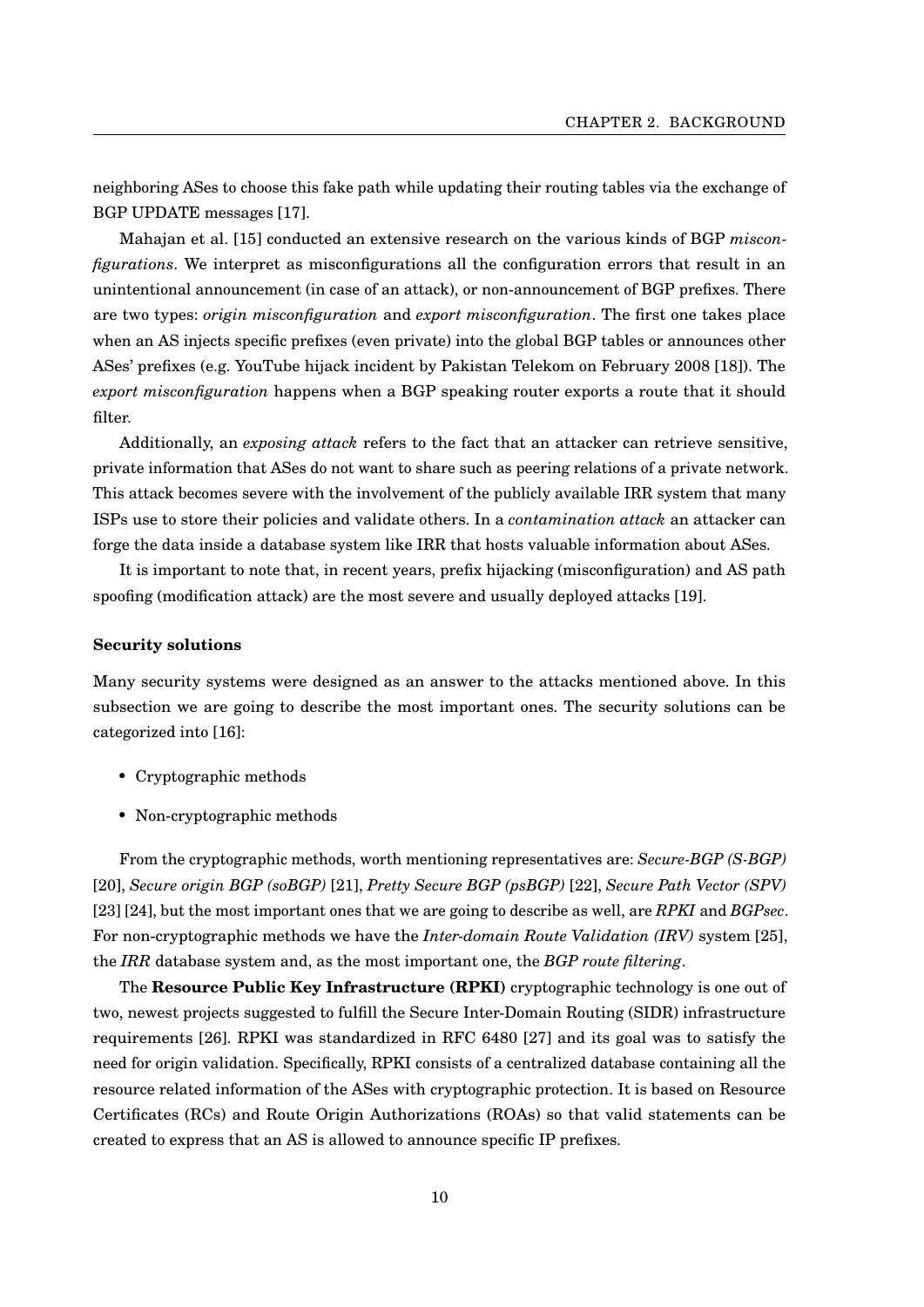**BGP secure (BGPsec)** is the second project suggested to fulfill SIDR. BGPsec, draft [\[28\]](#page-45-3), tries to satisfy the path validation requirements. Its goal is the elimination of fake/wrong BGP paths that would attract traffic for a given destination. BGPsec is still a work in progress [\[29\]](#page-45-4) [\[30\]](#page-45-5).

Most of the proposed BGP security mechanisms are not in use. RIPE NCC administration has put a lot of effort the last 6 years into the development and promotion of RPKI system, which is considered to be along with BGPsec, the most complete security infrastructure for BGP. RPKI's adoption percentage was only 4% in 2014 according to [\[31\]](#page-45-6) and BGPsec is under development and not officially standardized.

The reason that these mechanisms have trouble to be adopted or have not been adopted at all is that most of them (excluding RPKI) require modifications to the BGP messages structure. Particularly for the cryptographic methods, the computational cost increases due to heavy cryptographic operations that have to be supported and another important factor is that most of them do not offer backwards compatibility [\[16\]](#page-44-5).

In contrast, from the non-cryptographic methods, **BGP route filtering** is the most important one as it constitutes the most effective and widely deployed technique for protecting against BGP vulnerabilities nowadays. One of its main usages is to apply the desired business relationships among ASes. It can also be used to establish access control lists on BGP routers stating which prefixes are allowed to be sent or received when exchanging BGP UPDATE messages [\[17\]](#page-44-6) [\[32\]](#page-45-7) [\[33\]](#page-45-8).

# <span id="page-15-0"></span>**2.2 Internet Routing Registry**

IRR is the place where network operators store their AS routing policy. IRR constitutes one of the most important parts that helps BGP on the operation level and deployment. It is a distributed set of databases or repositories, the terms are going to be used interchangeably, containing the routing policies of many ASes [\[34\]](#page-45-9) [\[35\]](#page-45-10). Currently, there are 26 both public and private routing registries [\[36\]](#page-45-11), maintained on a voluntary basis, that network operators can query in order to search peering agreements, study optimal routes and (possibly automatically) configure their routers.

IRR has a hierarchical structure with Internet Assigned Numbers Authority (IANA) being at the root of the hierarchy. Below IANA are *five* Regional Internet Registries (RIRs), each of which is responsible for the management of IP address space and Autonomous System Number (ASN) allocation within a specific geographic region. For example, in Europe, RIPE NCC [\[37\]](#page-45-12) is the responsible registry. The third part of the hierarchy varies. In some regions, we have the so-called National Internet Registries (NIRs), while in other regions we have the Local Internet Registries (LIRs) that describe the routing policies of customers of a specific ISP. Terms LIR and ISP are going to be used interchangeably along this report because in most regions they refer to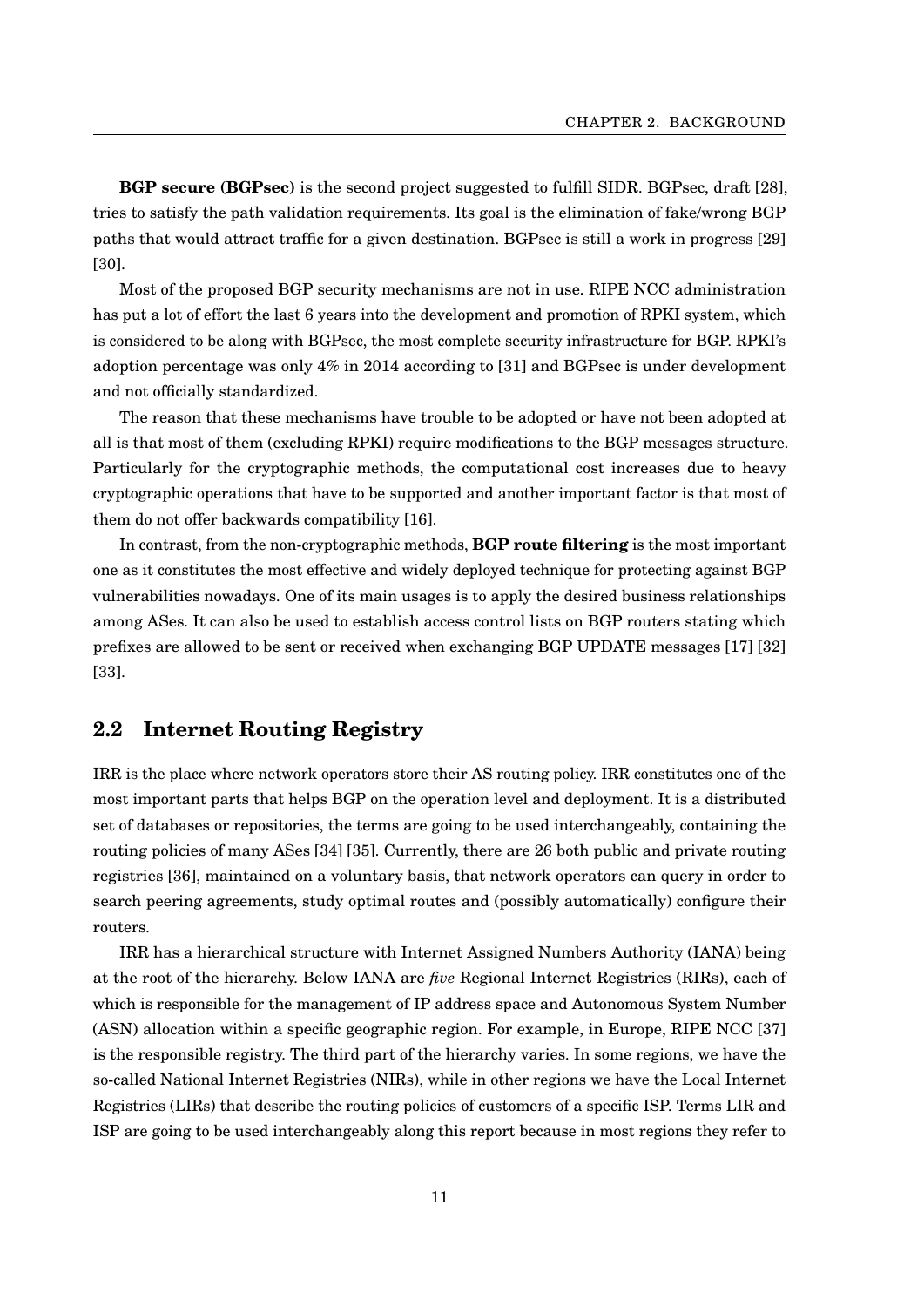the same entity. All these databases taken together, they form the IRR.

The initial purpose of the IRR was the stability, security and consistency of the Internet, but nowadays its purpose is seriously under a lot of dispute. There are people who think its information is outdated, misleading and useless, while on the other hand, a lot of people believe that its information is valuable and its purpose needs to be preserved and encouraged by the network operators [\[13\]](#page-44-2) [\[38\]](#page-45-13).

#### <span id="page-16-0"></span>**2.2.1 IRR security considerations**

According to [\[16\]](#page-44-5) [\[25\]](#page-45-0) [\[19\]](#page-44-8) [\[17\]](#page-44-6), the IRR functionality and structure raise security questions that we cannot ignore. First, there are some sensitive and confidential policy information such as peering agreements, concerning for example private networks, that ASes do not want to share with everybody. Due to these privacy concerns, many ASes choose to publish only part of their policy information. They do not care about keeping this information up to date and well-maintained. This, in turn, leads to possible misconfigurations as many ASes use IRR data to build their route filters.

Additionally, RIRs constituting the IRR database system are operating independently of each other under their own administration and at best they mirror each other (with mirrors being not always up to date), leading essentially to inconsistencies. IRR information often is inaccurate, meaning that accuracy of policy information can be valid by the time of its submission, but false when network operators request that information. Also, queries may return incomplete results (e.g. due to human errors) or a network operator can even get different results from queries to different routing registries.

Another problematic characteristic of today's IRR is that it provides no proper authorization/authentication of policy information changes to the registry. Also, the integrity of this information is questionable since everybody has access, including possible malicious users that may forge it.

These security concerns of the IRR database system, make more and more ASes' administrators less motivated in keeping their own policy records inside IRR updated, resulting in reducing its usefulness and harming its purpose. It is worth mentioning that RFC 2725 [\[39\]](#page-46-0) is a proposal that tries to mitigate most of these concerns by introducing an authentication and authorization model so that integrity of stored information can be satisfied. However, this proposal needs to be re-examined for its applicability [\[17\]](#page-44-6).

# <span id="page-16-1"></span>**2.3 Routing Policy Specification Language**

Network operators use BGP policies to enable their AS to communicate with other ASes and IRR to store these routing policies. Routing Policy Specification Language (RPSL) is another part that helps in BGP operation and constitutes the means to specify a routing policy in the IRR. It is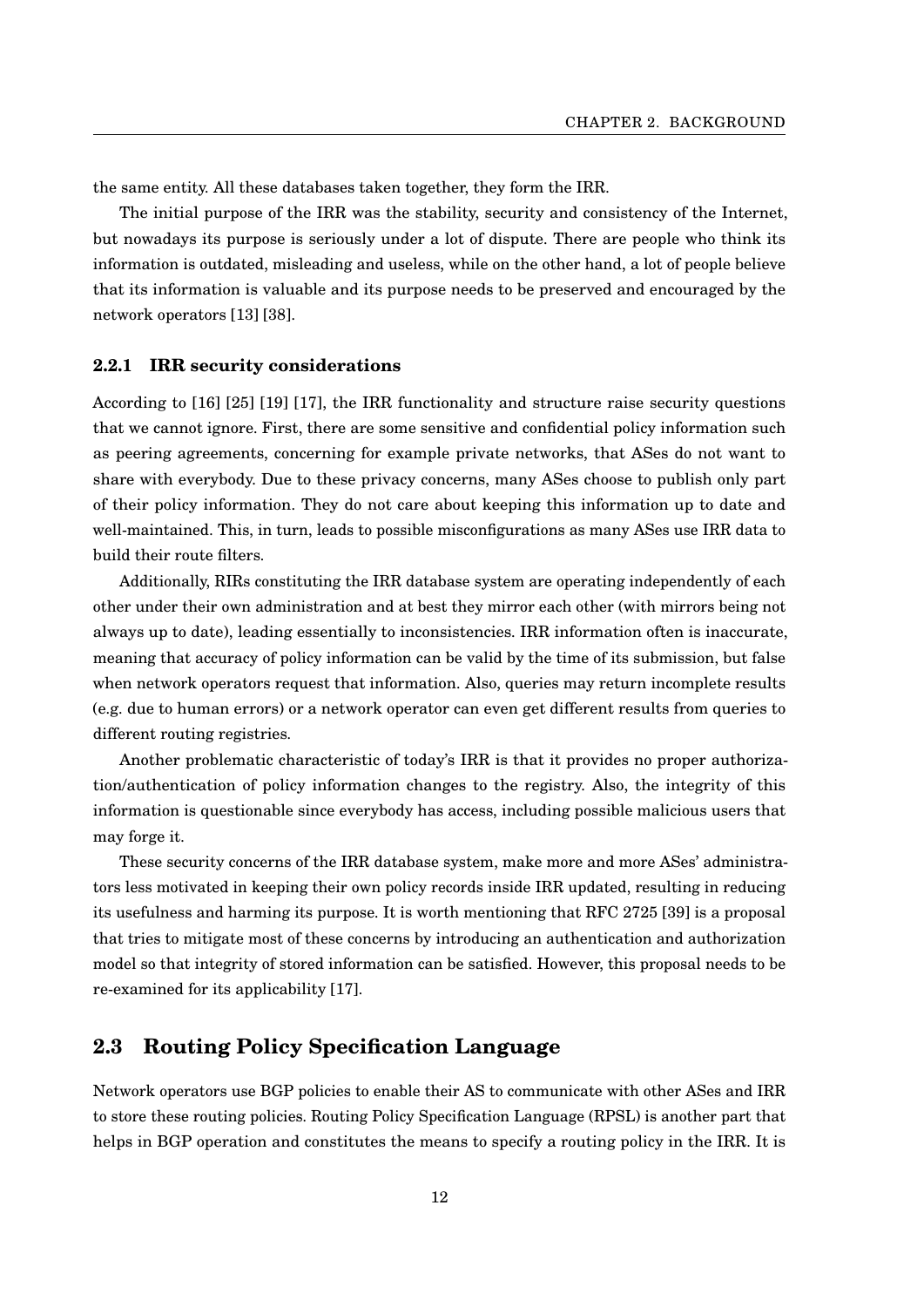standardized in RFC 2622 [\[40\]](#page-46-1) and it has been extended in RFC 4012 [\[41\]](#page-46-2) in order to support IPv6 policies and multicast addressing (RPSLng).

RPSL is a vendor-neutral, object-oriented language that defines 13 classes of objects and its design serves a threefold purpose. First, the routing policy of an AS can be published in the IRR in an easy-readable and understandable format. Second, it provides high level classes that help in specifying a policy in a more comfortable and solid way [\[13\]](#page-44-2). Third, it can be converted into BGP routing configuration files.

The different classes of objects can describe a portion of the policy or who is the administrator of this policy. The main classes associated with the description of a policy are [\[13\]](#page-44-2) [\[38\]](#page-45-13): route class, route-set class, as-set class and aut-num class.

Last but not least, we can use command-line tools like the WHOIS service which is based on the WHOIS protocol specification [\[42\]](#page-46-3) in order to query a RIR database and get the routing policy of an AS. Additionally, there are tools that offer much more functionality than simply deploying queries, such as IRRToolSet [\[43\]](#page-46-4), RPSLtool [\[44\]](#page-46-5), BGPq3 [\[45\]](#page-46-6), Netconfigs [\[46\]](#page-46-7), etc.

#### <span id="page-17-0"></span>**2.3.1 RPSL adoption**

Due to the fact that RPSL is very flexible by design, routing policies' specification can be very complicated. The level of accuracy of the descriptions largely varies as there can be many different ways to specify the same policy [\[13\]](#page-44-2) [\[38\]](#page-45-13).

In addition, there are many RPSL objects in the IRR that are not used but still there are references to them. Although RPSL is well-defined and organized in its core, it adds an extra high-level configuration step that most of ASes' administrators do not want as they see it as one more burden to their already demanding role. Due to this extra work, administrators are not motivated enough to learn how the RPSL concept actually works. As a result the amount of inaccurate data inside IRR increases due to missing updates.

Given these points, we can conclude that RPSL has not been an easy to adopt technology by network operators. It is not widely used and it proved to be difficult in practice as there are many operators that do not keep their RPSL policy records properly updated. In addition, there are also many operators that describe their policy by only using the basics of RPSL, avoiding to dive into more specifics to express their policy completely as it should be, because they lack the incentives to do so.

# <span id="page-17-1"></span>**2.4 System design models**

We can distinguish three system design models: the *centralized*, the *decentralized* and the *hybrid* system model. The final choice between these three patterns depends entirely on the requirements and needs of the system that is going to be designed [\[4\]](#page-43-3).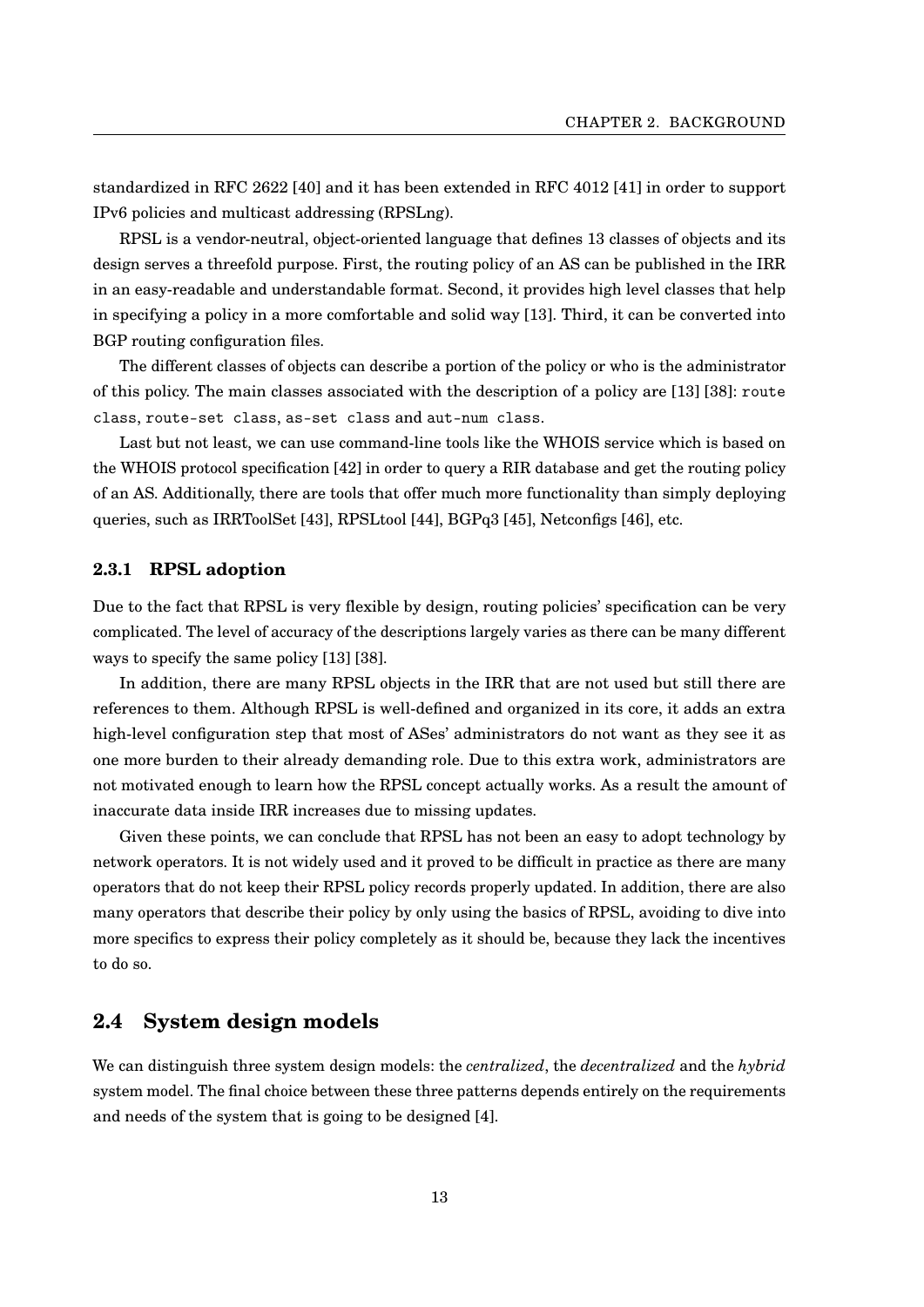### **Centralized model**

According to this model, information is stored in a centralized database system and can be obtained by everyone. This type of system is being used in today's BGP routing procedure. ASes upload their policy information to the RIR responsible for their geographical location and then each RIR, according to its requests, distributes these policies to other ASes. Advantages of such a system is the ease of accessing the information, the easier communication between the domains and the enhanced security since there is only one location where policies are stored. However, among its drawbacks this approach defines a single point of failure and it accumulates traffic load to a central point.

#### **Decentralized model**

This structure implies that each domain is responsible for the maintenance and distribution of its own policy information. Some of its advantages are the reduced load, as this gets distributed among more than one domain and the supplied information is always accurate and up to date. Additionally, a decentralized approach is resilient as it has no single point of failure and can improve performance by distributing the query processing. Also, it can be scalable as we can easily add new components, without disturbing existing architecture. Some of the downsides are the increased complexity to the communication between domains and the difficulty of debugging.

### **Hybrid model**

As its name states, this type combines characteristics of both the centralized and decentralized approaches. One of its main advantages is that it can be very effective. It can be designed in such a way that strengths of constituent approaches are maximized while the weaknesses are neutralized. Another advantage is that it is scalable. We can expand the system, in the same way as we can in a decentralized system, by easily adding new components, without disturbing existing architecture. Using a hybrid model system, the information provided is always accurate and up to date as it is when a decentralized model is used. Due to its centralized nature as well, the accessing of information becomes easier and the security can be enhanced. The combination of the approaches comes also with a price, which is the increased complexity of the design.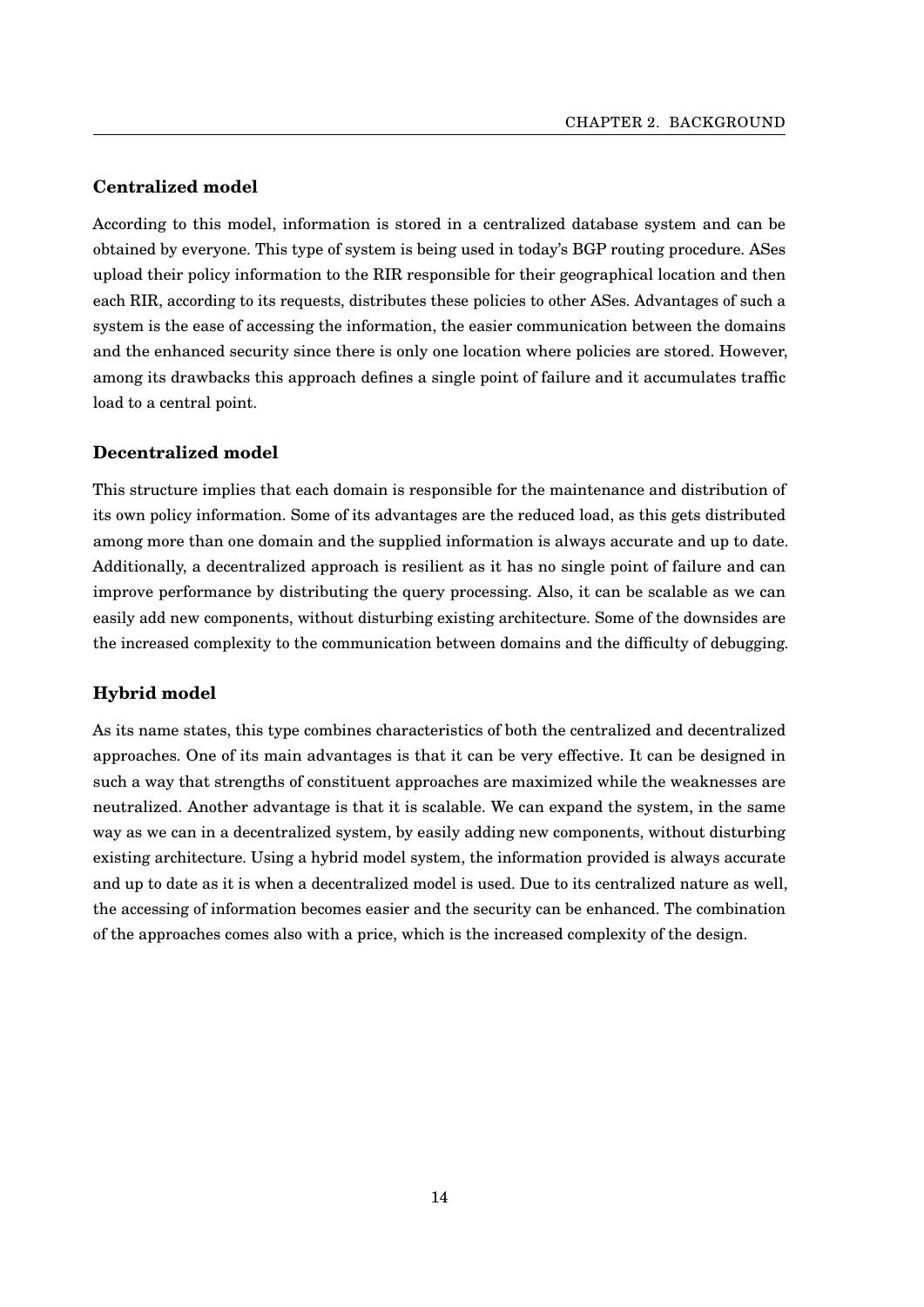

**METHODOLOGY**

## <span id="page-19-1"></span><span id="page-19-0"></span>**3.1 Literature study**

The first and basic method that has been followed in order to cover the subject of this project was the literature study. The scope of this project is more theoretical and does not include any practical or experimental part. The sources that helped us during this study were mainly articles and RFCs, and of course Internet resources in general.

As Chapter [2](#page-10-0) indicates, we started our research by studying the Internet technologies that this project is based on. These include the BGP protocol, the IRR distributed database system and the RPSL language. Combining these pieces together we were able to understand how BGP routing works in today's Internet as well as how the surrounding technologies, IRR and RPSL, help in the exchange of policy information between the administrative domains.

Subsequently our study was focused in BGP security threats and existing solution proposals. We also identified some IRR infrastructure considerations and difficulties that derived from the RPSL usage. This helped us understand the current BGP vulnerabilities and identify the weak parts of the existing BGP policy exchange system supported by IRR and RPSL. Lastly, literature study played a major role in establishing our system requirements.

# <span id="page-19-2"></span>**3.2 Interviews and questionnaire**

Apart from the theoretical knowledge obtained during the literature survey, we focused on gaining a practical background as well. In this part, two valuable sources of information have to be mentioned. First, the meetings with network operators who are experienced in BGP configuration. Second, a brief questionnaire got distributed among network operators in order to get an indication on what they usually do when a change to their policy information is required.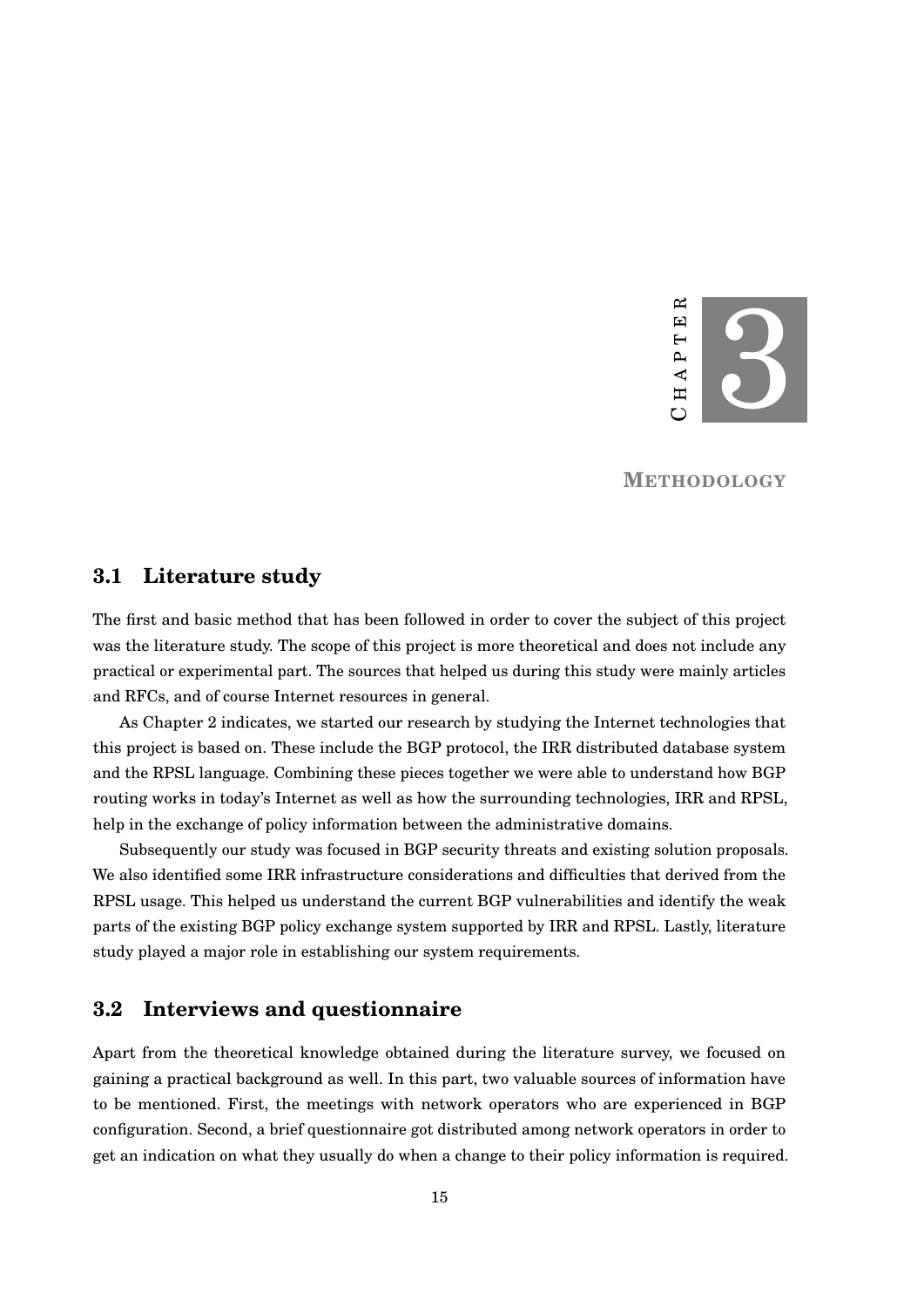The individual meetings with the supervisors helped in gathering more general practical data about policy exchange procedure of different sizes of ISPs. Interviews with a few network operators (mostly of small ISPs) were very productive too, as they described the whole BGP policy of their network during the setup, update and maintenance phases. They pointed out that they do not use an automatic way as everything is done manually. All updates to the BGP configuration is done by hand and updates to policies are communicated through emails and face-to-face meetings. Digital authorization and authentication are not in place too. They pointed out the difficulties in using RPSL as well.

As a continuation to our effort to gain as much practical knowledge as possible, our next step was to create a brief questionnaire (2 questions). The content of the questionnaire was about the network operators' BGP policy update procedure. We signed up in *19* network operators' mailing lists from around the world to distribute the questionnaire to as many people as possible. The mailing lists that we signed up are presented in Appendix [A.1.](#page-42-1) The statistical sample was *55 responses* and network operators could choose more than one answer to every question.

Figure [3.1](#page-20-0) presents the means that network operators use in case that an update to their routing policy takes place. The big winner here is the "Immediate update of RPSL in RIR" supported by 38 out of 55 network operators, while 25 out of 55 responded that they communicate via email. Also, 4 out of 55 responded "Other" and only one answered "Communication via phone or fax". "Other" answers include "Update via a public community page" (2 times), "Minor changes are not communicated to peers and customers will be informed in case of an expected impact" and update does not take place at all.

<span id="page-20-0"></span>



Figure 3.1: Question #1

At the second and last question, Figure [3.2,](#page-21-0) we tried to get an indication on what is the time interval until the actual update of RPSL when a policy changes. More than half of them, 29 out of 55 claimed immediately, while in the second place were the network operators who answered that RPSL's update is unrelated to the time that a policy changes (17 out of 55), which is the complete opposite from the winner option. A total of 13 out of 55 network operators responded "At the start/end of the week" or "Other", whereas only one replied "At the start/end of the month". The network operators (7 out of 55) that chose the "Other" option claimed that the time between a policy change and the actual RPSL update inside RIR is performed on daily basis (4 times),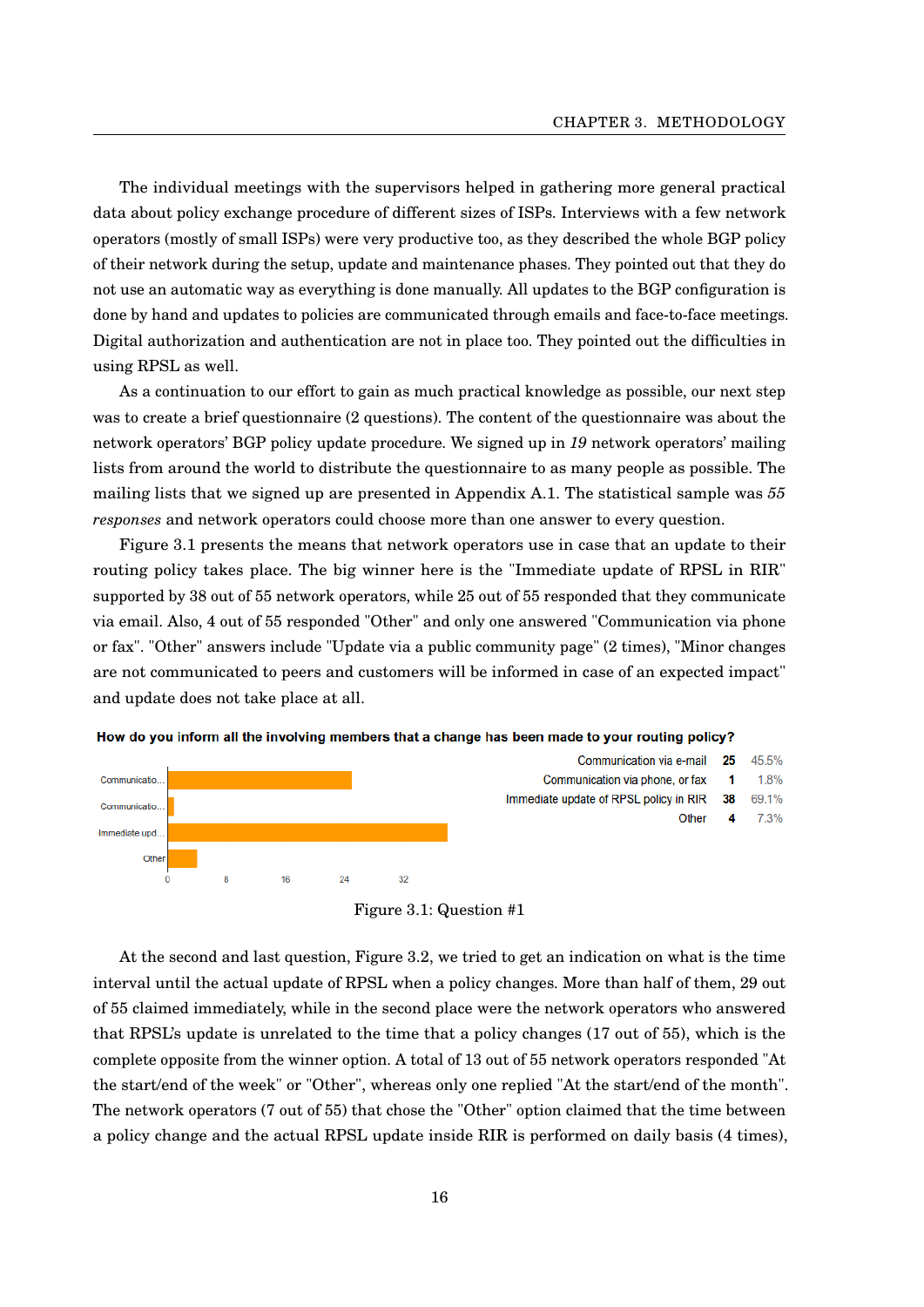every few months, every 48 hours or only after a customer request.

52.7% Immediate 29 At the start/end of the week **G** 10.9% Immediate At the start/end of the month 1 1.8% At the start/e. RPSL update is irrelevant to the policy change 17 30.9% At the start/e. Other 12.7%  $\overline{7}$ RPSL update. Othe  $\dot{\mathbf{o}}$  $\overline{5}$  $10$  $15$  $\overline{20}$  $25$ 

<span id="page-21-0"></span>What is the time between a policy change and the actual RPSL update inside RIR?

Since this research involves a massive number of interconnected ASes, our statistical sample was small (only 55 responses) and we could not perform a statistical analysis in any case. However, the answers helped in defining our system requirements.

In summary, responses from both Questions #1 and #2 give us a indication that there is a need for an automatic way to exchange policies for both communication and update reasons. Network operators waste a lot of time in order to inform all involved members when a policy change happens, or they just updating their RPSL records in IRR and expecting the other parties to receive the new data as soon as possible. In either case, this is a time consuming procedure and requires also the extra high-level configuration step of RPSL, which has its practical difficulties that administrators are not willing to embrace. Additionally, results of Question #2 slightly indicate that RPSL is indeed difficult to adopt and use (17 out of 25 answered that RPSL update is unrelated to the policy change).

Figure 3.2: Question #2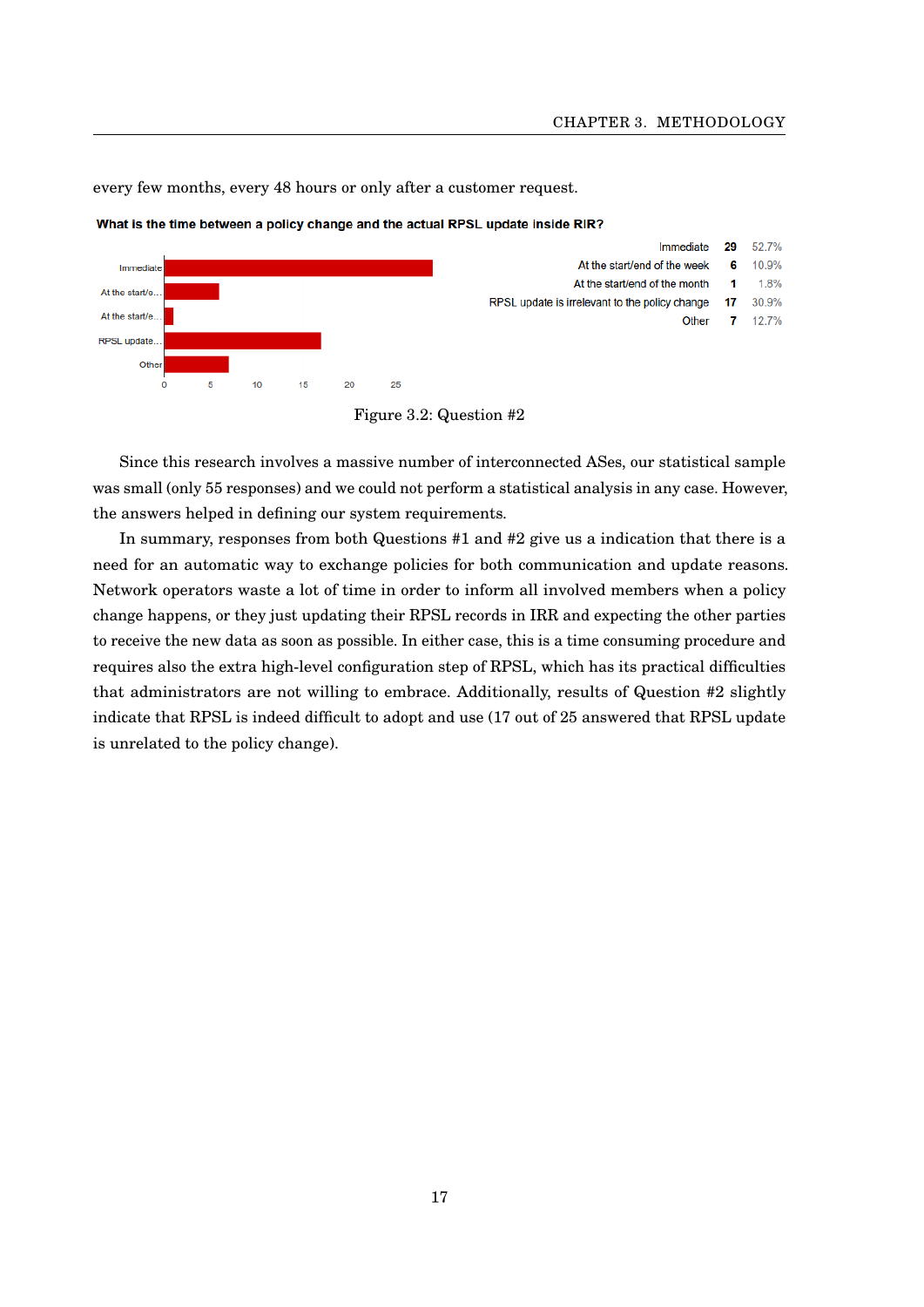

**SYSTEM DESIGN**

## <span id="page-22-1"></span><span id="page-22-0"></span>**4.1 Requirements**

<span id="page-22-2"></span>Based on the methodology described previously in Sections [3.1](#page-19-1) and [3.2,](#page-19-2) derived the following requirements for our proposed system:

#### Table 4.1: System requirements

| #  | Requirements                                       |
|----|----------------------------------------------------|
|    | Decentralization of policy information             |
|    | Mapping between domains - policy service locations |
| -3 | Vendor-neutrality of routing policy language       |

- 4 Security (authorization/authentication)
- 
- 5 Support for Policy Views (privacy)

**Decentralization of policy information** Every domain will be in charge of controlling and sharing its policy information. RFC 2769 [\[47\]](#page-46-8) verifies there have been already some thoughts on designing a distributed approach. Decentralization can help us eliminate any inconsistencies. Policy information is going to be stored only on the originator's side and not to (maybe) multiple registries as can be the case with IRR. In addition, a better accuracy and completeness of policy information can be achieved as the originator will be the only one responsible for sharing its policy information. The originator will be also motivated enough to keep the policy up to date.

A decentralization approach is also encouraged by the answers to Questions #1 and #2 of the questionnaire (see Figures [3.1](#page-20-0) and [3.2\)](#page-21-0). RPSL is immediately updated whenever there are modifications to the routing policies and is used to communicate these changes to the interesting parties. This indicates that there is a need for an automatic way to exchange policies for both communication and update reasons.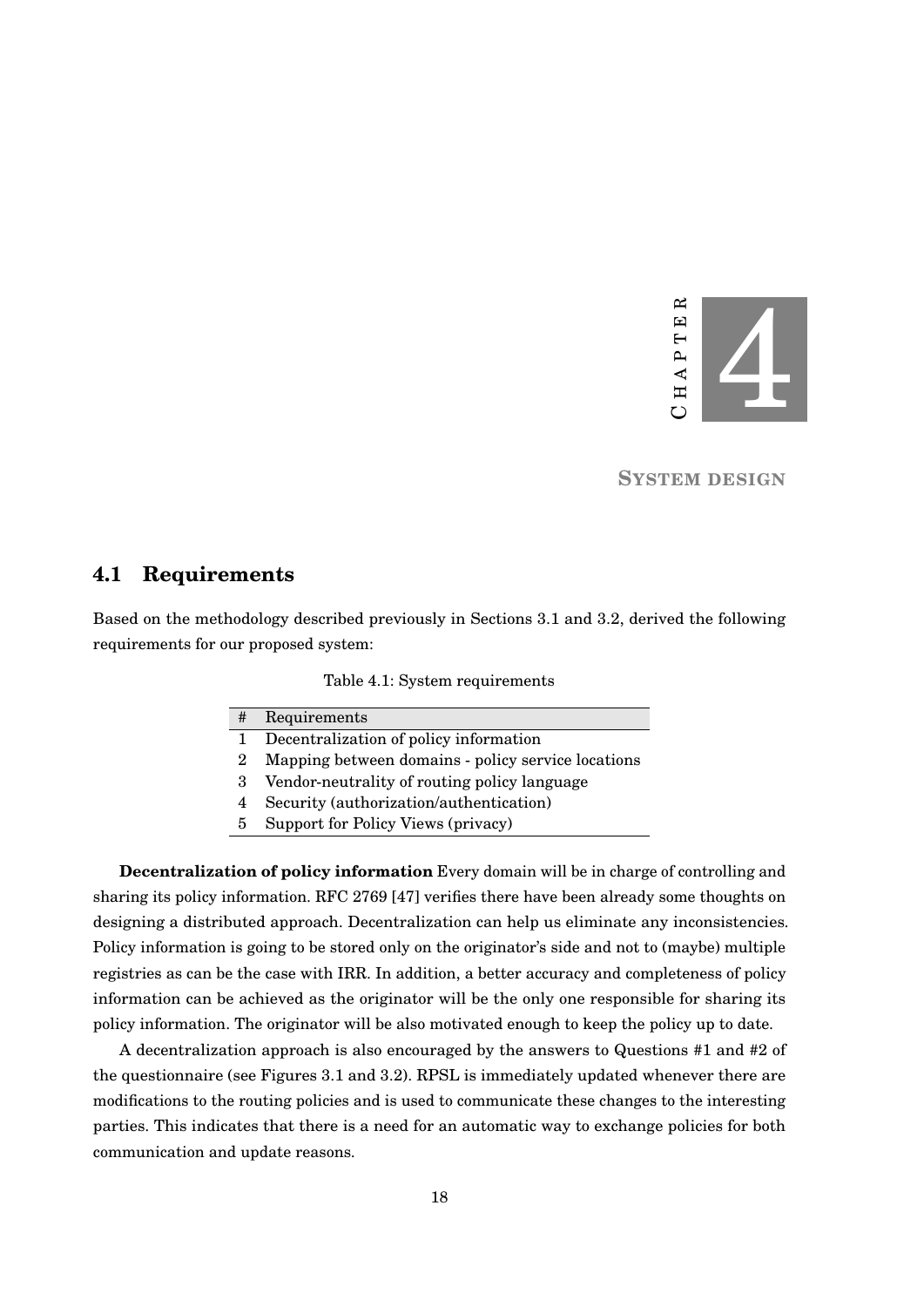**Mapping between domains - policy service locations** The Internet consists of a massive number of interconnected domains  $<sup>1</sup>$  $<sup>1</sup>$  $<sup>1</sup>$  and many of them share their routing policy information</sup> using the IRR system. In our decentralized approach, domains will interact with each other's local policy service locations for the exchange of policies. So, we need a way to manage the interconnected networks' policy information. Following this reasoning, a mapping entity between domains and policy service locations is necessary that will receive the initial requests and will be visible by every domain. This is why we need a centralized, redundant part for our system.

As reported from our literature study in Section [2.2](#page-15-0) and also during our interviews, the IRR distributed database system already has most of the required functionality. The five existing RIRs are responsible for the assignment of ASNs and the allocation of IP address space, so they already maintain information of the existing ASes and they could host our central component. The functionality of the IRR concerning the storage and distribution of the policy information, as it is now, will not be taken into account.

**Vendor-neutrality of routing policy language** The only routing specification language that is being used right now is RPSL. In Section [2.3.1](#page-17-0) we mentioned all the difficulties that were introduced during its adoption and usage. RPSL difficulties were also pointed out during the interviews and a little bit from Question #2 of the questionnaire (see Figure [3.2\)](#page-21-0) in which 17 out 55 network operators answered that a policy update is unrelated to the actual RPSL record update. In this perspective, our proposed system has to be independent of any kind of routing policy specification language. We need our policy exchange system to be able to adapt to any routing policy description language.

**Security (authorization/authentication)** We already stated in Sections [2.1.2](#page-13-0) and [2.2.1](#page-16-0) that both BGP and IRR suffer from security vulnerabilities that cannot be ignored in any case. Although, our system is not a security-focused project, it aims to contribute to BGP security through the enhancement of the correctness and effectiveness of BGP filters. Following this reasoning, the communication between domains in our proposed system must be secure. Policy information exchanged must not be manipulated, falsified or read by third parties, and that is why we set as requirement for our system the mutual authentication of the participating domains.

**Support for Policy Views (privacy)** Policy views are the most fundamental part of our system and at the same time the innovation introduced by our system. By providing different policy views for different requesters we aim to preserve the confidentiality and sensitiveness of the policy data that most network operators desire. This sensitive policy data may include peering relationships and private agreements that should not be shared with everybody [\[16\]](#page-44-5). A certain policy view will be provided to every requester according to its domain identifier and its established business relation with the supplier. In any other case, a default policy view will be returned. By addressing the privacy concerns, we believe that operators will be also more

<span id="page-23-0"></span><sup>1</sup>For brevity, the *domain* term will be used when we refer to an *administrative domain or autonomous system (AS)*.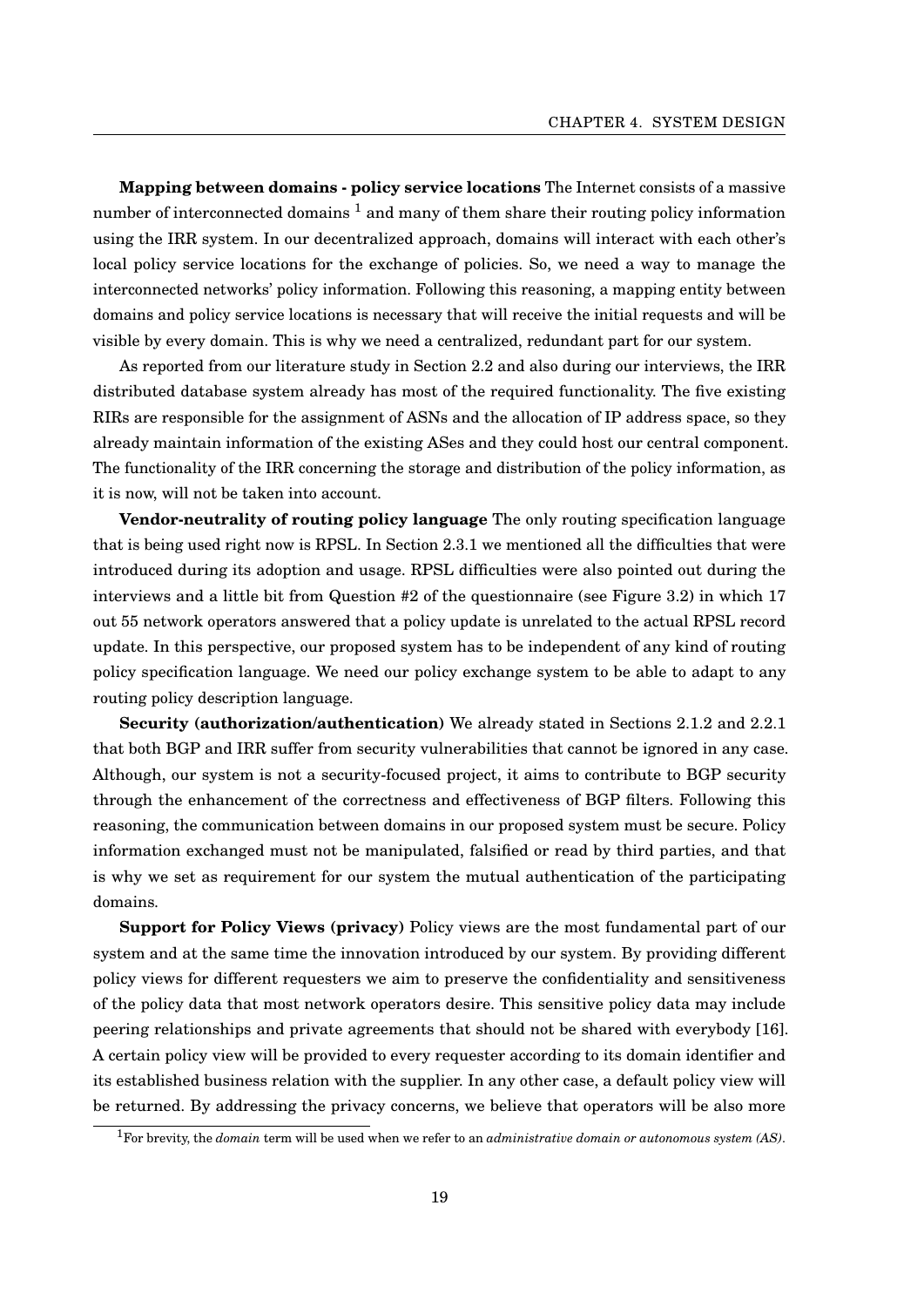motivated to keep their policy information always up to date.

# <span id="page-24-0"></span>**4.2 Decision making**

This section is devoted to the description of our system model in conjunction with the security decisions that were made.

#### <span id="page-24-1"></span>**4.2.1 System model**

The inspiration for our system model choice derives from [\[4\]](#page-43-3). Taking into account the system models that were discussed in Section [2.4](#page-17-1) and the requirements of our system, in Section [4.1,](#page-22-1) we chose the *hybrid* model. All policy information is controlled and shared in a decentralized way by every domain independently, while a central entity is responsible for pointing to policy service locations.

Specifically, the centralized part of the system model is an entity with a supportive role, while the distributed part consists of two entities. A provider which shares/updates policy information and a requester which asks for policy information.

In our system model we can distinguish three main policy exchange components:

- **Policy Mapper (PM)**<sup>1</sup> **centralized part** a repository responsible for the mapping between domains and policy service locations. Policy Mapper is discussed in more depth in Subsection [5.1.1.](#page-26-2)
- **Policy Provider (PP)** <sup>1</sup> decentralized part stores, shares and updates policy information. Also, it allows other domains to register in order to send them notifications in case of a policy information update. Policy Provider is discussed in detail in Subsection [5.1.2.](#page-27-0)
- Policy Requester (PR)<sup>1</sup> decentralized part asks for policy information. Policy Requester is discussed further in Subsection [5.1.3.](#page-28-0)

### <span id="page-24-2"></span>**4.2.2 Security aspects**

The security considerations that arise from the interaction between the components can be divided into two parts. The first part includes the communication of a PP or a PR with the PM and the second part includes the interaction between a PP and a PR.

Whenever a PR or a PP queries the PM to retrieve a domain record it is interested in, there is no need for authentication. The PM (which can be hosted by a publicly available RIR), maintains data which is only a pointer to a service and authentication will happen there.

<sup>1</sup>From now on, we are going to refer to each of the components using their unique abbreviations (PM, PP, PR).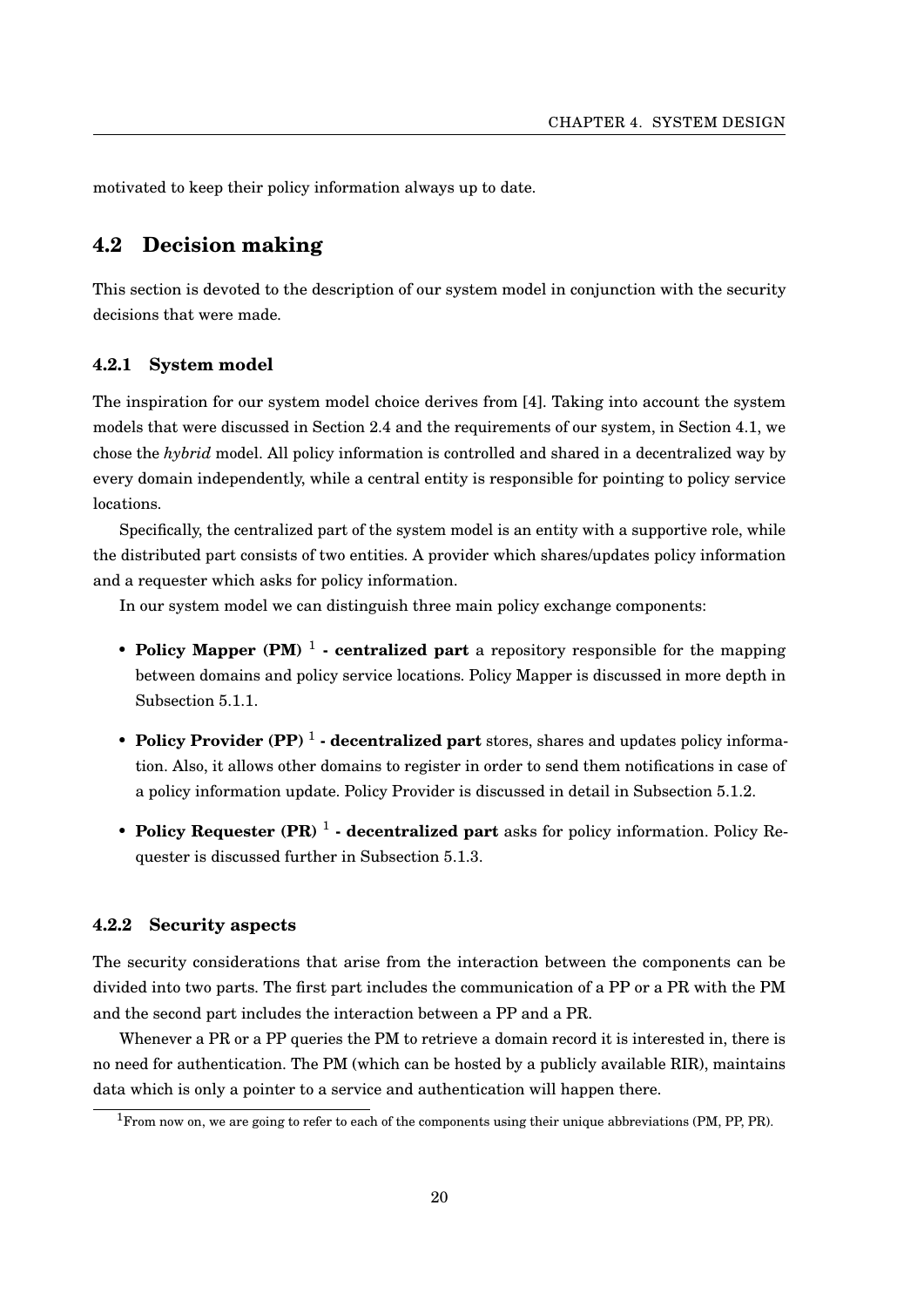The other part of security concerns includes the interaction between a PP and a PR and requires mutual authentication along with authorization (for policy views). A Public Key Infrastructure (PKI) is supported by our system for exchanging public keys through self-signed certificates in association with Transport Layer Security (TLS) communication. In order to secure this interaction, the following aspects have to be met:

- 1. The PM acts as a Trusted Third Party (TTP) and needs to be accessible by both PPs and PRs.
- 2. Each domain needs a public/private key pair to create a self-signed certificate and share it with the PM. The PR and PP components of the same domain use the same key pair to avoid maintaining a second registry.
- 3. PPs and PRs use their self-signed certificates over TLS to ensure that they talk to the right domain.

The PM could also act as a Certificate Authority (CA), but assuming that it will be hosted by a RIR, as we will see in Section [5.2,](#page-29-0) it would be wise to consider what the impact is going to be if RIRs get this additional role.

Last but not least, we should mention that we could also use raw public keys in TLS communication [\[48\]](#page-46-9). In general, self-signed certificates offer no security benefit over raw public keys. Self-signed certificates can offer a usability benefit, though, that allows the use of certificate-based software. Apart from that, there is no extra value of using self-signed certificates instead of raw public keys. We simply chose to maintain the *"certificate"* term because later in Subsection [6.2.1](#page-36-0) we are going to discuss some security implementation ideas that involve explicitly the certificate concept.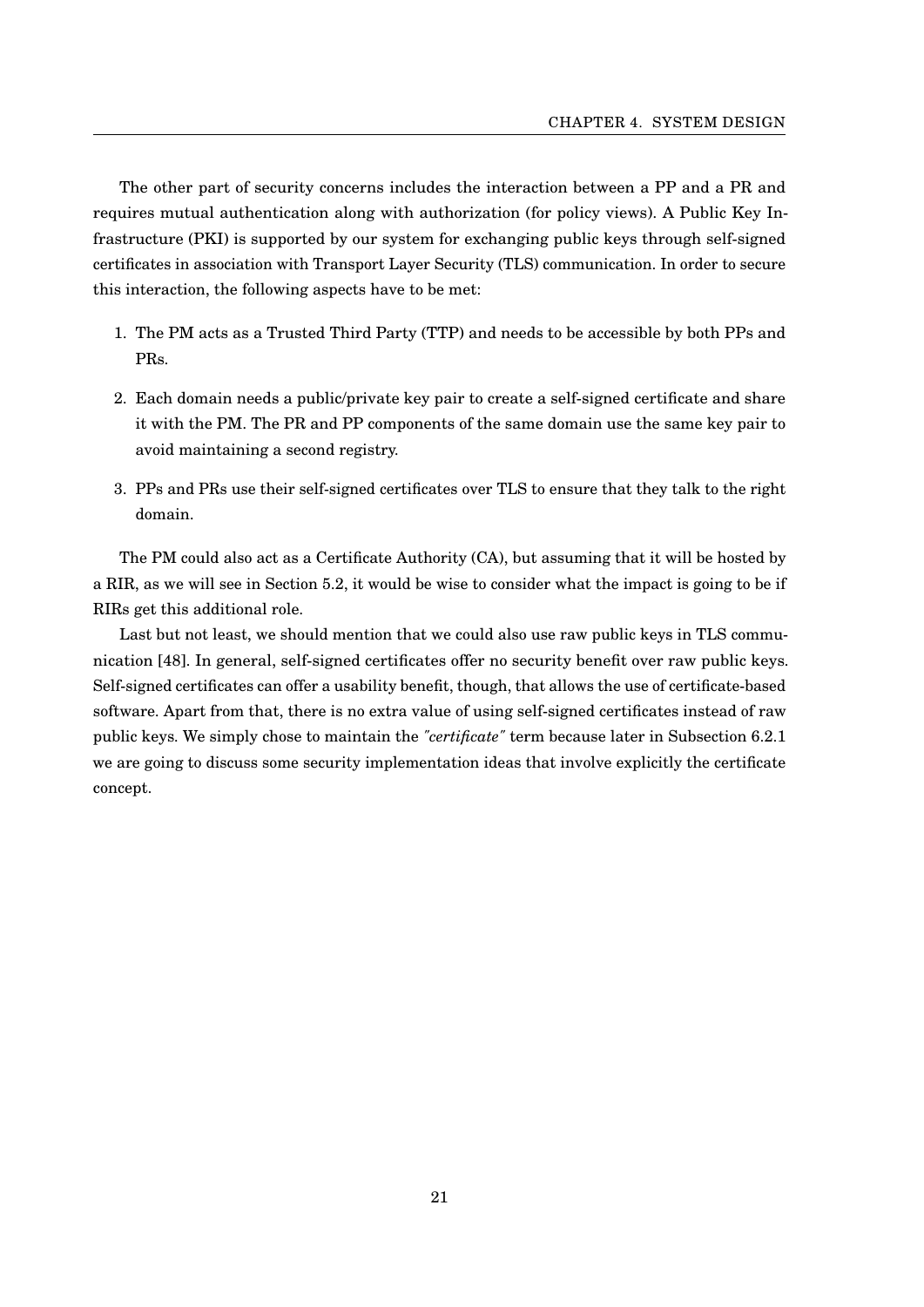

**SYSTEM ARCHITECTURE**

# <span id="page-26-1"></span><span id="page-26-0"></span>**5.1 Architecture**

The PM is the centralized part and can be hosted by RIRs. Every domain can act as a PP **and/or** as a PR. Both PPs and PRs take security into account and communication between them is by default signed and encrypted. Our system supports a PKI for the exchange of public keys through self-signed certificates. Since PMs can be hosted by RIRs, we can secure the creation/update of a policy service location off channel as authentication/authorization is already there for the RIRs.

### <span id="page-26-2"></span>**5.1.1 Policy Mapper (PM)**

A PM acts as a public map between domains and policy service locations. It can be accessed and consulted by every domain around the world, since it can be hosted by a RIR. It is responsible only for pointing to the policy service locations. No actual policy data is stored in it. Additionally, a PM holds the self-signed certificates of the domains that are registered in a RIR and that is why it is considered to be a TTP. It maintains one entry per domain, as shown in Figure [5.1.](#page-27-1) Its functionality is summarized below:

- Replies to queries from both PPs and PRs, supplying policy information details for a specific domain.
- Updates the data in the map registry for a given domain.

The entry fields for a domain are described below:

• **Domain ID** A domain identifier (e.g. ASN).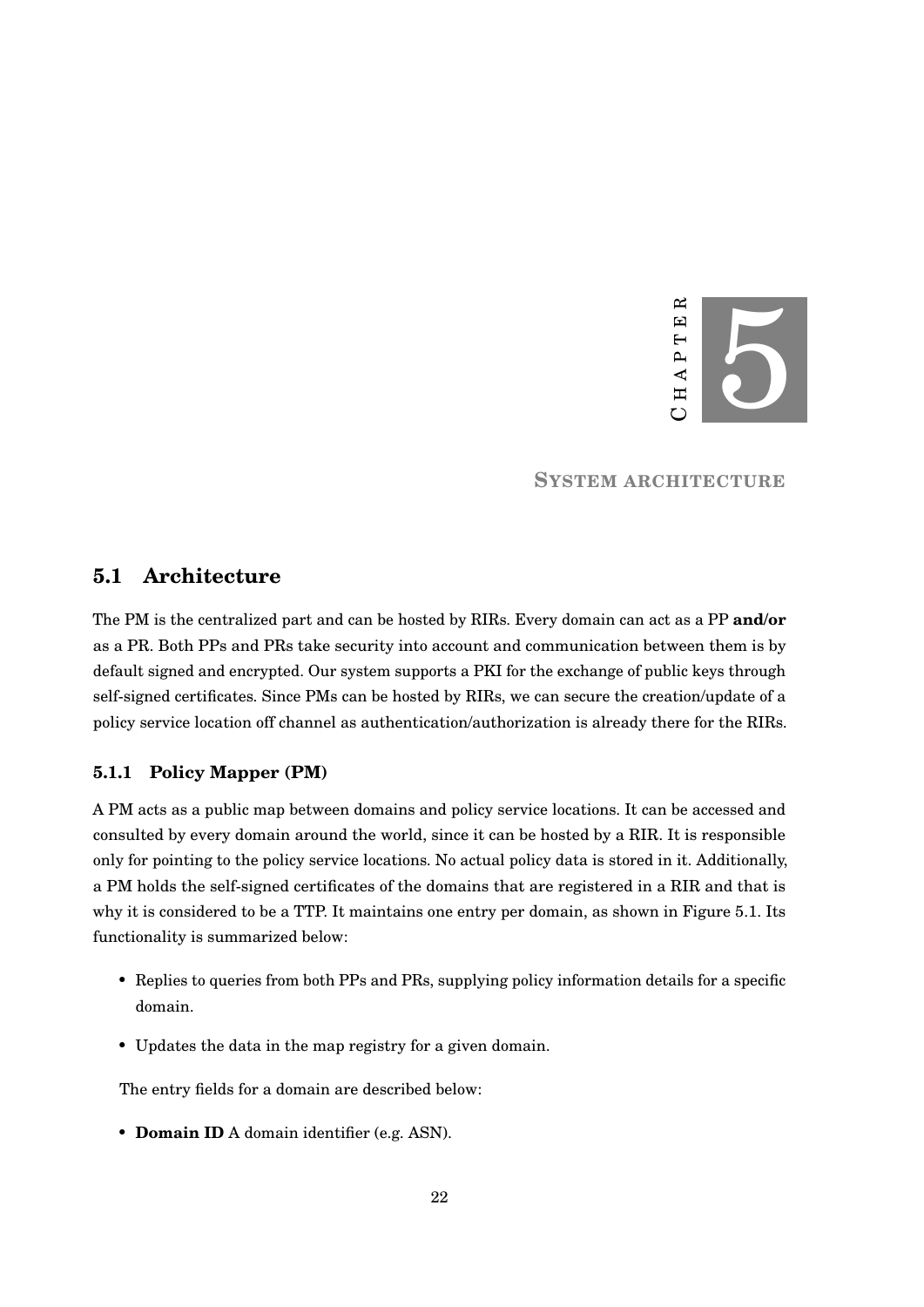- **Policy Service Location** A pointer to the policy service for a given domain. This location will be a combination of DOMAIN\_NAME: PORT  $^3$  $^3$ . It is a service responsible for the registration of other domains and the storage/share of the policy information in case of a domain acting as a PP. When a domain acts as a PR, this service is used for the notification updates. An arbitrary example could be psl.asn1.org:port1.
- <span id="page-27-1"></span>• **Certificate** A self-signed certificate that contains the public key and the digital signature for a given domain. Used for identity verification and encryption of data.



Figure 5.1: Policy Mapper registry entry

A PP can share its policy information, only after the registration of the domain to the PM. Every domain's administrator communicates with the organization that controls the PM in order to register the policy information details. The PM can be hosted by a RIR in our case, so RIR can authenticates/authorizes the domain through its login procedure. We will discuss the registration phase more in depth in Subsection [5.2.1.](#page-29-1)

### <span id="page-27-0"></span>**5.1.2 Policy Provider (PP)**

A PP holds the policy information and it is responsible for sharing according to requests. The functionality of a PP is summarized below:

- Distributes policy views of the main policy information to the PRs according to their domain intentifier. Requires mutual authentication. This architecture operation is described in more depth in Subsection [5.2.2.](#page-31-0)
- Registers domains that are interested in its policy information and would like to receive immediate update notifications when this changes. More details about this operation in Subsection [5.2.3.](#page-32-0)
- Sends notification updates to its registered domains in case of a policy information change. We analyze further this architecture operation in Subsection [5.2.4.](#page-33-0)

**Policy Views** are discrete pieces of the main policy information that describe how a network is operated (see Subsection [2.1.1\)](#page-11-0). A PP distributes a policy view to a PR according to its unique domain identifier and their established business relationship and agreement. If no business relationship and agreement is established, it distributes a *default* policy view. The following flowchart in Figure [5.2](#page-28-1) depicts this decision in a PP:

<span id="page-27-2"></span><sup>3</sup>a Uniform Resource Identifier (URI)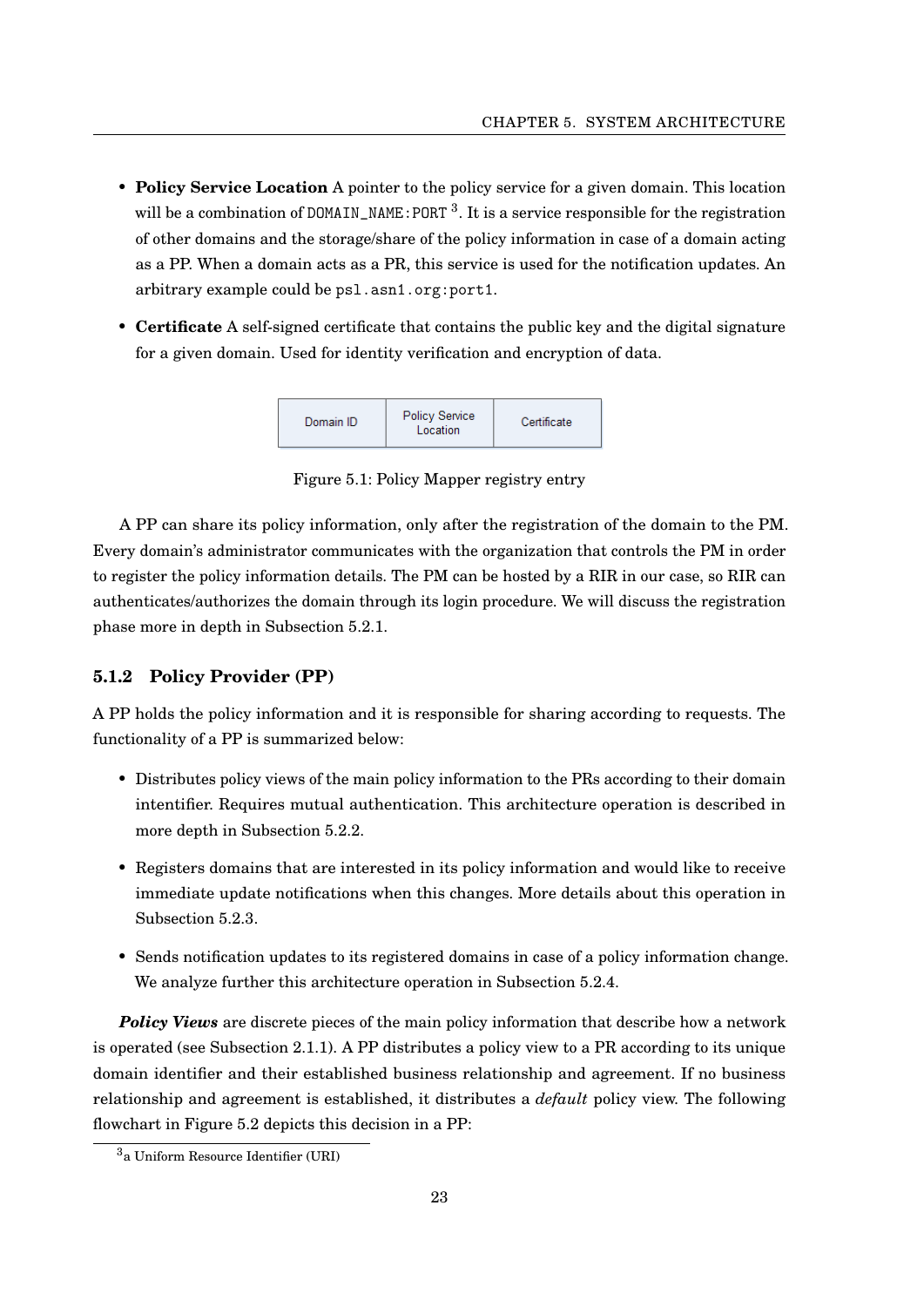<span id="page-28-1"></span>

Figure 5.2: Policy view handling

During the (first) interaction between a PP and a PR, the latter can choose to register to the former by supplying its domain intentifier (e.g. ASN). In this way, in case of a policy information update the PP will notify the domains registered to its database immediately. The PP is going to consult the PM to retrieve the required policy service locations.

# <span id="page-28-0"></span>**5.1.3 Policy Requester (PR)**

A PR asks for policy information. Its functionality includes:

• Asks the PM to obtain the domain entries it is interested in and then it communicates directly with the PPs using the policy service locations. Requires mutual authentication for the direct communication with the PP, but not for the communication with the PM.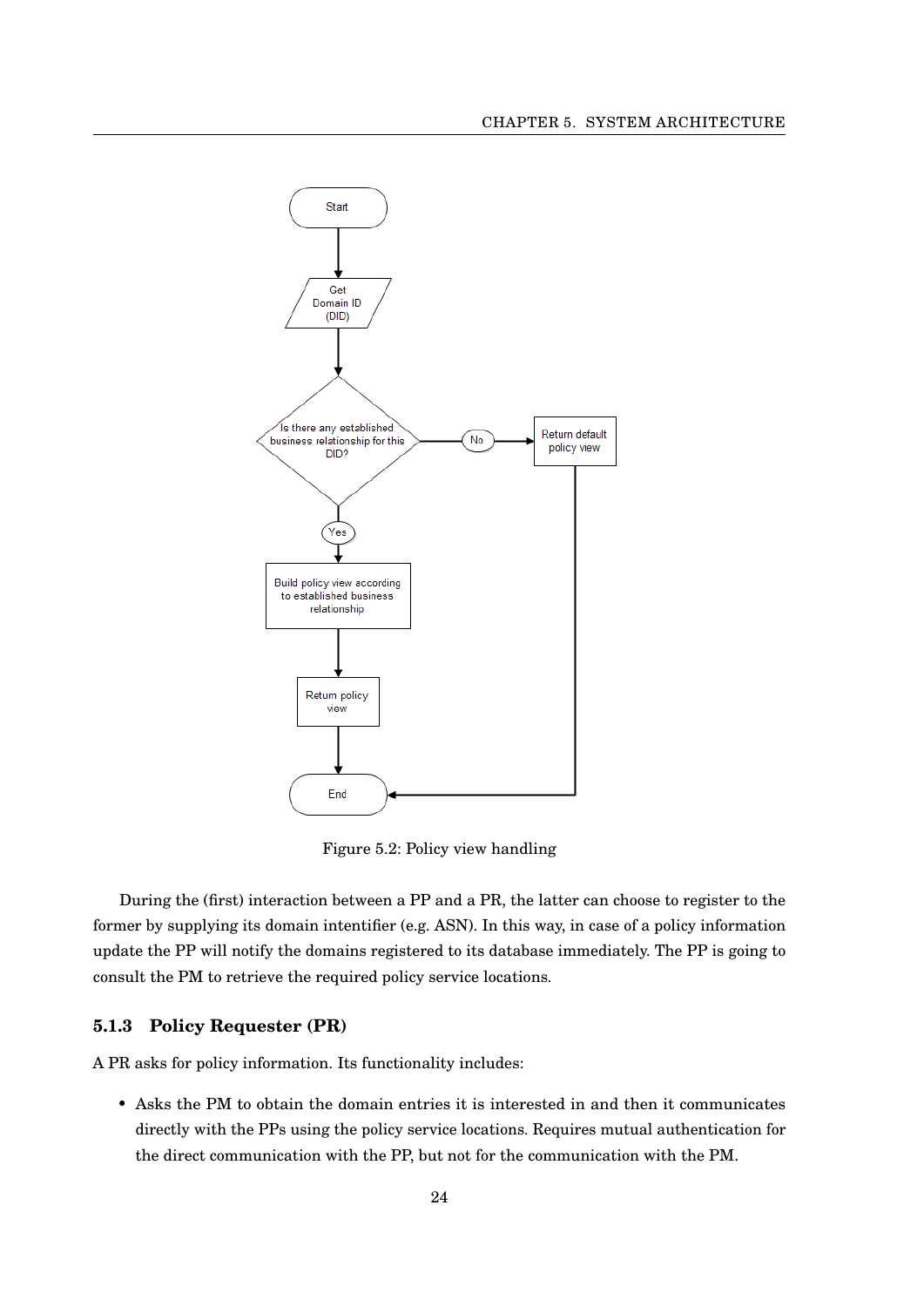• Receives policy update notifications from PPs that previously had been registered to. Then the administrator of the domain decides when the update will take place.

## <span id="page-29-0"></span>**5.2 Architecture operations**

In this section, a description of the interaction between the three components is presented. We describe each operation separately and we assume that the centralized part of our system, PM, is hosted by a RIR. The main functionality of the system can be summarized as follows:

First, the administrator of a domain registers a domain's policy information details inside the PM, after he/she logged in to RIR's portal. Then, a PR asks the PM for an entry of a domain. The PM returns the requested entry and then the PR uses the policy service location to send a signed and encypted request (using the public key of the PP) to a PP, in order to pull the policy view for its domain. At this point, mutual authentication takes place over TLS using the certificates that both domains have shared previously with the PM. If authentication is successful, the PP returns a policy view to the PR. PRs can also register themselves to PPs, in order to receive an immediate update notification in case of a policy update. In case that a PP changes the policy service location, it is an administrator's responsibility to update the domain record inside PM registry.

#### <span id="page-29-1"></span>**5.2.1 Registration of a domain to the Policy Mapper**

Figure [5.3](#page-30-0) illustrates the interaction between the administrator of a domain and the PM (hosted by a RIR) during the registration of its policy information details.

First, we assume that by the time a network operator signs up to a RIR database, a new entry is created inside the PM with the network's unique domain identifier (e.g. ASN). Second, we assume that the communication between the domain and the PM is secure since the network operator of the domain presents his/her RIR portal credentials during login.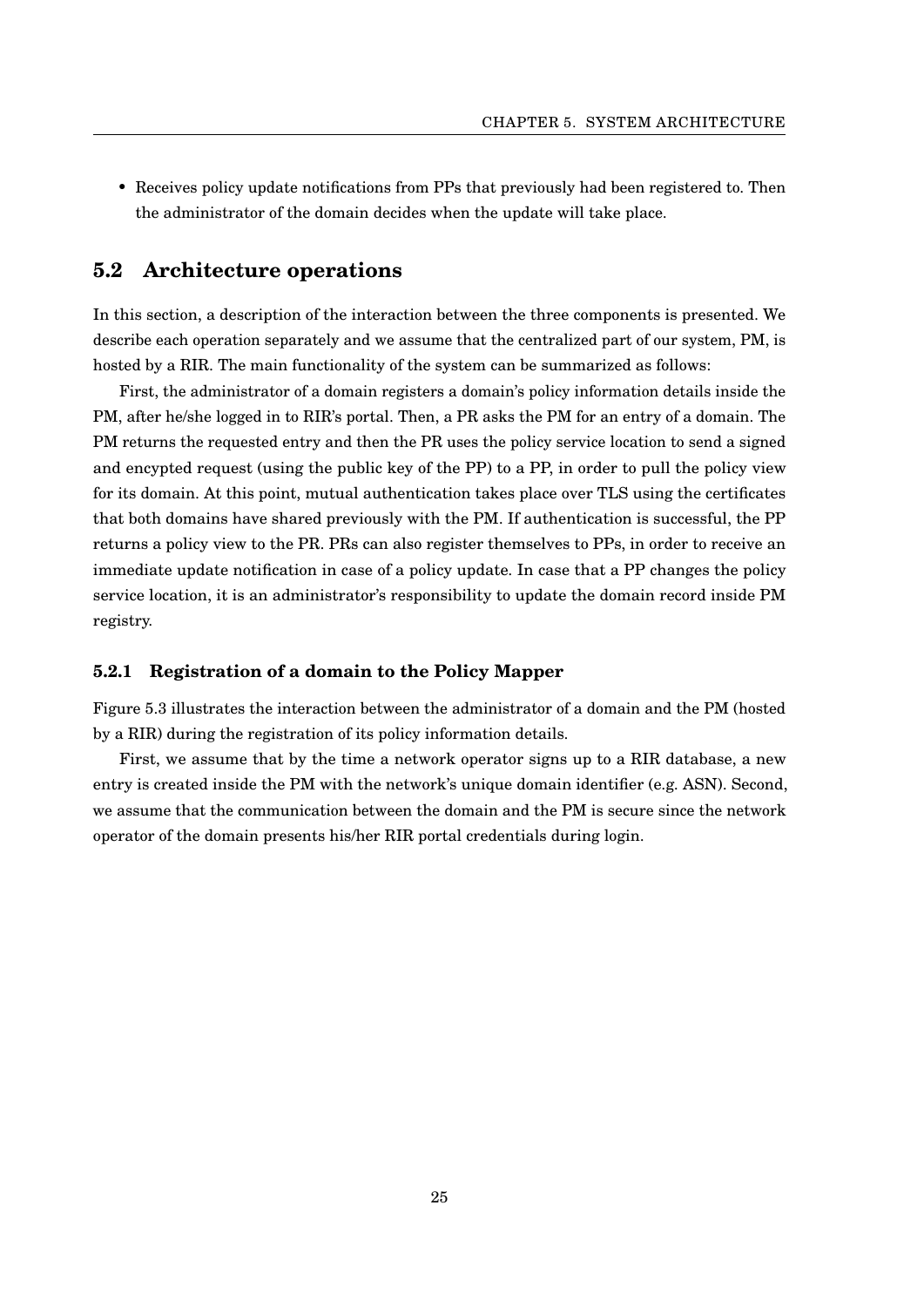<span id="page-30-0"></span>

| R#             | Domain<br>ID     | Policy Service<br>Location | Certificate | RIR                                                                     |
|----------------|------------------|----------------------------|-------------|-------------------------------------------------------------------------|
| $\mathbf{1}$   | ASN1             | psl.asn1.org:port1         | cert1       |                                                                         |
| $\overline{2}$ | ASN <sub>2</sub> | psl.asn2.org:port2         | cert2       | PM                                                                      |
| 3              | ASN3             | psl.asn3.org:port3         | cert3       |                                                                         |
|                |                  | ASN2                       |             | 2<br><b>LEGEND</b><br>Policy<br>PM<br>Mapper<br>Interaction<br>Messages |

Figure 5.3: Registration phase of ASN2 domain's policy information details

Specifically, the interaction messages that take place between the administrator of ASN2 domain and the PM have the following meaning:

- 1. The administrator of the ASN2 domain interacts with the RIR portal, by presenting his/her credentials (username and password) in order to login. If authentication is successful, the administrator navigates to the PM dashboard.
- 2. The administrator of the ASN2 domain interacts with the PM, by editing the policy service location and uploading the self-signed certificate of the underlying domain. The administrator saves the changes and the PM updates the policy information details for that domain.

*Unregistration phase* A domain wants to free its allocated ASN and IP address space. The administrator of the domain logs into the RIR portal, navigates to the PM dashboard, deletes the policy service location and the corresponding certificate and saves the changes. We could rely on RIR for the deletion of policy information details, but in this way the domain preserves the control of its security as far as de-registration concerns. Then, the domain administrator can send an email with a de-registration request to the RIR administrators. Subsequently, RIR administrators delete the underlying domain ID entry and send a confirmation email to the domain administrator. This is a recommended or possible scenario.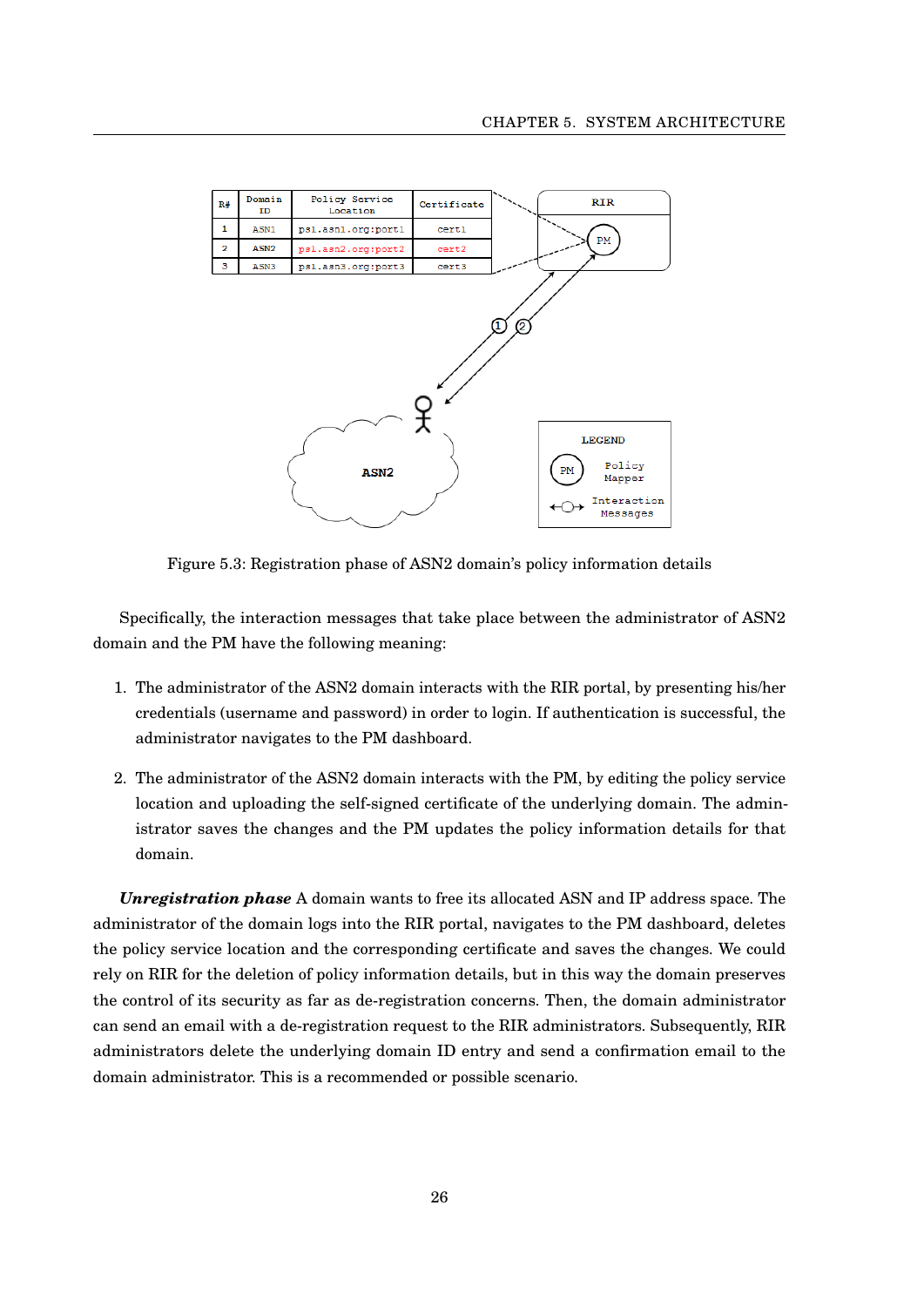#### <span id="page-31-0"></span>**5.2.2 Policy retrieval**

The main functionality of a PP is the distribution of policy views to PRs. It supplies a policy view according to their unique domain identifier and their established business relationship and agreement. In any other case, it provides a default policy view. Figure [5.4](#page-31-1) illustrates two PRs that attempt to retrieve policy information from a PP.

<span id="page-31-1"></span>

Figure 5.4: Policy retrieval of ASN1 and ASN3 Policy Requesters from ASN2 Policy Provider

The interaction messages exchanged are summarized as follows:

- 1. ASN1 and ASN3 PRs ask the PM for the registry entry of ASN2 domain.
- 2. PM returns the requested entry to both PRs, which is record #2.
- 3. ASN1 and ASN3 PRs send a signed and encrypted policy request to the policy service location of ASN2 PP using the public key of ASN2 PP.
- 4. ASN2 PP, receiving the requests, decrypts them using its private key and consults the PM to retrieve the self-signed certificates of ASN1 and ASN3 domains.
- 5. PM returns the self-signed certificates of ASN1 and ASN3 domains to ASN2 PP.
- 6. ASN2 PP verifies the received signed requests. Only then, a TLS session is initialized and mutual authentication takes place between the ASN2 PP and ASN1, ASN3 PRs. Starting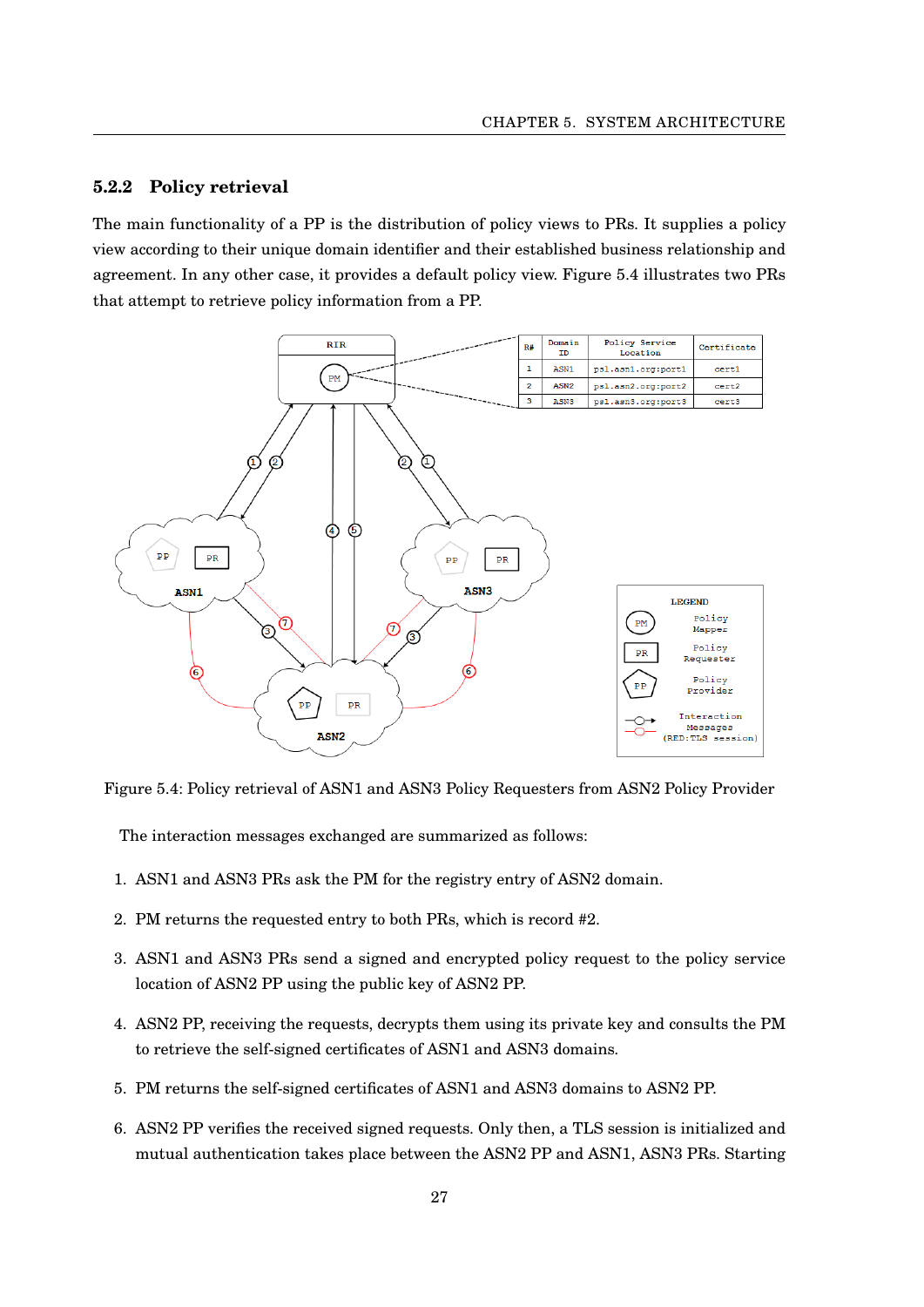TLS session after the verification protects against potential DoS attacks by unauthenticated requests.

7. ASN2 PP distributes a policy view to each of the PRs.

### <span id="page-32-0"></span>**5.2.3 Registration of a Policy Requester to a Policy Provider**

A PP provides the ability to a PR to register to it, in case that it wants to receive an immediate notification as soon as a policy update happens. Registration is recommended in case that there is an established business relationship and agreement between the two entities. Figure [5.5](#page-32-1) illustrates a PR that attempts to register to a PP.

<span id="page-32-1"></span>

Figure 5.5: Registration of ASN1 Policy Requester to ASN2 Policy Provider

The interaction messages exchanged have the following meaning:

- 1. ASN1 PR queries the PM to retrieve the registry entry of ASN2 domain.
- 2. PM returns the requested entry, which is record #2.
- 3. ASN1 PR sends a signed and encrypted registration request to the policy service location of ASN2 PP using the public key of the ASN2 PP.
- 4. ASN2 PP decrypts the request using its private key and consults the PM to retrieve the self-signed certificate of ASN1 domain.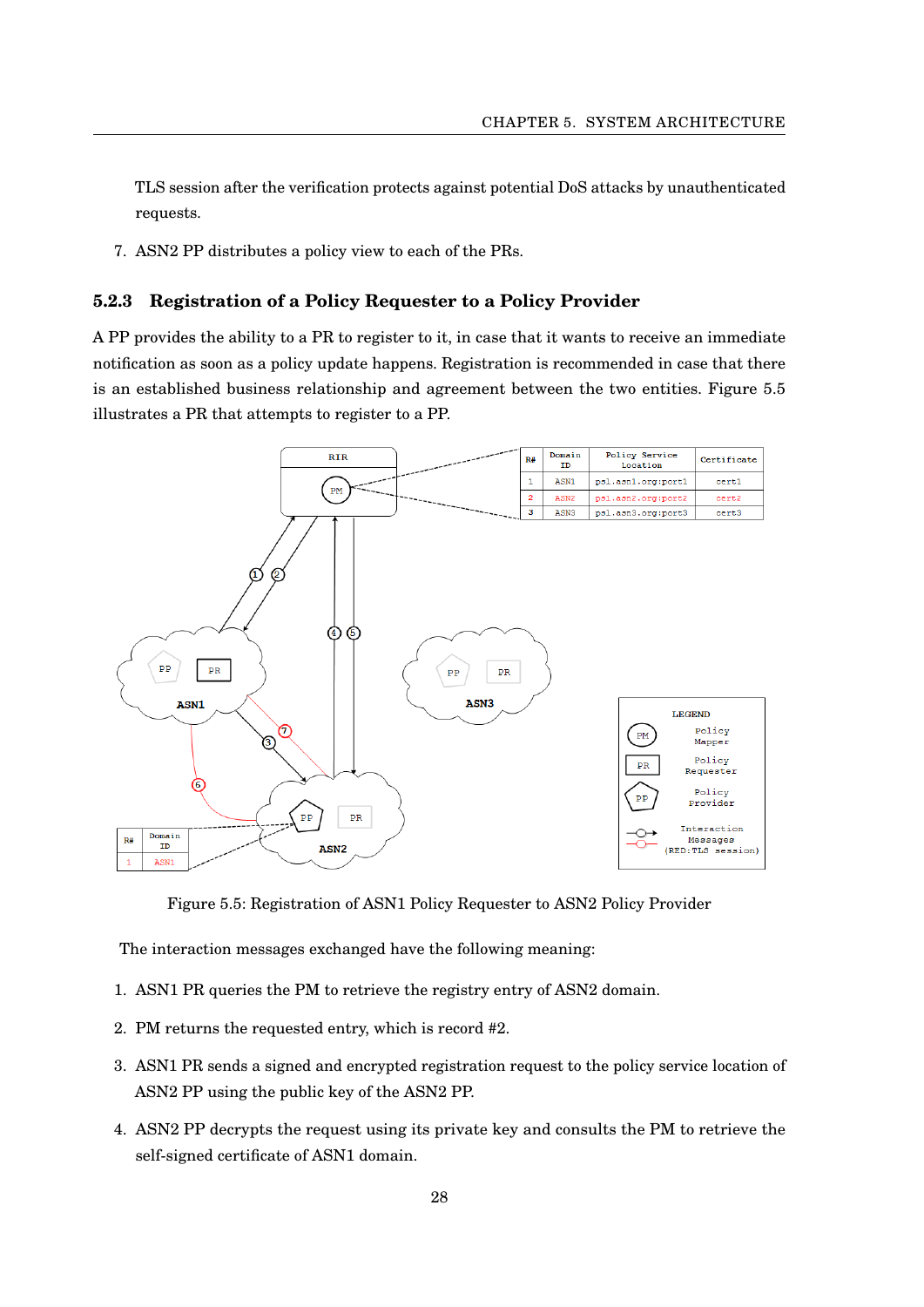- 5. PM returns the self-signed certificate of ASN1 domain to ASN2 PP.
- 6. ASN2 PP verifies the received signed request. Only then, a TLS session is initialized and mutual authentication takes place between the ASN2 PP and ASN1 PR.
- 7. ASN2 PP informs the ASN1 PR for the status of the registration (successful/failed).

*Unregistration phase* A PR wants to unregister itself from a PP due to break of business relationship (dismissal of contract). This is the same procedure as the registration one, but instead of a registration request, a PR sends a de-registration request. A PR sends its signed and encrypted de-registration request to the corresponding PP (consulting first the PM). The PP, decrypts the request, verifies the identity of the PR (consulting first the PM), deletes its domain ID entry from its registry and then sends a confirmation reply back to the PR.

### <span id="page-33-0"></span>**5.2.4 Policy update and notification**

As long as a PR registered itself to a PP, it will get immediate notifications when a policy update occurs. Figure [5.6](#page-33-1) presents a scenario where a registered PR receives a notification, while another one does not (although it is active).

<span id="page-33-1"></span>

Figure 5.6: Update policy of ASN2 Policy Provider and update notification to registered to it ASN1 Policy Requester

Once more, a description of the interaction messages is supplied: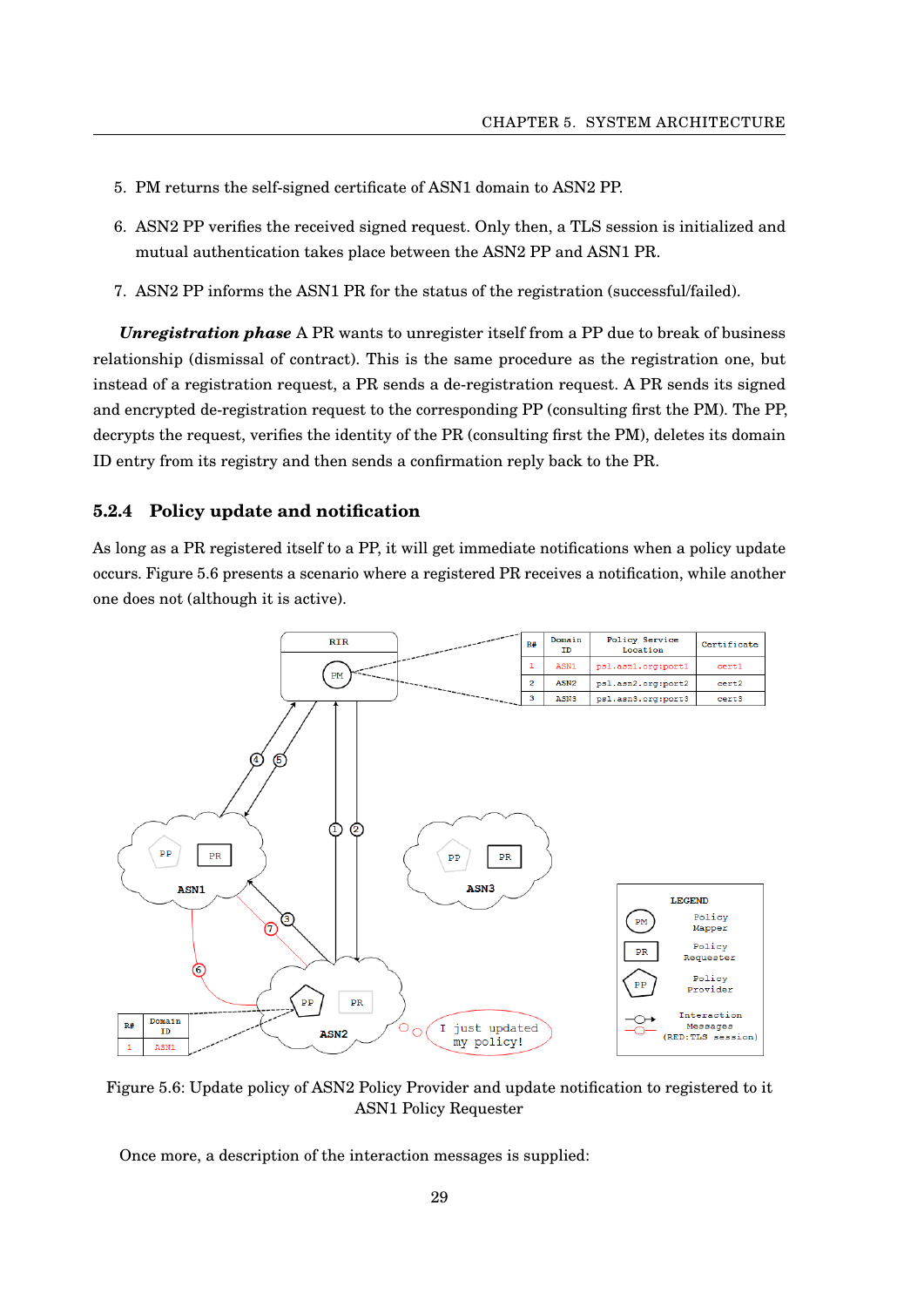- 1. ASN2 PP just updated its policy information and checks its registry for registered PRs. Only ASN1 PR is registered, so next PP consults the PM to obtain ASN1 domain entry.
- 2. PM returns the requested entry, which is record #1.
- 3. ASN1 PP uses the policy service location to reach the ASN1 PR and sends a signed and encrypted policy update notification which includes its domain identifier, using the public key of ASN1 PR.
- 4. ASN1 PR, receiving the notification request, it consults the PM to retrieve the self-signed certificate of ASN2 domain.
- 5. PM returns the self-signed certificate of ASN2 domain to ASN1 PR.
- 6. ASN1 PR verifies the received signed policy update notification. Only then, a TLS session is initialized and mutual authentication takes place between the ASN2 PP and the ASN1 PR.
- 7. ASN1 PR informs the ASN2 PP for the status of the policy update notification (successful/ failed).

#### <span id="page-34-0"></span>**5.2.5 Certificate expiration**

During the initialization of the system, it is an administrator's obligation to upload the certificate of the domain to the PM. When an expiration is about to happen, following the same reasoning, an administrator must renew the certificate immediately.

In every interaction between the components of our system, the self-signed certificates are obtained dynamically. In this way we can restrict authentication failovers. There are a lot of malicious uses that can lead to an identity verification or encrypted communication failure. One of these is when a certificate expires and does not get renewed immediately. Once a certificate expires, it becomes invalid and the domain that owns it cannot be verified from other domains or establish a secure connection. As a result, a domain can neither share its policy information nor request other domains' policy information.

We consider that the PM hosted by a RIR is acting as a TTP, thus being the only valid source of information. The RIR portal could prompt the administrators to renew the self-signed certificates of their domains prior to the expiration date. It is every domain administrator's responsibility to keep the PM record up to date.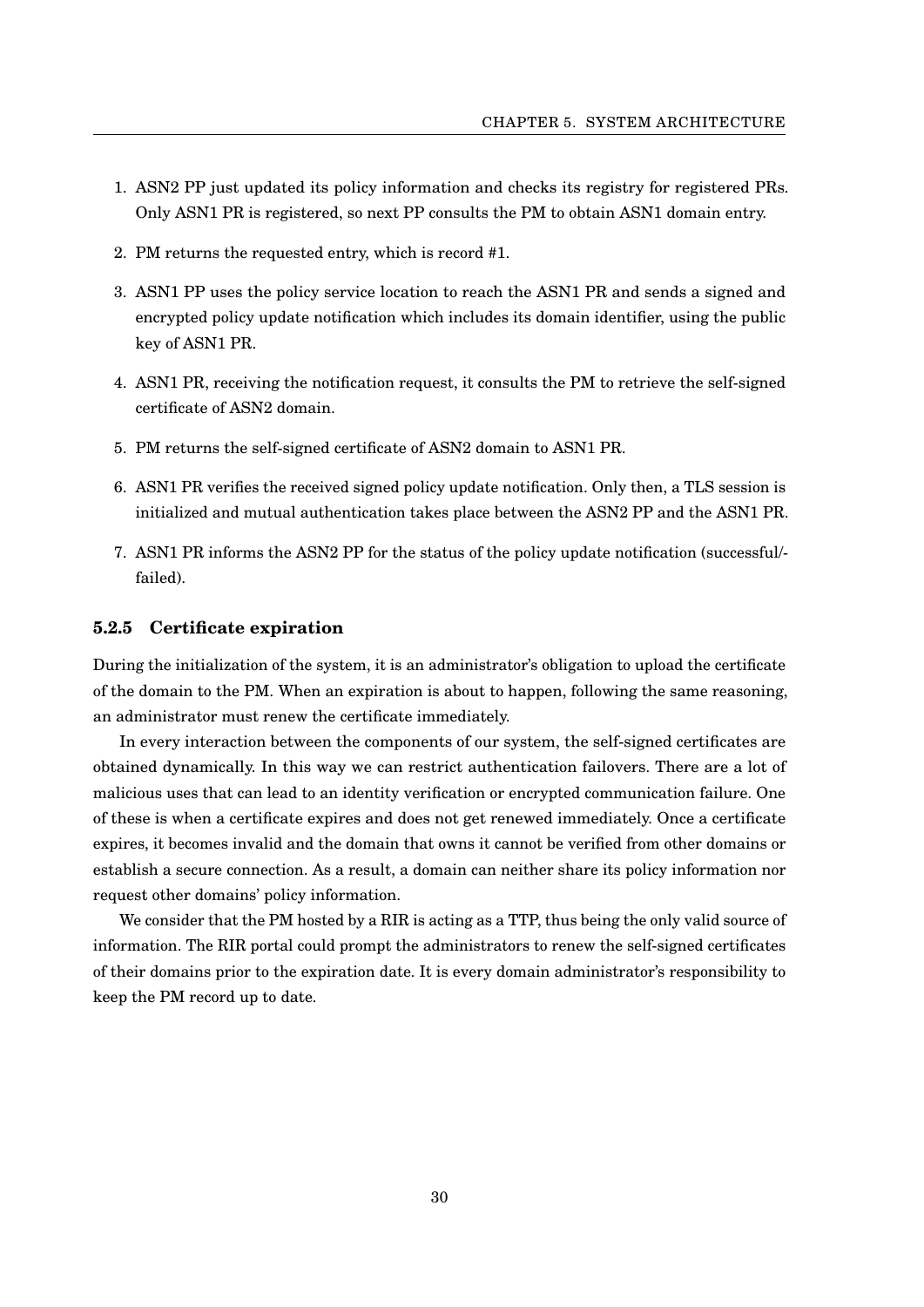

**DISCUSSION**

### <span id="page-35-1"></span><span id="page-35-0"></span>**6.1 Scalability and high availability**

Our system design is based on the hybrid model because this one was the most suitable to our needs. One of the main advantages of this model, as we discussed in Section [2.4,](#page-17-1) is its scalability. It is easy to increase the size of facilitated ASes by simply adding new components, without disturbing existing architecture. Furthermore, our system is a rather new idea and there is no other standardized system with related functionality that we could compare (in practice) to our proposal in terms of scalability and efficiency.

However, both PM and PP components are single points of failure in our system design. If the PM becomes unavailable there will be a severe degradation in performance. A domain will be unable to retrieve the policy service locations it is interested in and establishment of secure communications will be impossible as well. Additionally, if a PP fails then a domain will be unable to share and update its policy information. The hybrid architecture is very flexible and there are ways to mitigate these. We can ensure that failure of these two single components would not cause the entire system to fail by using redundancy. Examples of this strategy include deploying multiple, replicated instances of both PP and PM components. Although, replication as part of a redundant solution will provide high availability, we should mention that it will cause additional overhead in terms of module management.

# <span id="page-35-2"></span>**6.2 Implementation ideas**

There are three technologies that could be used to support the required security in our system, namely Resource Public Key Infrastructure (RPKI), Hypertext Transfer Protocol Secure (HTTPS) and DNS-Based Authentication of Named Entities (DANE). Also, as far as the routing policy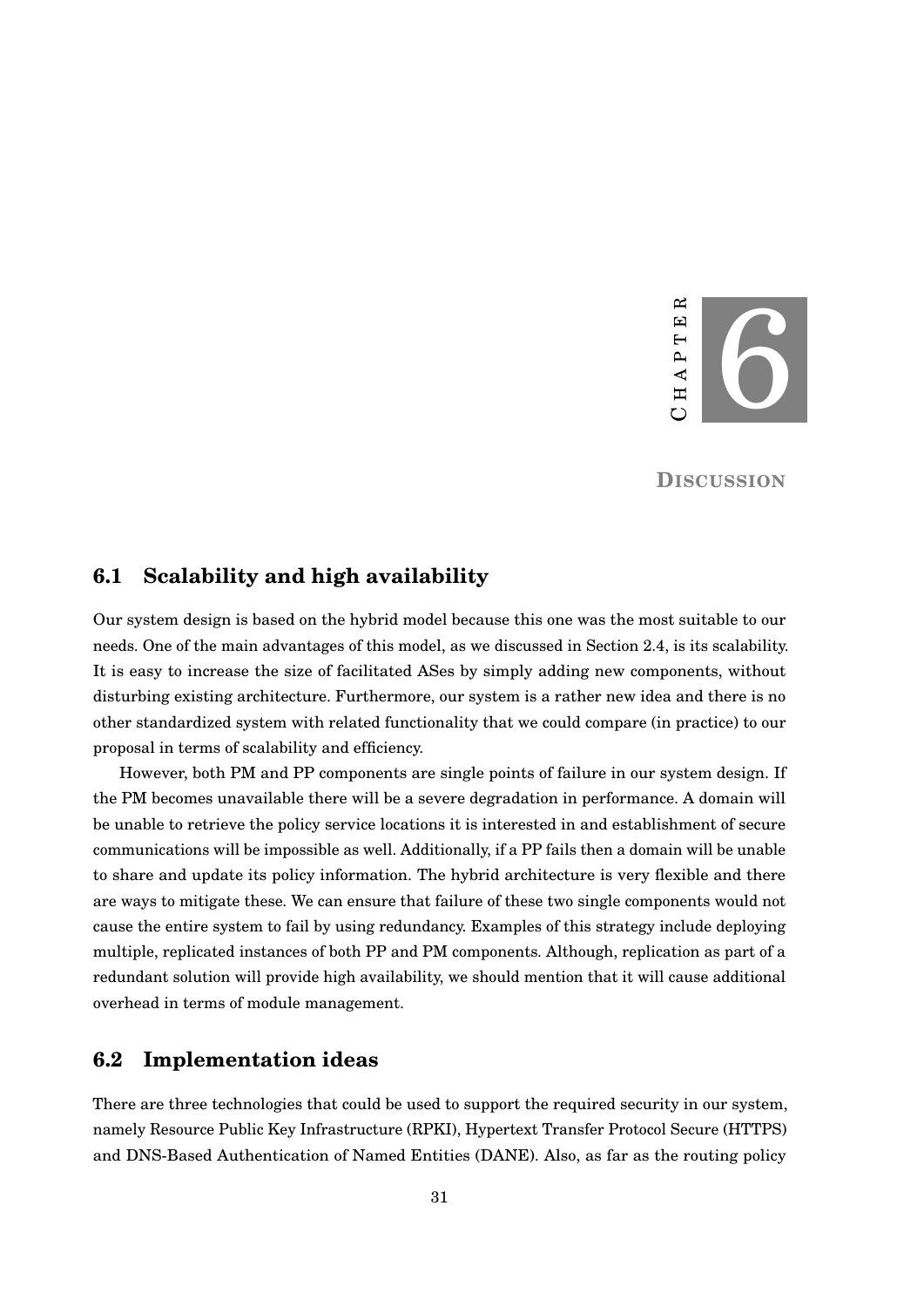description language concerns, the main candidate is the already in place RPSL. However, we will discuss about Routing Documentation Language (RDL) and YAML Ain't Markup Language as well.

### <span id="page-36-0"></span>**6.2.1 Security candidates**

RPKI would be the perfect match for our system security as it is a technology hosted by every RIR and it is being used for origin validation in BGP (see Sub-subsection [2.1.2](#page-14-0) for more information). We could store the Resource Certificate (RC) of every domain to the certificate field of every PM entry. In this way, PR and PP domains would be able to use an already existing certificate which is hosted by the RIR. However, RPKI Resource Certificates arise two important concerns.

First, according to RFC 6480 [\[27\]](#page-45-2): "[...] the subject names used in certificates are not in*tended to be "descriptive". That is, the resource PKI is intended to provide authorization, but not authentication. [...]"*, meaning that we cannot verify the identity of the communicating domains.

Second, the key pairs are generated using a Hardware Security Module (HSM) and private keys cannot be extracted from the HSM in unencrypted form. This means that unencrypted private keys are stored only in RIRs [\[49\]](#page-46-10). Automation of all cryptography complexity was one of RPKI's goals, but at least private keys should rest at the domains' side.

It is worth mentioning, though, an interesting idea introduced by Dragon Research Labs [\[50\]](#page-46-11). Software is offered to run your own CA that securely interfaces with the RIPE NCC parent system. This would be the perfect match as each domain would be in complete control of its RC and the corresponding private key. Also, each domain can choose to publish the certificate by itself or let another party do it on its behalf. Nonetheless, this software is currently under testing and not in production.

HTTPS protocol is the second choice that we could use for our system security. In HTTPS, a SSL web certificate needs to be purchased from a Certificate Authority (CA) such as Comodo or Verisign, which will be installed in a web server. It would be wise to assign the role of the CA to every PM (hosted by a RIR in our examples) because it holds the policy information details for every domain. However, as we discussed earlier in Subsection [4.2.2,](#page-24-2) we should consider what the impact is going to be if RIRs get this additional role.

Furthermore, the web certificate would be useful for the PRs to verify that they talk to the right domain. However, with HTTPS there is also the need for client certificates, because every PP should be able to authenticate the requesters that connect to it as well. According to RFC 5280 [\[51\]](#page-46-12), by enabling the "Extended Key Usage" option we can state that the web certificate will be used as both server and client certificate, meaning that it will be used by both PRs and PPs.

The third and last security implementation idea involves the DNS-Based Authentication of Named Entities (DANE). DANE, specified in RFC 6698 [\[52\]](#page-46-13), is a protocol that binds X.509 certificates, commonly used for TLS, with Domain Name System (DNS) names using Domain Name System Security Extensions (DNSSEC). It uses a so-called TLSA DNS resource record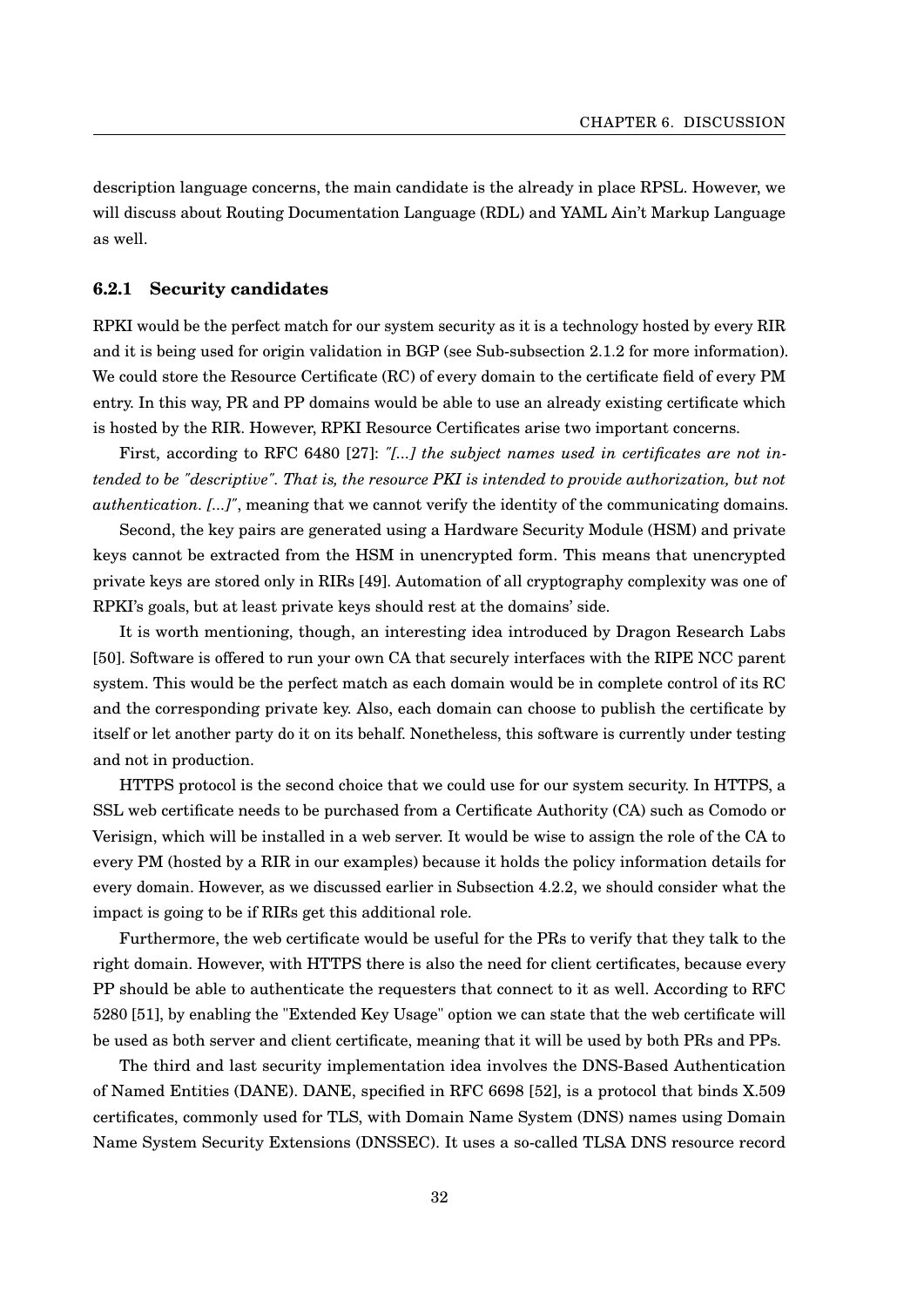(RR) in order to associate a TLS certificate or public key with the domain name where the record belongs. The most important field of a TLSA record is the certificate usage field. It provides the association that will be used to match the certificate presented in the TLS handshake and can have four values (0-3).

The design of our system, involves self-signed certificates. Every domain maintains its own and shares it with the PM, in order to be verified by others and establish secure connections over TLS. Using DANE the TLSA records' certificate usage field should have the value 1. This value indicates that these exact self-signed certificates should be matched with the self-signed certificates that each component (PP or PR) retrieves from the PM [\[53\]](#page-47-0). In this way, we can ensure that we talk to the right end entity as the TLSA record is going to be signed using DNSSEC. In addition, the PM is no longer storing certificates and it is no longer a TTP as trust is now put into DNSSEC. It is worth mentioning that the PM cannot be entirely excluded. Even if all domain administrators agreed upon a well-known port number and a sub-domain (may be through a standardization) about policy service location (e.g. \_1234.\_tcp.domain.org), there is still a need for an entity responsible for the mapping between domain identifiers (e.g. ASNs) and domain names.

#### <span id="page-37-0"></span>**6.2.2 Policy specification languages**

Our research led us to the conclusion that there is a need for a structure-based, human-readable language that provides a correlation between router configurations and policies. This correlation will help us to take the maximum advantage of the policy views our system provides.

RPSL is the only routing policy specification language that is being used nowadays. In Section [2.3.1](#page-17-0) we mentioned the difficulties that arose with its usage during the description of policies. Its object-oriented nature makes it very flexible, producing in many cases very complex policy descriptions. Due to this flexibility, the level of accuracy of descriptions largely varies as well.

An alternative of RPSL is the RDL language. It is part of the Extendible Next Generation Routing Information Toolkit (ENGRIT) project that started off in 2014. ENGRIT is a toolset that is being developed from NLnet Labs in collaboration with a few industry partners who provide feedback on the design and implementation. The RDL specification language has been presented at the UKNOF 28, IEPG (at the IETF 89), and RIPE 68 meetings in 2014. Per Gregers Bilse implemented a compiler and RDL's goal was to be more expressive, easier to use and read, and correspond to the current practices in routing configuration [\[54\]](#page-47-1).

RDL intended to reuse parts of RPSL, so it is an object-oriented language as well, but more importantly it intended to describe BGP topologies in a simple way, cover both iBGP and eBGP peering relationships and fully identify routing policies. It is based on three main components, namely *zones*, *routers* and *peers*. These objects have a number of attributes and the whole structure is similar to file system directories. Specifically, *zones* are containers for similar policies. Lastly, RDL has been designed in order to help programming an AS, not configuring the BGP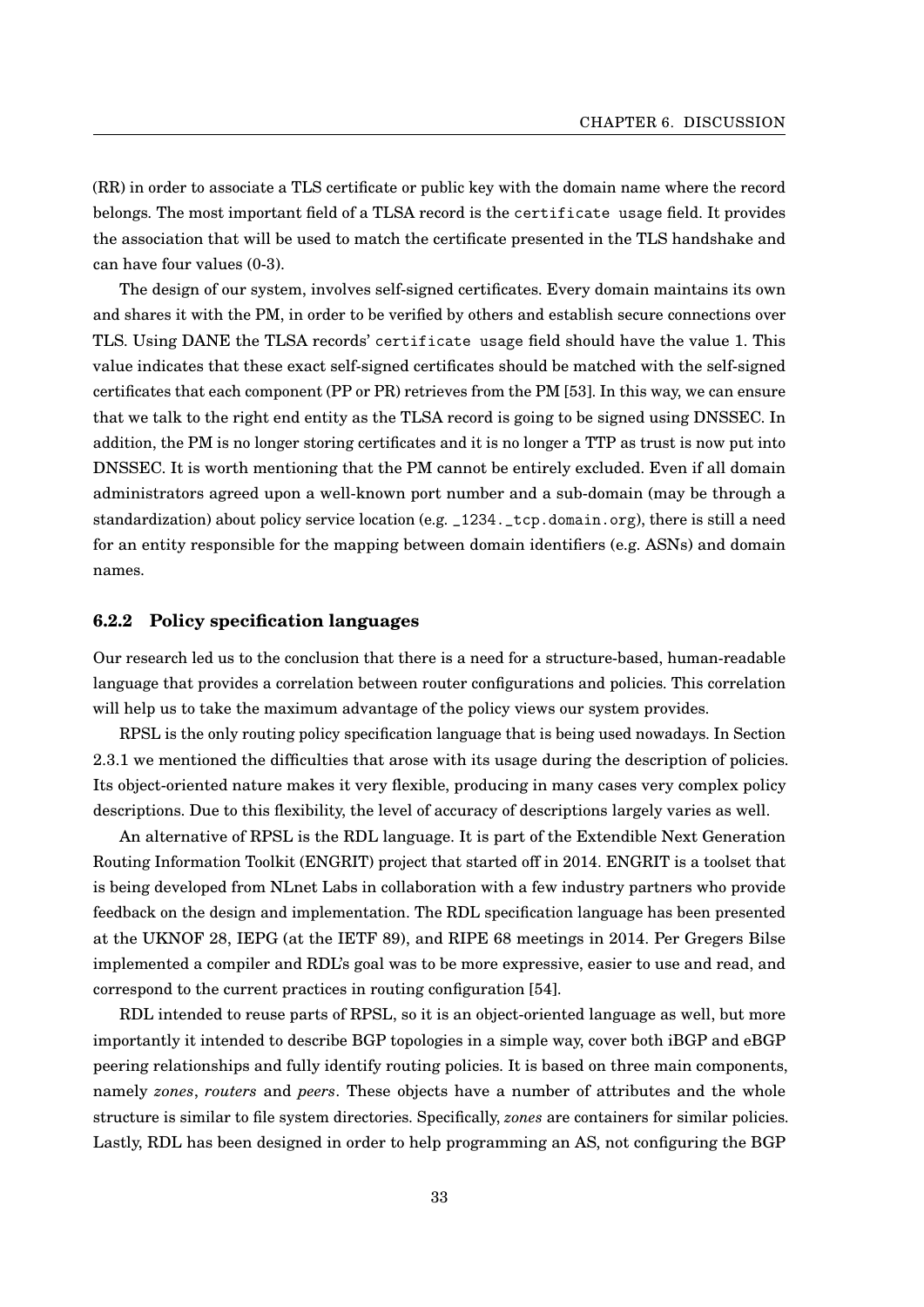routers [\[55\]](#page-47-2).

YAML's syntax could also be used instead of RPSL. YAML is a general purpose, humanreadable data serialization language that is commonly used for configuration files. Most programs use one or more configuration files in YAML format. For example, YAML is already used to describe BGP neighbors configuration. The BGP peering relations and customers connected to a router can be listed in a YAML configuration file containing three YAML documents (lists of variables separated by "-"). Following the same reasoning, we could use YAML syntax to describe BGP policies. Additionally, it is worth mentioning that YAML is used by networking automation tools like Ansible and network operators are already accustomed with it.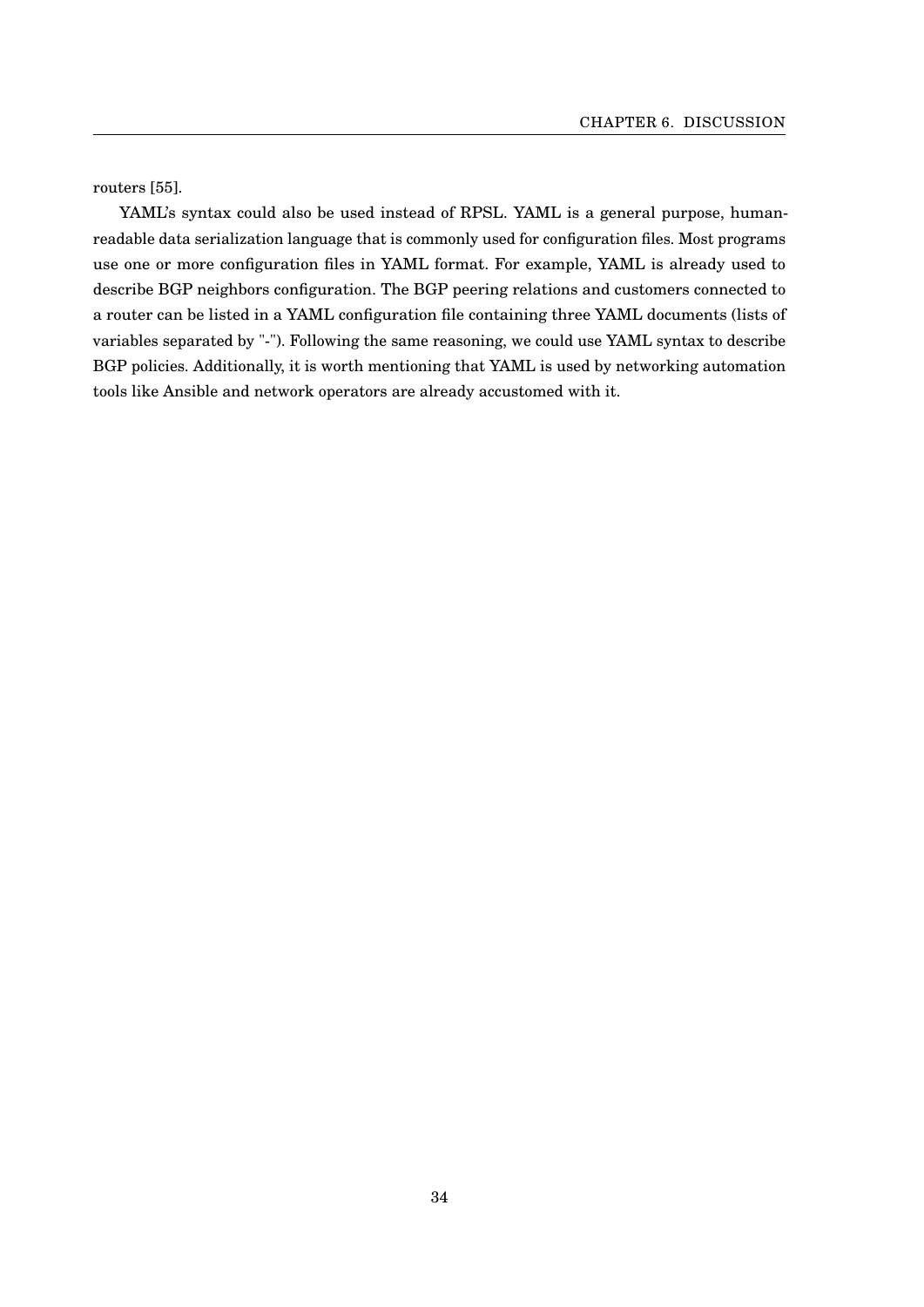#### 7 R  $CH A PT E R$  $\boxed{1}$  $\overline{a}$ A<sub>P</sub> Η  $\mathbf C$

### **CONCLUSION**

<span id="page-39-0"></span> $\mathbf N$ etwork operators use a centralized system model (RIRs) in order to exchange their BGP<br>policy information. During our literature survey, we identified that this system raises a lot policy information. During our literature survey, we identified that this system raises a lot of security concerns and difficulties that need to be addressed.

The architecture proposed in this report tries to support the policy exchange system through a different angle. Instead of a centralized approach, a hybrid one is presented. Policy information is exchanged/updated in a decentralized way, while a central component is responsible for the mapping between domains and policy service locations.

Despite of its complexity in design, this hybrid model promises flexibility and scalability to our architecture. Our system is defined in a straightforward way and the components are simple and well-defined. The system can be expanded by easily adding new components, without disturbing the existing architecture.

In addition, although our system is not a security-focused mechanism, it can contribute indirectly to BGP security. In our hybrid approach, ASes communicate directly with each other to exchange/update policies and RIRs simply point to their policy information for quick access. Our system also makes use of a Public Key Infrastructure (PKI) for providing authentication and authorization. Furthermore, update notifications are sent only to involved ASes, and each AS obtains only the part of a policy that concerns it. We believe this proposal will supply more incentives to network operators to keep their policy information up to date and accurate. Confidentiality and sensitiveness of their policy data will be preserved, and this in turn will enhance the effectiveness of BGP route filters.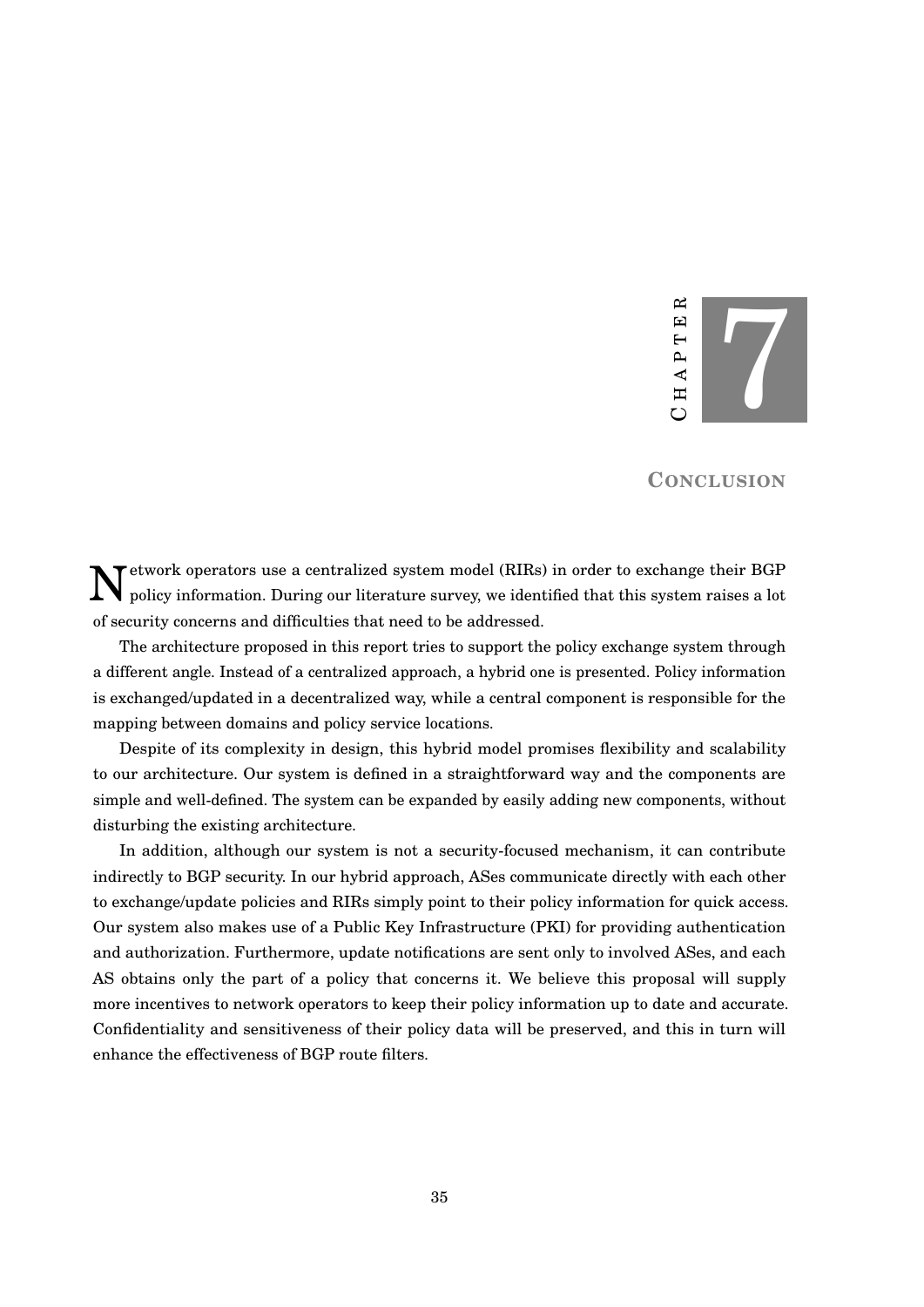

**FUTURE WORK**

<span id="page-40-0"></span>There are four main directions for future work. First and most importantly, we need to build a proof-of-concept. We have established the requirements of our system and the research area There are four main directions for future work. First and most importantly, we need to build a in which it is defined. A prototype can be our guide to compare the theoretical research with the practical experimentation.

A second direction has as prerequisite an already implemented Proof of Concept and refers to the size of ISPs. Our design is mainly based on small (e.g. SURFnet with 25 ASes and 204 prefixes <sup>[1](#page-40-1)</sup>) and medium size ISPs (e.g. Hibernia Networks B.V. with 1526 ASes and 11759 prefixes <sup>1</sup>). It would be interesting to test our prototype in a large scale scenario with big size ISPs (e.g. NTT America, Inc. with 18778 ASes and 161697 IPv4 prefixes  $^1$ ). Bigger ISPs maintain a lot of peering relations and their administrators need to update the policy information periodically. In this perspective, it would be thought-provoking to evaluate how our system would behave in such a scenario.

A third direction would be the correctness of policy information. In our system design there is no functionality that checks the correctness of policy information before it is used by a requesting domain. In particular, we could extend the functionality of the PR component for this cause. The PR could be designed to compare the received policy view with the policy information that the PP keeps locally. In case that these two do no match, the PR could inform the PP back. In this way, we could ensure that the administrator of the requesting domain will have the correct policy information (according to established business relation and agreement) to build the BGP filters for his/her domain in the most effective way.

A fourth and last direction is to conduct a research on routing policy specification language alternatives to supersede the existing RPSL. This language is the only one being used nowadays

<span id="page-40-1"></span><sup>1</sup>Statistics were obtained from the Center for Applied Internet Data Analysis (CAIDA) website [\[56\]](#page-47-3).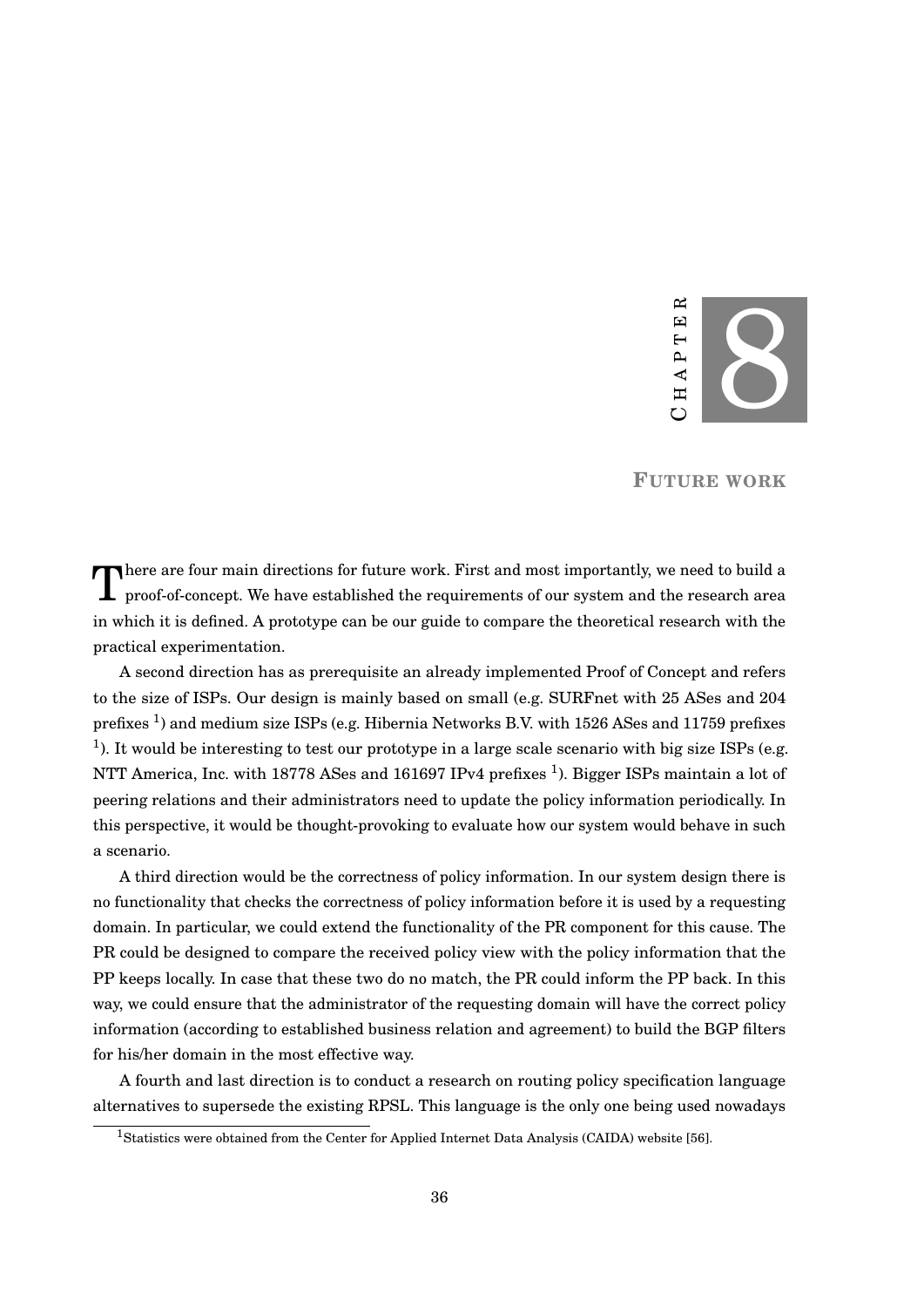and as we discussed in [2.3.1,](#page-17-0) its practical usage comes with a lot of difficulties. Two worth mentioning alternatives are RDL and YAML. Their basics were discussed in [6.2.2.](#page-37-0)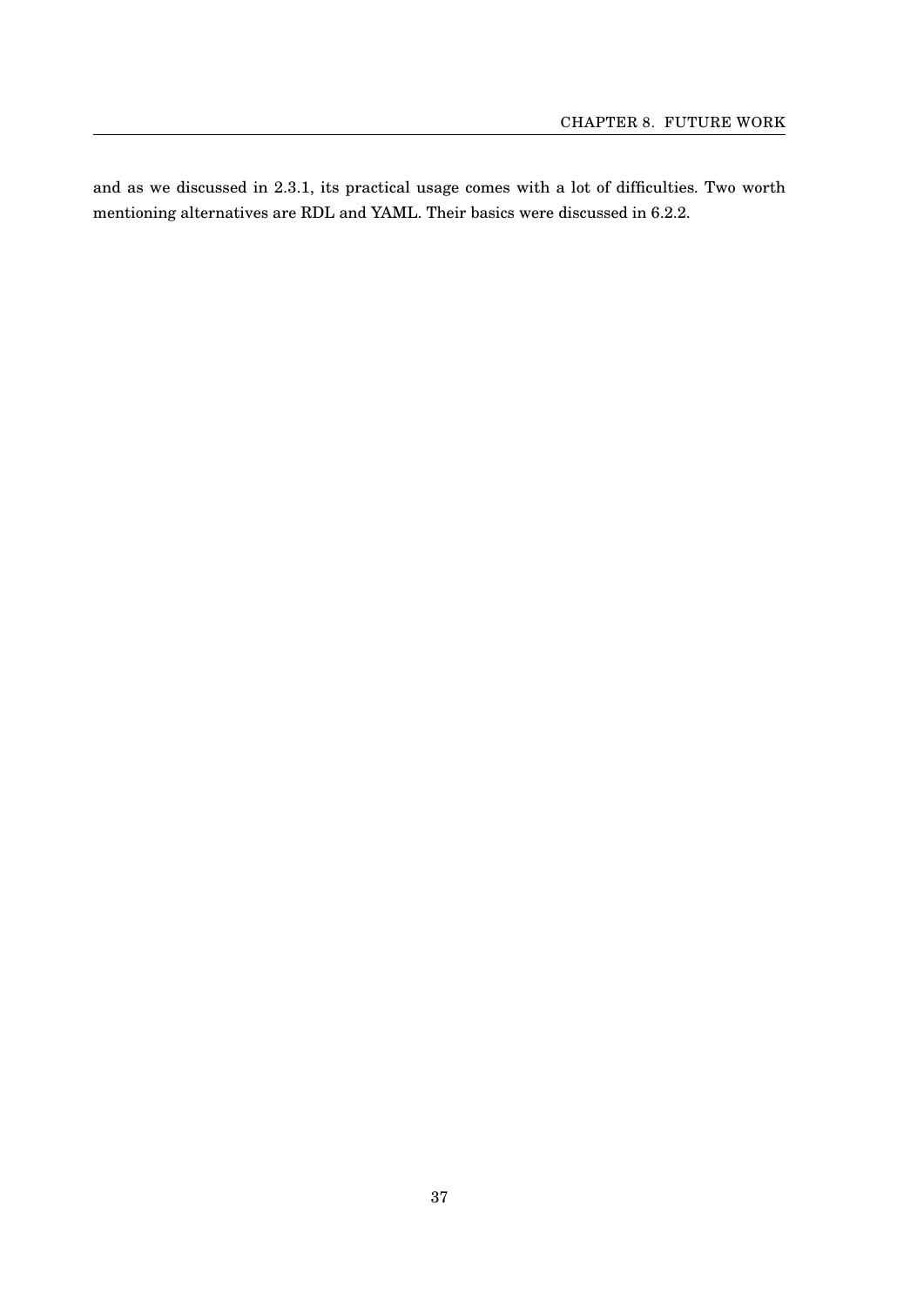

# **MAILING LISTS**

<span id="page-42-1"></span><span id="page-42-0"></span>The mailing lists that we signed up, in order to distribute the metabor operators as possible, can be seen in the following table: The mailing lists that we signed up, in order to distribute the questionnaire to as many

| #                       | List Name  | Description                               |
|-------------------------|------------|-------------------------------------------|
| 1                       | denog      | German Network Operators Group            |
| 2                       | ausnog     | <b>Australian Network Operators Group</b> |
| 3                       | enog       | Eurasia Network Operators Group           |
| $\overline{\mathbf{4}}$ | panog      | Pakistan Network Operators Group          |
| 5                       | bdnog      | <b>Bangladesh Network Operators Group</b> |
| 6                       | mynog      | Malaysia Network Operators Group          |
| 7                       | sdnog      | Sudan Network Operators Group             |
| 8                       | afnog      | African Network Operators Group           |
| 9                       | sgnog      | Singapore Network Operators Group         |
| 10                      | nznog      | New Zealand Network Operators Group       |
| 11                      | itnog      | <b>Italian Operators Group</b>            |
| 12                      | nlnog      | Netherlands Network Operators Group       |
| 13                      | grnog      | <b>Greek Network Operators Group</b>      |
| 14                      | btnog      | <b>Bhutan Network Operators Group</b>     |
| 15                      | uknof      | <b>UK Network Operators Forum</b>         |
| 16                      | berlin     | <b>DENOG Stammtisch Berlin</b>            |
| 17                      | pdb-tech   | Peering DB tech list                      |
| 18                      | routing-wg | <b>RIPE NCC Routing Working Group</b>     |
| 19                      | db-wg      | <b>RIPE NCC Database Working Group</b>    |

Table A.1: Mailing lists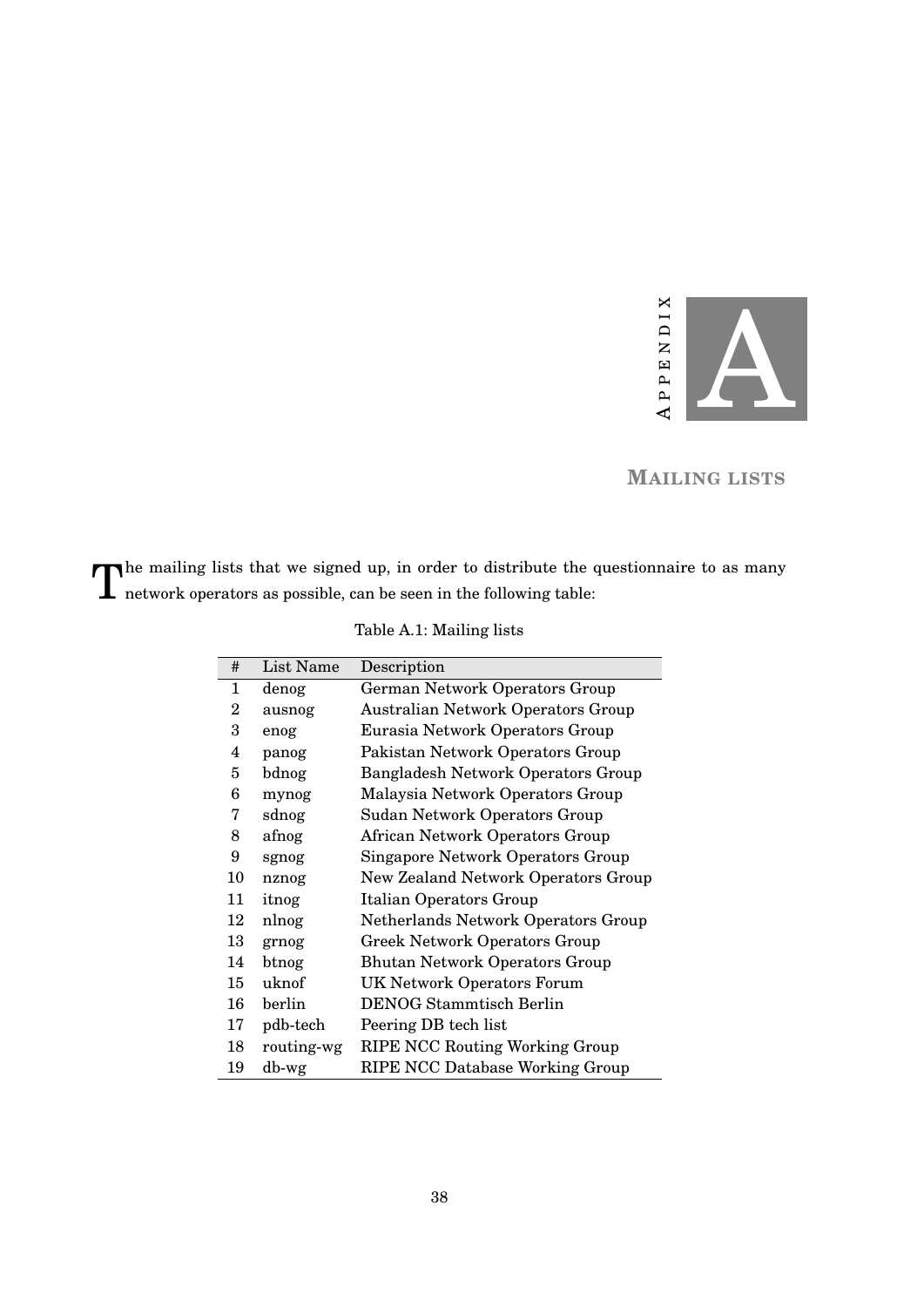### **BIBLIOGRAPHY**

- <span id="page-43-0"></span>[1] Wikipedia, "Internet Routing Registry — Wikipedia, the free encyclopedia." [https://en.](https://en.wikipedia.org/wiki/Internet_Routing_Registry) [wikipedia.org/wiki/Internet\\_Routing\\_Registry](https://en.wikipedia.org/wiki/Internet_Routing_Registry). Accessed online on 07-10-2016.
- <span id="page-43-1"></span>[2] McPherson, Danny, Blunk, Larry, Amante, Shane, Osterweil, and Eric, "IRR & Routing Policy Configuration Considerations," 2015.
- <span id="page-43-2"></span>[3] S. Vouteva and T. Turgut, "Automated configuration of BGP on edge routers," System and Network Engineering MSc, University of Amsterdam, 2015.
- <span id="page-43-3"></span>[4] R. Koning, M. Zivkovic, S. Konstantaras, P. Grosso, C. de Laat, and F. Iqbal, "Architecture for Exchanging Topology Information in Multi-domain Environments," University of Amsterdam and Delft University of Technology, 2015.
- <span id="page-43-4"></span>[5] Wikipedia, "Distributed hash table — Wikipedia, the free encyclopedia." [https://en.](https://en.wikipedia.org/wiki/Distributed_hash_table) [wikipedia.org/wiki/Distributed\\_hash\\_table](https://en.wikipedia.org/wiki/Distributed_hash_table). Accessed online on 19-10-2016.
- <span id="page-43-5"></span>[6] Wikipedia, "Freenet — Wikipedia, the free encyclopedia." [https://en.wikipedia.org/](https://en.wikipedia.org/wiki/Freenet) [wiki/Freenet](https://en.wikipedia.org/wiki/Freenet). Accessed online on 21-10-2016.
- <span id="page-43-6"></span>[7] Wikipedia, "Key-based routing — Wikipedia, the free encyclopedia." [https://en.](https://en.wikipedia.org/wiki/Key-based_routing) [wikipedia.org/wiki/Key-based\\_routing](https://en.wikipedia.org/wiki/Key-based_routing). Accessed online on 08-10-2016.
- <span id="page-43-7"></span>[8] K. Loogheed, Y. Rekhter, and T. Watson, "A border gateway protocol (BGP)," tech. rep., RFC, 1989.
- <span id="page-43-8"></span>[9] Rekhter, Yakov, Li, Tony, Hares, and Susan, "A border gateway protocol 4 (BGP-4)," tech. rep., 2005.
- <span id="page-43-9"></span>[10] Wikipedia, "Peering — Wikipedia, the free encyclopedia." [https://en.wikipedia.org/](https://en.wikipedia.org/wiki/Peering) [wiki/Peering](https://en.wikipedia.org/wiki/Peering).

Accessed online on 29-10-2016.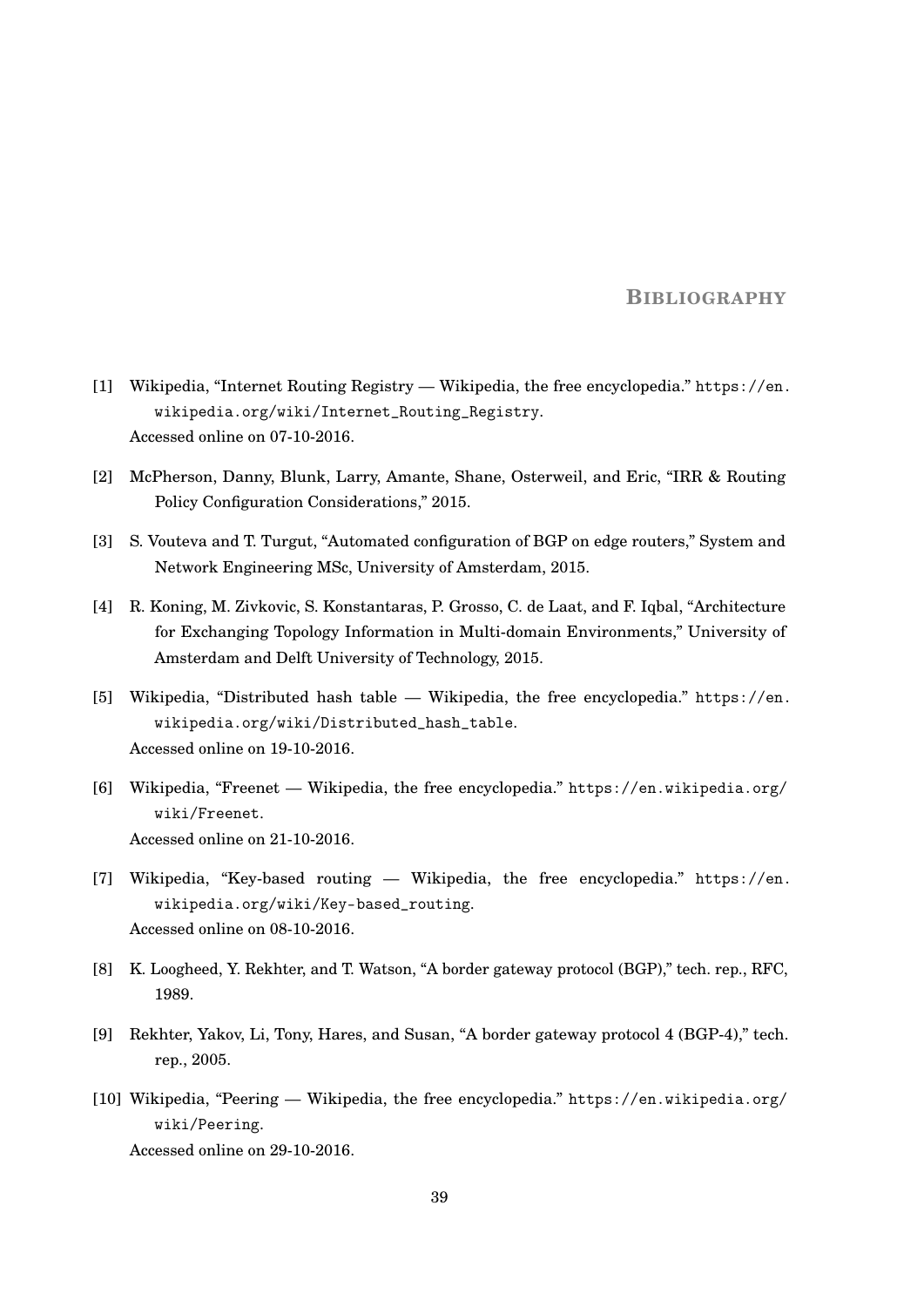- <span id="page-44-0"></span>[11] L. Vanbever, B. Quoitin, and O. Bonaventure, "A hierarchical model for BGP routing policies," in *Proceedings of the 2nd ACM SIGCOMM workshop on Programmable routers for extensible services of tomorrow*, pp. 61–66, ACM, 2009.
- <span id="page-44-1"></span>[12] M. Caesar and J. Rexford, "BGP routing policies in ISP networks," *IEEE network*, vol. 19, no. 6, pp. 5–11, 2005.
- <span id="page-44-2"></span>[13] G. Siganos and M. Faloutsos, "Analyzing BGP policies: Methodology and tool," in *INFOCOM 2004. Twenty-third AnnualJoint Conference of the IEEE Computer and Communications Societies*, vol. 3, pp. 1640–1651, IEEE, 2004.
- <span id="page-44-3"></span>[14] RIPE NCC, "RIPE Routing Working Group Recommendations on Route Flap Damping." <https://www.ripe.net/publications/docs/ripe-580>, 2013. Accessed online on 30-10-2016.
- <span id="page-44-4"></span>[15] R. Mahajan, D. Wetherall, and T. Anderson, "Understanding BGP misconfiguration," in *ACM SIGCOMM Computer Communication Review*, vol. 32, pp. 3–16, ACM, 2002.
- <span id="page-44-5"></span>[16] E. Kim, K. Nahrstedt, L. Xiao, K. Park, *et al.*, "Identity-based registry for secure interdomain routing," in *Proceedings of the 2006 ACM Symposium on Information, computer and communications security*, pp. 321–331, ACM, 2006.
- <span id="page-44-6"></span>[17] L. Blunk and M. Karir, "Internet Hardening via Routing Registries," 2005.
- <span id="page-44-7"></span>[18] Massachusetts Institute of Technology, Department of Electrical Engineering and Computer Science, "How YouTube was "Hijacked"," *Internet Society, Reston, VA. http://web.mit.edu/6.02/www/s2012/handouts/youtube-pt.pdf*, May 2009.
- <span id="page-44-8"></span>[19] M. Zhang, "On the State of the Inter-domain and Intra-domain Routing Security,"
- <span id="page-44-9"></span>[20] S. Kent, C. Lynn, and K. Seo, "Secure Border Gateway Protocol (S-BGP)," *IEEE Journal on Selected areas in Communications*, vol. 18, no. 4, pp. 582–592, 2000.
- <span id="page-44-10"></span>[21] R. White, "Securing BGP through secure origin BGP (soBGP)," *Business Communications Review*, vol. 33, no. 5, pp. 47–53, 2003.
- <span id="page-44-11"></span>[22] T. Wan, E. Kranakis, and P. C. van Oorschot, "Pretty Secure BGP, psBGP," in *NDSS*, 2005.
- <span id="page-44-12"></span>[23] Y. Hu, A. Perrig, and M. Sirbu, "SPV: Secure path vector routing for securing BGP," in *ACM SIGCOMM Computer Communication Review*, vol. 34, pp. 179–192, ACM, 2004.
- <span id="page-44-13"></span>[24] A. Narayanan, "A survey on BGP issues and solutions," *arXiv preprint arXiv:0907.4815*, 2009.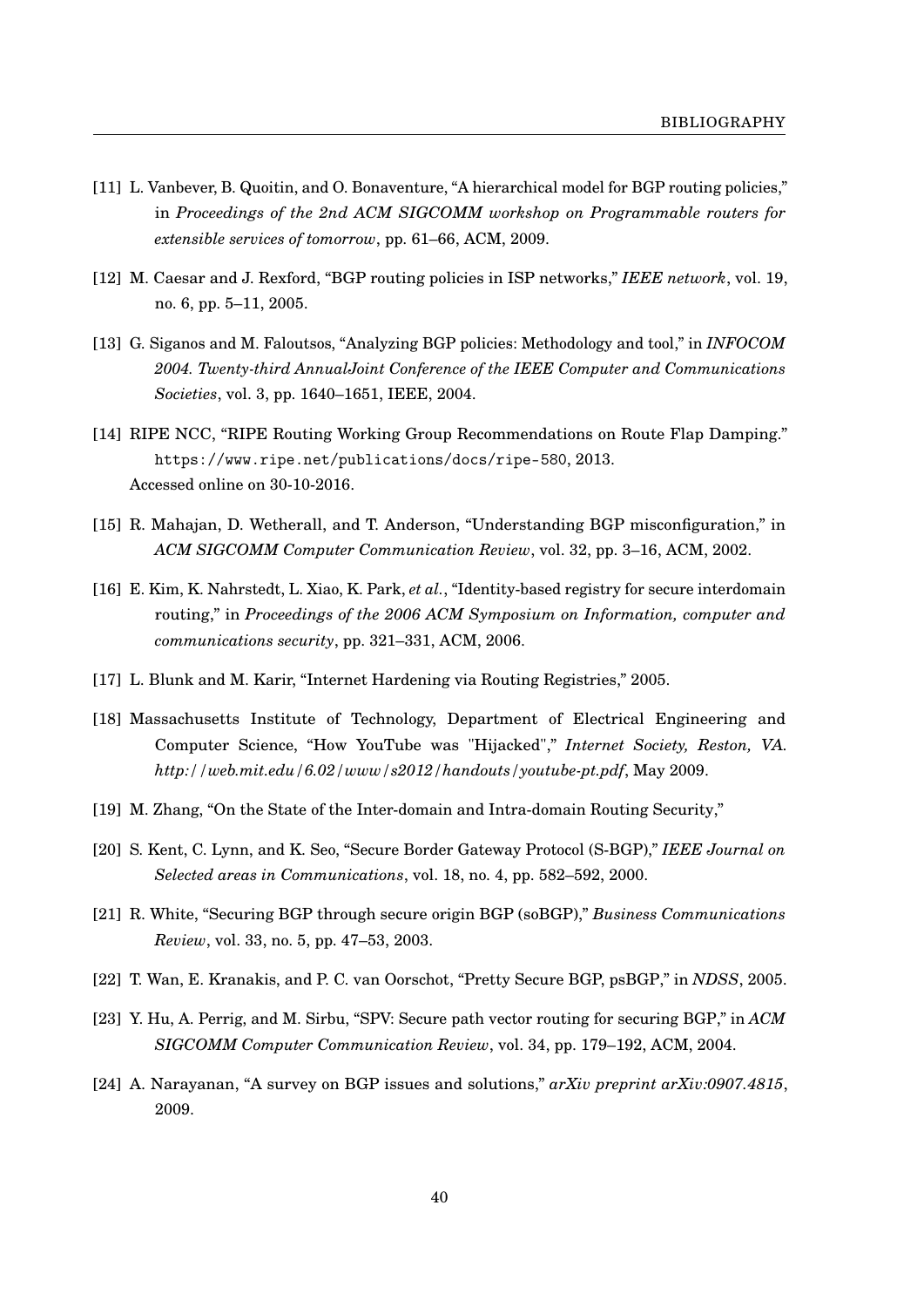- <span id="page-45-0"></span>[25] G. Goodell, W. Aiello, T. Griffin, J. Ioannidis, P. D. McDaniel, and A. D. Rubin, "Working around BGP: An Incremental Approach to Improving Security and Accuracy in Interdomain Routing," in *NDSS*, 2003.
- <span id="page-45-1"></span>[26] J. Durand, I. Pepelnjak, and G. Doering, "BGP operations and security," tech. rep., 2015.
- <span id="page-45-2"></span>[27] M. Lepinski and S. Kent, "RFC 6480: an infrastructure to support secure Internet routing. Internet Engineering Task Force (IETF)," 2012.
- <span id="page-45-3"></span>[28] S. Bellovin, R. Bush, and D. Ward, "Security requirements for BGP path validation," tech. rep., 2014.
- <span id="page-45-4"></span>[29] M. Lepinski *et al.*, "An overview of BGPSEC," 2015.
- <span id="page-45-5"></span>[30] G. Huston and R. Bush, "Securing BGP with BGPsec," in *The Internet Protocol Forum*, vol. 14, 2011.
- <span id="page-45-6"></span>[31] A. Malhotra and S. Goldberg, "RPKI vs ROVER: comparing the risks of BGP security solutions," in *ACM SIGCOMM Computer Communication Review*, vol. 44, pp. 113–114, ACM, 2014.
- <span id="page-45-7"></span>[32] O. Nordström and C. Dovrolis, "Beware of BGP attacks," *ACM SIGCOMM Computer Communication Review*, vol. 34, no. 2, pp. 1–8, 2004.
- <span id="page-45-8"></span>[33] K. R. Butler, T. R. Farley, P. McDaniel, and J. Rexford, "A Survey of BGP Security Issues and Solutions," *Proceedings of the IEEE*, vol. 98, no. 1, pp. 100–122, 2010.
- <span id="page-45-9"></span>[34] Wikipedia, "Internet Routing Registry — Wikipedia, the free encyclopedia." [https://en.](https://en.wikipedia.org/wiki/Internet_Routing_Registry) [wikipedia.org/wiki/Internet\\_Routing\\_Registry](https://en.wikipedia.org/wiki/Internet_Routing_Registry). Accessed online on 30-10-2016.
- <span id="page-45-10"></span>[35] Merit Networks, "Overview of the IRR." <http://www.irr.net/docs/overview.html>. Accessed online on 30-10-2016.
- <span id="page-45-11"></span>[36] Merit Networks, "List of Routing Registries." <http://www.irr.net/docs/list.html>. Accessed online on 30-10-2016.
- <span id="page-45-12"></span>[37] RIPE NCC, "RIPE Database Documentation." [https://www.](https://www.ripe.net/manage-ips-and-asns/db/support/documentation/ripe-database-documentation) [ripe.net/manage-ips-and-asns/db/support/documentation/](https://www.ripe.net/manage-ips-and-asns/db/support/documentation/ripe-database-documentation) [ripe-database-documentation](https://www.ripe.net/manage-ips-and-asns/db/support/documentation/ripe-database-documentation). Accessed online on 30-10-2016.
- <span id="page-45-13"></span>[38] G. D. Battista, T. Refice, and M. Rimondini, "How to extract BGP peering information from the internet routing registry," in *Proceedings of the 2006 SIGCOMM workshop on Mining network data*, pp. 317–322, ACM, 2006.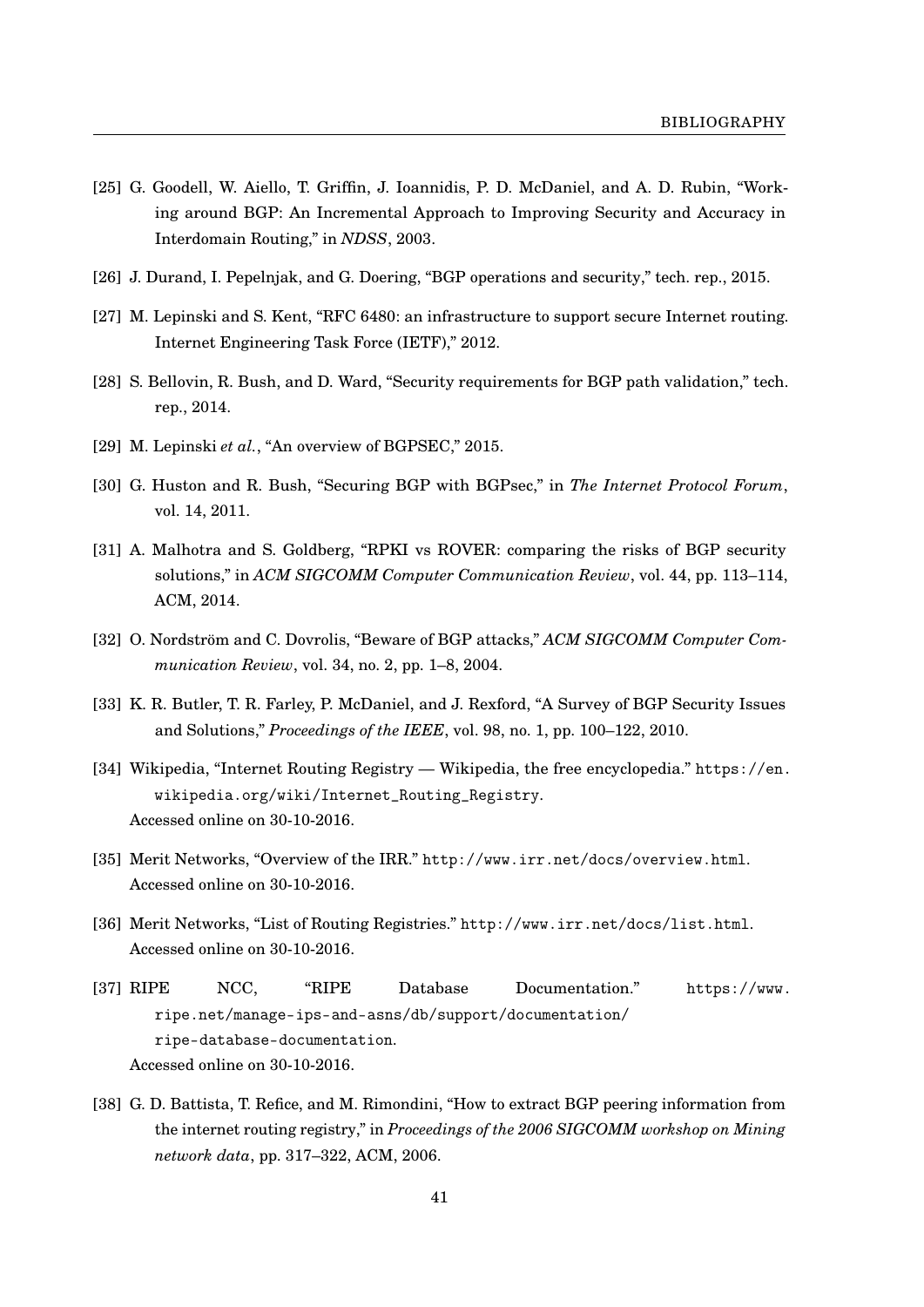- <span id="page-46-0"></span>[39] C. Villamizar, C. Alaettinouglu, D. Meyer, and S. Murphy, "C. Orange," Routing Policy System Security," tech. rep., RFC 2725, December, 1999.
- <span id="page-46-1"></span>[40] C. LAETTINOGLU, C. VILLAMIZAR, E. GERICH, *et al.*, "IETF RFC 2622," *Routing policy specification language (RPSL)*, 1999.
- <span id="page-46-2"></span>[41] L. Blunk, J. Damas, F. Parent, and A. Robachevsky, "Routing policy specification language next generation (RPSLng)," tech. rep., 2005.
- <span id="page-46-3"></span>[42] L. Daigle, "WHOIS protocol specification," tech. rep., RFC 3912, Internet Engineering Task Force (March 2004) 206 E. Passerini et al, 2004.
- <span id="page-46-4"></span>[43] Github, "IRRToolSt." <http://www.netconfigs.com/>. Accessed online on 31-10-2016.
- <span id="page-46-5"></span>[44] Github, "RPSLtool." <https://github.com/rfc1036/rpsltool>. Accessed online on 31-10-2016.
- <span id="page-46-6"></span>[45] Github, "BGPq3." <https://github.com/snar/bgpq3>. Accessed online on 31-10-2016.
- <span id="page-46-7"></span>[46] Netconfigs.com, "Netconfigs." <http://www.netconfigs.com/>. Accessed online on 31-10-2016.
- <span id="page-46-8"></span>[47] C. Villamizar and R. Govindan, "Routing Policy System Replication," 2000.
- <span id="page-46-9"></span>[48] Wouters, P and Tschofenig, H and Gilmore, J and Weiler, S and Kivinen, T, "Using Raw Public Keys in Transport Layer Security (TLS) and Datagram Transport Layer Security (DTLS)," tech. rep., 2014.
- <span id="page-46-10"></span>[49] RIPE NCC, "RIPE NCC RPKI (Resource Public Key Infrastructure) Certification Practice Statement (CPS)." <https://www.ripe.net/publications/docs/ripe-549>. Accessed online on 05-11-2016.
- <span id="page-46-11"></span>[50] RIPE NCC, "Using the RPKI system." [https://www.ripe.net/manage-ips-and-asns/](https://www.ripe.net/manage-ips-and-asns/resource-management/certification/using-the-rpki-system) [resource-management/certification/using-the-rpki-system](https://www.ripe.net/manage-ips-and-asns/resource-management/certification/using-the-rpki-system). Accessed online on 06-11-2016.
- <span id="page-46-12"></span>[51] P. Yee, "Updates to the internet X.509 public key infrastructure certificate and Certificate Revocation List (CRL) profile," 2013.
- <span id="page-46-13"></span>[52] P. Hoffman and J. Schlyter, "The DNS-based authentication of named entities (DANE) transport layer security (TLS) protocol: TLSA," tech. rep., 2012.